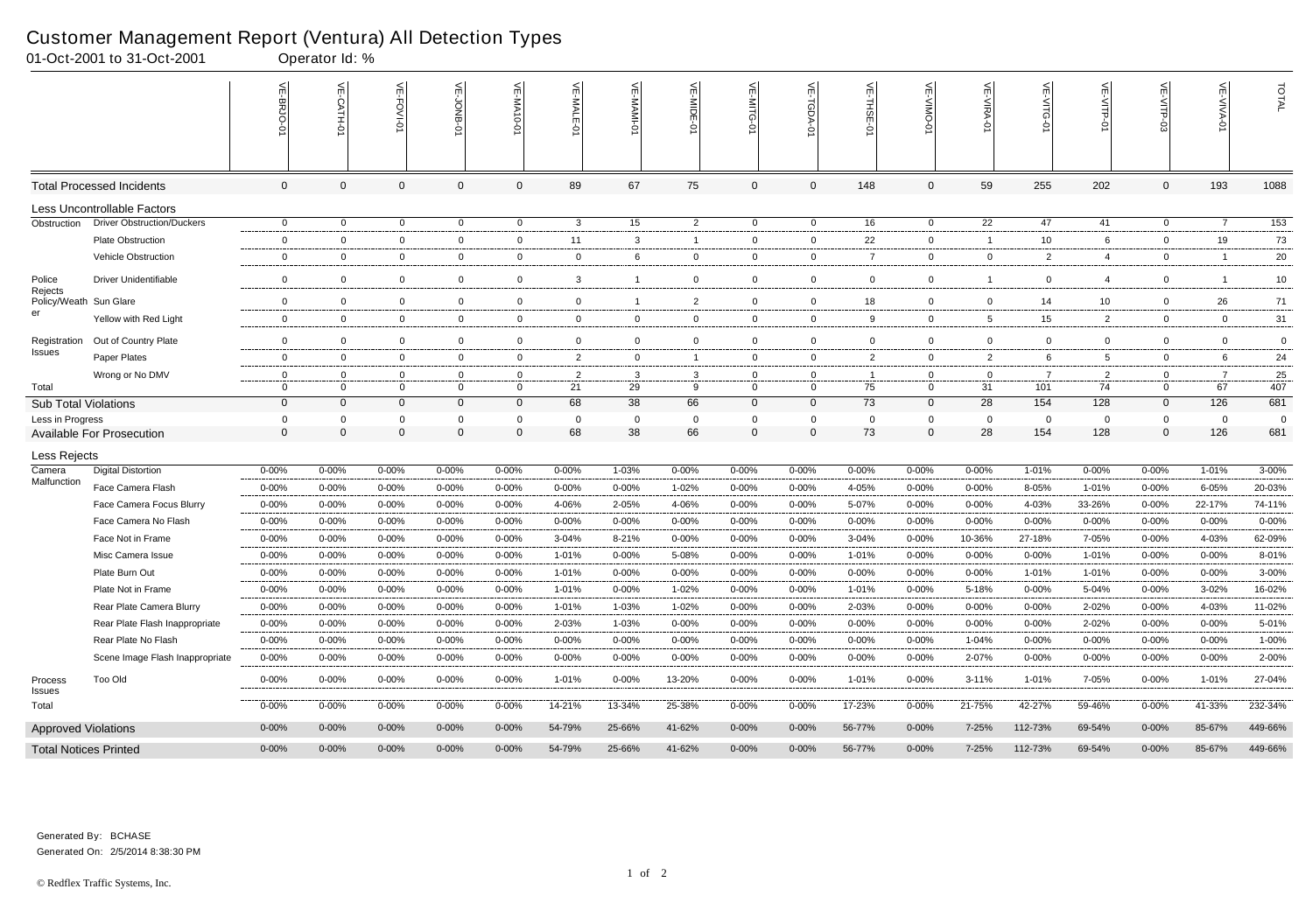Note: If you selected "All" from the "Approach:" drop down list, the statuses reflected in this report will only indicate the current

## Customer Management Report (Ventura) All Detection Types

| 01-Oct-2001 to 31-Oct-2001 | Operator Id: % |  |  |  |  |  |  |                          |  |  |
|----------------------------|----------------|--|--|--|--|--|--|--------------------------|--|--|
|                            |                |  |  |  |  |  |  | $\leq$<br>$\blacksquare$ |  |  |

Generated On: 2/5/2014 8:38:30 PM Generated By: BCHASE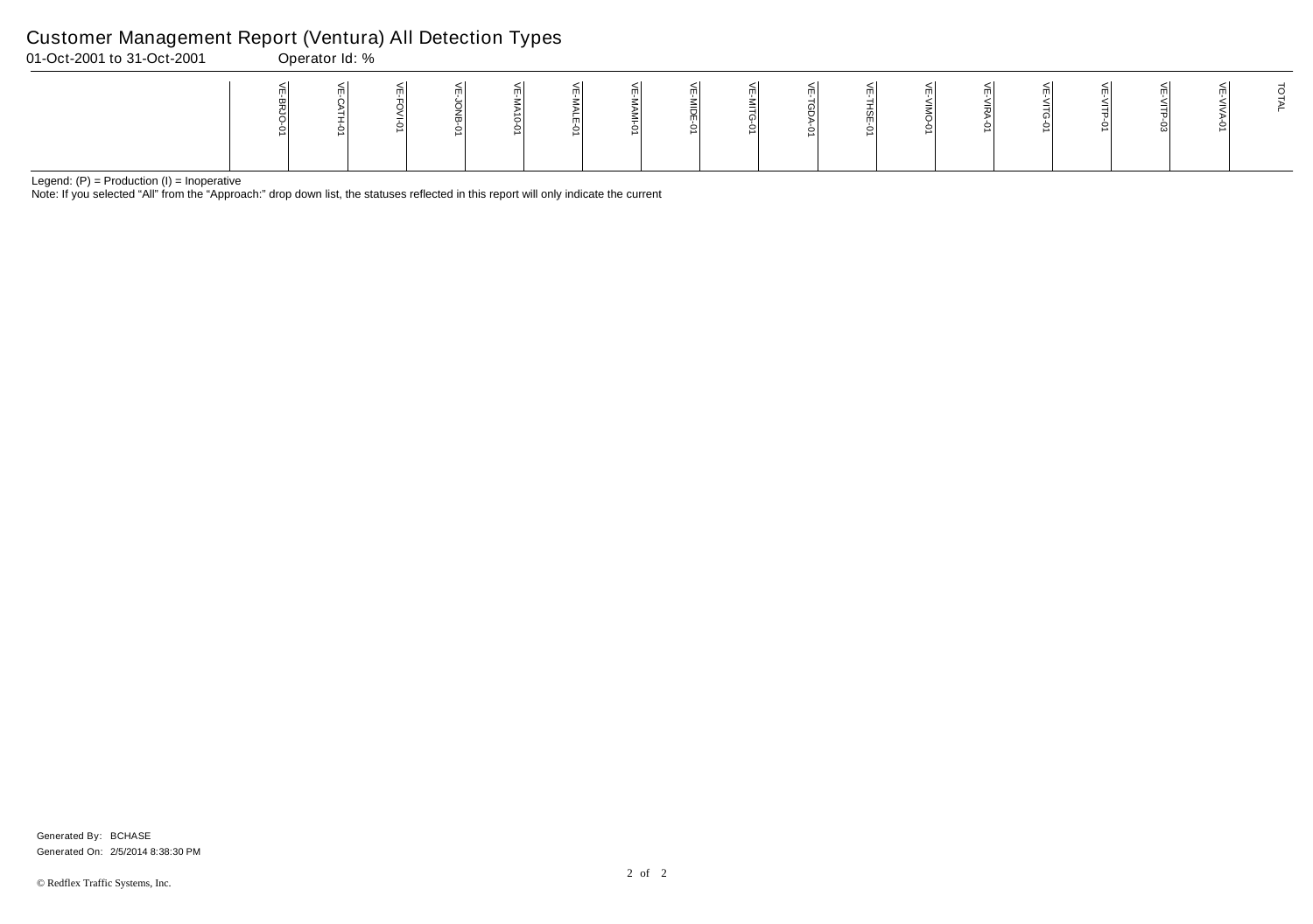|                              | 01-May-2013 to 31-May-2013        |                | Operator Id: %  |                |                |                          |                |                 |                |                |                |                |                |                |                |                 |                 |                   |                 |
|------------------------------|-----------------------------------|----------------|-----------------|----------------|----------------|--------------------------|----------------|-----------------|----------------|----------------|----------------|----------------|----------------|----------------|----------------|-----------------|-----------------|-------------------|-----------------|
|                              |                                   | VE-BRJO-0      | VE-CATH-0       | VE-FOVI-01     | 븻<br>JONB      | 븻<br>$-0.01$ $\times$ M- | VE-MALE-       | VE-MAMI-0       | VE-MIDE-       | VE-MITG-01     | VE-TGDA-0      | VE-THSE-01     | VE-VIMO-0      | VE-VIRA-01     | VE-VITG-01     | VE-VITP-01      | VE-VITP-03      | <b>VE-VIVA-01</b> | TOTAL           |
|                              | <b>Total Processed Incidents</b>  | 11             | 179             | $\overline{7}$ | 13             | 65                       | 16             | 29              | 79             | 65             | $\sqrt{5}$     | 21             | 35             | 45             | 34             | 62              | 38              | 74                | 778             |
|                              | Less Uncontrollable Factors       |                |                 |                |                |                          |                |                 |                |                |                |                |                |                |                |                 |                 |                   |                 |
| Obstruction                  | <b>Driver Obstruction/Duckers</b> | $\overline{0}$ | 9               | $\overline{1}$ | $\overline{1}$ | $5^{\circ}$              | $\overline{1}$ | $\overline{1}$  | $\overline{0}$ | $\overline{1}$ | $\overline{0}$ | $\overline{2}$ | $\mathbf{3}$   | $\overline{0}$ | 8              | $\overline{2}$  | $\mathbf{3}$    | $\overline{2}$    | 39              |
|                              | Motor Cycle Helmet                | $\mathbf 0$    | $\mathbf 0$     | $\mathbf 0$    | $\mathbf 0$    | $\mathbf 0$              | $\mathbf{0}$   | $\mathbf 0$     | $\mathbf 0$    | $\overline{1}$ | $\overline{0}$ | $\overline{0}$ | $\overline{0}$ | $\mathbf 0$    | $\mathbf{0}$   | $\mathbf 0$     | $\mathbf 0$     | $\overline{2}$    | $\mathbf{3}$    |
|                              | Plate Obstruction                 | $\mathbf 0$    | 6               | $\mathbf 0$    | - 1            | $5^{\circ}$              | $\mathbf{0}$   |                 | $\overline{0}$ | $\mathbf{0}$   | $\overline{0}$ |                | $\overline{0}$ | $\overline{1}$ | $\mathbf{0}$   | $\overline{0}$  | $\overline{0}$  | $\overline{1}$    | 16              |
|                              | Vehicle Obstruction               | $\overline{1}$ | $5\phantom{.0}$ | $\mathbf 0$    | $\mathbf 0$    | $\mathbf{3}$             | $\mathbf 0$    | $\mathbf 0$     | $\overline{1}$ | $\overline{0}$ | $\overline{1}$ | $\mathbf 0$    | $\mathbf 0$    | $\mathbf 0$    | $\mathbf{0}$   | $\overline{1}$  | $\overline{1}$  | $\mathbf 0$       | 13              |
| Police                       | Driver Obstruction (PD)           | $\mathbf 0$    | $\overline{2}$  | $\overline{0}$ | $\mathbf 0$    | $\mathbf{3}$             | $\overline{0}$ | $\overline{0}$  | $\overline{1}$ | $\overline{0}$ | $\overline{0}$ |                | $\overline{1}$ | $\mathbf 0$    | $\overline{0}$ | $\overline{2}$  | $\mathbf 0$     | $\overline{2}$    | 12              |
| Rejects                      | Incorrect/Incomplete DMV          | $\overline{0}$ | $\overline{1}$  | $\overline{0}$ | $\mathbf 0$    | $\overline{0}$           | $\overline{0}$ | $\overline{1}$  | $\overline{0}$ | $\overline{0}$ | $\overline{0}$ | $\overline{0}$ | $\mathbf 0$    | $\overline{0}$ | $\overline{1}$ | $\overline{0}$  | $\overline{0}$  | $\overline{0}$    | $\mathbf{3}$    |
|                              | Multiple vehicles in frame        | $\overline{0}$ | 4               | $\mathbf{0}$   | $\mathbf 0$    | $\mathbf{1}$             | $\mathbf 0$    | $\overline{0}$  | $\overline{0}$ | $\overline{0}$ | $\overline{0}$ | $\overline{0}$ | $\overline{0}$ | $\mathbf{0}$   | $\mathbf{0}$   | $\mathbf{0}$    | $\overline{0}$  | $\overline{0}$    | 5               |
|                              | On or Passed the Stop Bar (PD).   | $\overline{0}$ | $\mathbf 0$     | $\overline{0}$ | $\overline{1}$ | $\overline{2}$           | $\overline{0}$ | $\mathbf{0}$    | $\overline{0}$ | $\mathbf{3}$   | $\mathbf 0$    | $\overline{0}$ | 4              | $\overline{1}$ | $\mathbf{0}$   | $\overline{0}$  | $\overline{0}$  | $\overline{0}$    | 11              |
|                              | Plate Obstruction (PD)            | $\overline{1}$ | $\overline{0}$  | $\overline{0}$ | $\overline{2}$ | $\overline{0}$           | $\mathbf{0}$   | $\overline{0}$  | $\overline{0}$ | $\overline{0}$ | $\mathbf{0}$   | $\overline{0}$ | $\overline{1}$ | $\overline{0}$ | $\mathbf{0}$   | $\mathbf 0$     | $\overline{0}$  | $\overline{1}$    | $\overline{5}$  |
|                              | Plate Unidentifiable              | $\overline{0}$ | $\mathbf 0$     | $\mathbf 0$    | $\mathbf 0$    | $\overline{0}$           | $\mathbf{0}$   | 0               | $\overline{0}$ | $\overline{0}$ | $\overline{1}$ | $\overline{0}$ | $\mathbf 0$    | $\mathbf{0}$   | $\mathbf{0}$   | $\mathbf 0$     | $\overline{0}$  | $\overline{1}$    | $\overline{c}$  |
|                              | Safe Turn On Red                  | $\mathbf 0$    | 51              | $\overline{0}$ | $\mathbf{0}$   | $\overline{0}$           | $\overline{0}$ | $\overline{0}$  | 28             | $\mathbf{3}$   | $\overline{0}$ | $\overline{0}$ | $\mathbf 0$    | $\overline{0}$ | $\overline{0}$ | $\overline{0}$  | $\overline{0}$  | 6                 | 88              |
|                              | Sun Glare                         | $\mathbf 0$    | $\mathbf{3}$    | $\overline{0}$ | $\mathbf 0$    | $\overline{2}$           | $\mathbf 0$    | $\mathbf{0}$    | $\overline{0}$ | $\overline{0}$ | $\mathbf 0$    | $\mathbf{0}$   | $\overline{0}$ | $\mathbf{1}$   | $\mathbf{0}$   | -1              | $5\overline{)}$ | $\overline{4}$    | 16              |
|                              | Policy/Weath Extended Vehicle     | $\mathbf 0$    | $\overline{1}$  | $\mathbf 0$    | $\mathbf 0$    | 0                        | $\overline{0}$ |                 | $\mathbf 0$    | $\mathbf{0}$   | $\overline{1}$ | $\mathbf 0$    | $\overline{1}$ | $\mathbf 0$    | $\mathbf 0$    | $\mathbf 0$     | $\mathbf 0$     | $\mathbf 0$       | $\overline{4}$  |
| er                           | Sun Glare                         | $\overline{2}$ | 15              | $\overline{0}$ | $\mathbf 0$    | 4                        | $\mathbf{3}$   | $5\phantom{.0}$ | $\overline{1}$ | 9              | $\overline{1}$ | $\overline{0}$ | $\overline{1}$ | 13             | $\mathbf{3}$   | -1              | $\mathbf{3}$    | 12                | 73              |
| Registration                 | Paper Plates                      | $\mathbf 0$    | 8               | $\overline{2}$ | $\mathbf 0$    | $\overline{1}$           | $\mathbf 0$    | $\overline{2}$  | $\mathbf{3}$   | $\overline{4}$ | $\mathbf{0}$   |                | $\mathbf 0$    | $\overline{1}$ | $\overline{2}$ | $\overline{2}$  | $\overline{2}$  | $\mathbf{3}$      | 31              |
| Issues                       | Wrong or No DMV                   | $\mathbf 0$    | $\mathbf{3}$    | $\overline{0}$ | $\overline{2}$ | 0                        | $\overline{0}$ | 0               | $\overline{0}$ | 4              | 0              | $\mathbf 0$    | $\overline{2}$ | $\overline{2}$ | $\mathbf 0$    | $\mathbf{3}$    | $\overline{0}$  | $\mathbf 0$       | 16              |
| Total                        |                                   | $\overline{4}$ | 108             | $\mathbf{3}$   | $\overline{7}$ | 26                       | $\overline{4}$ | 11              | 34             | 25             | $\overline{4}$ | 5              | 13             | 19             | 14             | 12 <sup>°</sup> | 14              | 34                | $\frac{1}{337}$ |
| <b>Sub Total Violations</b>  |                                   | $\overline{7}$ | 71              | $\overline{4}$ | 6              | 39                       | 12             | 18              | 45             | 40             | $\mathbf{1}$   | 16             | 22             | 26             | 20             | 50              | 24              | 40                | 441             |
| Less in Progress             |                                   | $\mathbf 0$    | $\mathbf 0$     | $\mathbf 0$    | $\mathbf 0$    | $\mathbf 0$              | $\mathbf 0$    | $\mathbf 0$     | $\overline{0}$ | $\mathbf 0$    | $\mathbf 0$    | $\overline{0}$ | $\mathbf 0$    | $\mathbf 0$    | 0              | $\overline{0}$  | $\mathbf{0}$    | $\mathbf{0}$      | $\mathbf 0$     |
|                              | Available For Prosecution         | $\overline{7}$ | 71              | $\overline{4}$ | 6              | 39                       | 12             | 18              | 45             | 40             | $\overline{1}$ | 16             | 22             | 26             | 20             | 50              | 24              | 40                | 441             |
| Less Rejects                 | Face Camera Focus Blurry          | $0 - 00\%$     | $0 - 00%$       | $0 - 00%$      | $0 - 00%$      | $0 - 00%$                | $0 - 00%$      | 2-11%           | 0-00%          | $0 - 00%$      | $0 - 00\%$     | $0 - 00%$      | 0-00%          | $0 - 00%$      | $0 - 00%$      | $0 - 00%$       | $0 - 00%$       | $0 - 00%$         | $2 - 00\%$      |
| Camera<br>Malfunction        | Face Not in Frame                 | 0-00%          | 0-00%           | $0 - 00%$      | 0-00%          | 0-00%                    | $0 - 00\%$     | 0-00%           | $0 - 00%$      | $0 - 00%$      | $0 - 00\%$     | 0-00%          | $0 - 00%$      | $0 - 00%$      | 0-00%          | $0 - 00%$       | 0-00%           | $0 - 00%$         | $0 - 00\%$      |
|                              | Misc Camera Issue                 | $0 - 00\%$     | $0 - 00\%$      | $0 - 00%$      | 2-33%          | $0 - 00%$                | $0 - 00\%$     | $0 - 00%$       | $0 - 00%$      | $0 - 00\%$     | $0 - 00\%$     | $0 - 00%$      | $0 - 00%$      | $0 - 00%$      | $0 - 00%$      | $0 - 00%$       | $0 - 00%$       | $0 - 00%$         | 2-00%           |
|                              | Plate Burn Out                    | 1-14%          | 0-00%           | $0 - 00%$      | 0-00%          | $0 - 00%$                | $0 - 00\%$     | $0 - 00%$       | 0-00%          | $0 - 00\%$     | $0 - 00\%$     | $0 - 00%$      | $0 - 00%$      | $0 - 00%$      | $0 - 00%$      | 0-00%           | $0 - 00%$       | $0 - 00%$         | 1-00%           |
|                              | Plate Not in Frame                | $0 - 00\%$     | 0-00%           | $0 - 00%$      | $0 - 00%$      | $0 - 00%$                | 1-08%          | $0 - 00%$       | 0-00%          | $0 - 00\%$     | $0 - 00\%$     | 0-00%          | $0 - 00%$      | 0-00%          | 0-00%          | $0 - 00%$       | $0 - 00%$       | $0 - 00%$         | 1-00%           |
|                              | Scene Image No Flash              | $0 - 00\%$     | $0 - 00\%$      | 0-00%          | 0-00%          | $0 - 00\%$               | 0-00%          | 2-11%           | 0-00%          | 0-00%          | $0 - 00\%$     | 0-00%          | 1-05%          | 0-00%          | $0 - 00\%$     | 0-00%           | $0 - 00%$       | 0-00%             | 3-01%           |
|                              |                                   |                |                 |                |                |                          |                |                 |                |                |                |                |                |                |                |                 |                 |                   |                 |
| Police<br>Rejects            | Driver Unidentifiable images poor | $0 - 00\%$     | 6-08%           | 1-25%          | $0 - 00\%$     | 1-03%                    | 1-08%          | 6-33%           | 1-02%          | 3-08%          | $0 - 00\%$     | $0 - 00\%$     | 2-09%          | $3 - 12%$      | 5-25%          | 1-02%           | $3 - 12%$       | 1-02%             | 34-08%          |
| Process<br>Issues            | <b>Too Old</b>                    | $0 - 00\%$     | $0 - 00\%$      | $0 - 00\%$     | $0 - 00%$      | $0 - 00\%$               | $0 - 00%$      | $0 - 00%$       | $0 - 00\%$     | $1 - 02%$      | $0 - 00\%$     | $0 - 00%$      | $0 - 00\%$     | $0 - 00\%$     | $0 - 00\%$     | $0 - 00%$       | $0 - 00\%$      | $0 - 00\%$        | $1 - 00\%$      |
| Total                        |                                   | 1-14%          | 6-08%           | 1-25%          | 2-33%          | 1-03%                    | $2 - 17%$      | 10-56%          | 1-02%          | 4-10%          | $0 - 00\%$     | $0 - 00%$      | $3 - 14%$      | $3 - 12%$      | 5-25%          | 1-02%           | $3 - 12%$       | 1-02%             | 44-10%          |
| <b>Approved Violations</b>   |                                   | 6-86%          | 65-92%          | $3 - 75%$      | 4-67%          | 38-97%                   | 10-83%         | 8-44%           | 44-98%         | 36-90%         | 1-100%         | 16-100%        | 19-86%         | 23-88%         | 15-75%         | 49-98%          | 21-88%          | 39-98%            | 397-90%         |
| <b>Total Notices Printed</b> |                                   | 6-86%          | 65-92%          | $3 - 75%$      | 4-67%          | 38-97%                   | 10-83%         | 8-44%           | 44-98%         | 36-90%         | 1-100%         | 16-100%        | 19-86%         | 23-88%         | 15-75%         | 49-98%          | 21-88%          | 39-98%            | 397-90%         |

Generated On: 2/5/2014 8:40:25 PM Generated By: BCHASE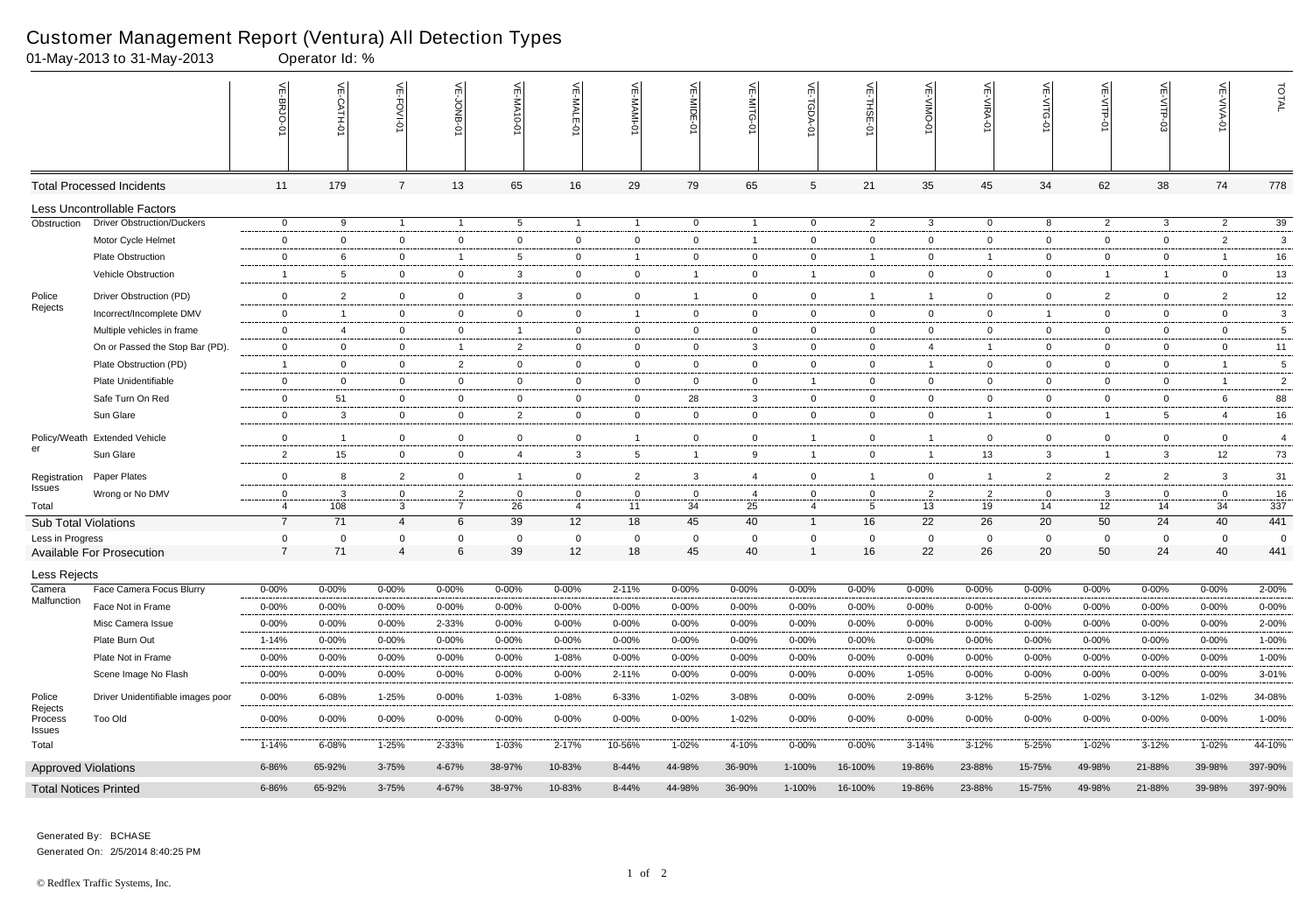Note: If you selected "All" from the "Approach:" drop down list, the statuses reflected in this report will only indicate the current

# Customer Management Report (Ventura) All Detection Types

| $\mathsf{H}$<br>- | 01-May-2013 to 31-May-2013 |  | Operator Id: % |  |  |  |  |  |  |  |  |
|-------------------|----------------------------|--|----------------|--|--|--|--|--|--|--|--|
|                   |                            |  |                |  |  |  |  |  |  |  |  |

Generated On: 2/5/2014 8:40:25 PM Generated By: BCHASE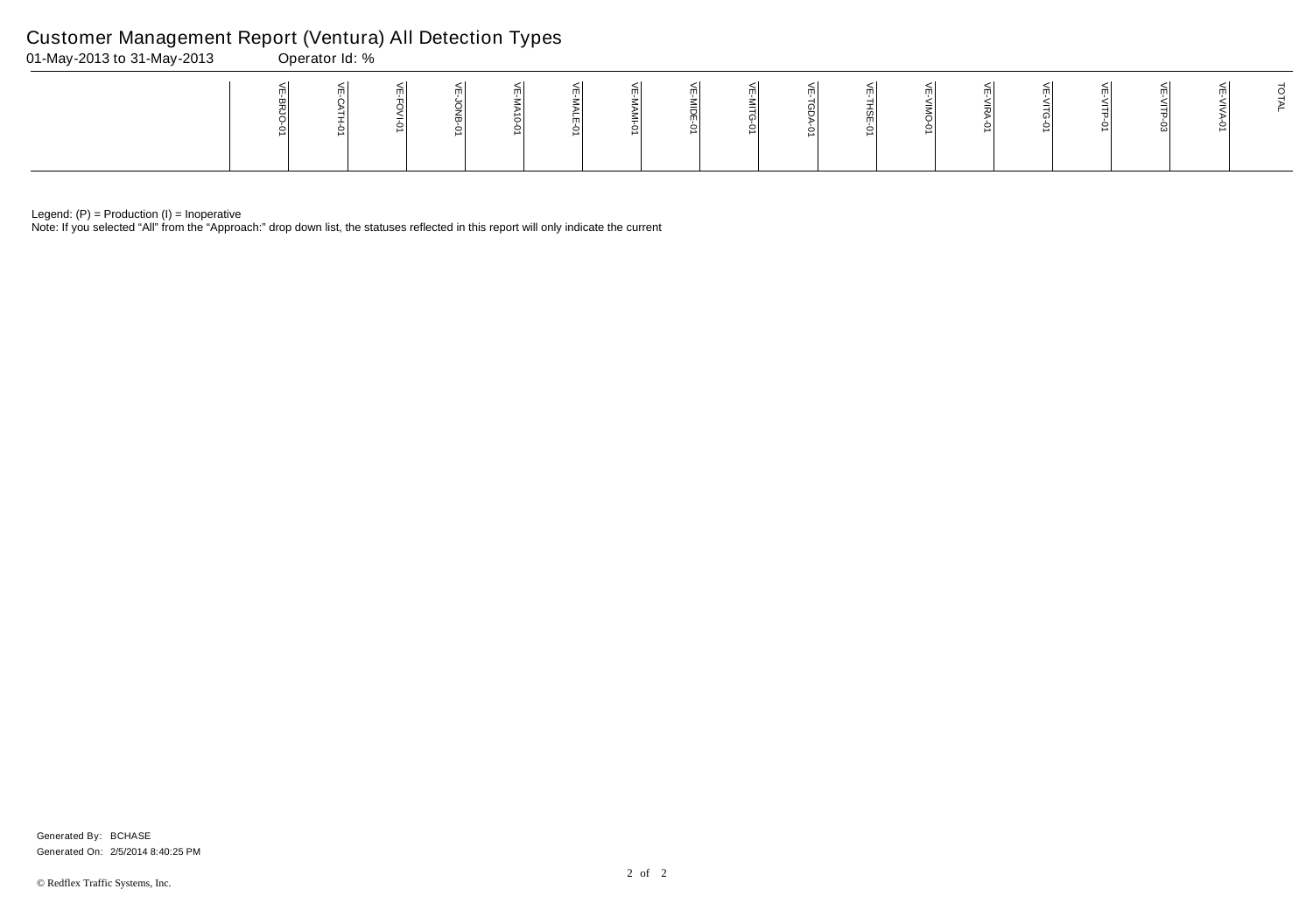|                              | 01-Jun-2013 to 30-Jun-2013        |                     | Operator Id: %        |                   |                      |                                   |                     |                |                |                    |                                |                     |                   |                      |                  |                |                      |                                |                 |
|------------------------------|-----------------------------------|---------------------|-----------------------|-------------------|----------------------|-----------------------------------|---------------------|----------------|----------------|--------------------|--------------------------------|---------------------|-------------------|----------------------|------------------|----------------|----------------------|--------------------------------|-----------------|
|                              |                                   | VE-BRJO-0           | VE-CATH-0             | VE-FOVI-01        | VE-JONB-0            | 늰<br>ΑĄ.<br>$0 - 0$               | $\leq$<br>-MALE     | VE-MAMI-01     | VE-MIDE        | VE-MITG-01         | VE-TGDA-0                      | VE-THSE-01          | VE-VIMO-0         | <b>VE-VIRA-01</b>    | VE-VITG-0        | VE-VITP-01     | VE-VITP-03           | <b>VE-VIVA-01</b>              | TOTAL           |
|                              | <b>Total Processed Incidents</b>  | 15                  | 176                   | 4                 | 28                   | 56                                | 23                  | 26             | 95             | 67                 | 9                              | 27                  | 62                | 50                   | 27               | 37             | 37                   | 62                             | 801             |
|                              | Less Uncontrollable Factors       |                     |                       |                   |                      |                                   |                     |                |                |                    |                                |                     |                   |                      |                  |                |                      |                                |                 |
| Obstruction                  | <b>Driver Obstruction/Duckers</b> | $\overline{0}$      | 10                    | $\overline{1}$    | $\overline{0}$       | $\overline{4}$                    | $\overline{1}$      | $\overline{2}$ | $\overline{0}$ | $\overline{1}$     | $\overline{0}$                 | $\overline{0}$      | $\overline{2}$    | $\overline{0}$       | $\overline{1}$   | $\overline{1}$ | $\overline{1}$       | $\overline{c}$                 | $\overline{26}$ |
|                              | Motor Cycle Helmet                | $\overline{0}$      | $\mathbf 0$           | $\overline{0}$    | $\mathbf 0$          | $\mathbf 0$                       | $\mathsf{O}$        | $\mathbf 0$    | $\mathbf 0$    | $\mathbf{0}$       | $\overline{0}$                 | $\overline{0}$      | $\mathbf 0$       | $\mathbf 0$          | $\mathbf{1}$     | $\mathbf 0$    | $\overline{0}$       | $\overline{0}$                 | $\overline{1}$  |
|                              | Plate Obstruction                 | $\mathbf 0$         | $\overline{4}$        | $\mathbf 0$       | $\mathbf 0$          | $\overline{2}$                    | $\overline{0}$      | $\mathbf 0$    | $\overline{2}$ | $\overline{0}$     | $\mathbf 0$                    | -1                  | $\overline{1}$    | $\overline{0}$       | $\mathbf{0}$     | $\mathbf{0}$   | $\overline{0}$       | $\overline{0}$                 | 10 <sub>1</sub> |
|                              | Vehicle Obstruction               | $\overline{1}$      | $\overline{1}$        | $\mathbf 0$       | $\mathbf 0$          | $\mathbf 0$                       | $\mathsf{O}$        | $\overline{1}$ | $\mathbf 0$    | $\overline{0}$     | $\overline{2}$                 | $\mathbf{0}$        | $\overline{1}$    | $\overline{2}$       | $\mathbf{0}$     | $\overline{0}$ | $\overline{0}$       | $\overline{0}$                 | 8               |
| Police                       | Driver Obstruction (PD)           | $\mathbf 0$         | $\overline{2}$        | $\overline{0}$    | $\mathbf 0$          | $\mathbf{0}$                      | $\mathbf{1}$        | $\mathbf 0$    | $\overline{1}$ | $\overline{2}$     | $\overline{0}$                 | $\mathbf{0}$        | $\mathbf 0$       | $\mathbf 0$          | $\overline{2}$   | $\overline{2}$ | $\mathbf 0$          | $\overline{2}$                 | 12              |
| Rejects                      | Invalid Offense                   | $\overline{0}$      | $\mathbf 0$           | $\overline{0}$    | $\mathbf 0$          | $\overline{0}$                    | $\overline{0}$      | $\mathbf{0}$   | $\overline{0}$ | $\overline{0}$     | $\mathbf 0$                    | $\overline{0}$      | $\overline{0}$    | $\overline{0}$       | $\overline{1}$   | $\overline{0}$ | $\overline{0}$       | $\overline{1}$                 | $\overline{2}$  |
|                              | Multiple vehicles in frame        | $\mathbf 0$         | $5\phantom{.0}$       | $\overline{0}$    | $\mathbf 0$          | $\overline{0}$                    | $\mathbf 0$         | $\mathbf{0}$   | $\mathbf 0$    | $\mathbf 0$        | $\overline{0}$                 | $\overline{0}$      | $\mathbf 0$       | $\overline{0}$       | $\mathbf 0$      | $\mathbf{0}$   | $\overline{0}$       | $\overline{0}$                 | 5               |
|                              | On or Passed the Stop Bar (PD).   | $\overline{0}$      | $\overline{1}$        | $\mathbf 0$       | $\overline{2}$       | $\overline{1}$                    | $\overline{0}$      | $\mathbf{0}$   | $\overline{0}$ | $\overline{0}$     | $\mathbf 0$                    | $\overline{0}$      | $\overline{4}$    | $\overline{1}$       | $\overline{0}$   | $\overline{0}$ | $\overline{1}$       | $\overline{0}$                 | 10              |
|                              | Plate Obstruction (PD)            | $\overline{0}$      | $\mathbf 0$           | $\mathbf 0$       | $\overline{1}$       | $\overline{0}$                    | $\overline{1}$      | $\overline{0}$ | $\overline{0}$ | $\overline{0}$     | $\overline{0}$                 | $\mathbf{0}$        | $\overline{2}$    | $\overline{0}$       | $\mathbf{0}$     | $\overline{0}$ | $\overline{0}$       | $\overline{0}$                 | $\overline{4}$  |
|                              | Plate Unidentifiable              | $\overline{1}$      | $\overline{1}$        | $\overline{0}$    | $\mathbf 0$          | $\overline{0}$                    | $\overline{0}$      | $\mathbf{0}$   | $\overline{0}$ | $\overline{0}$     | $\mathbf 0$                    | $\mathbf{0}$        | $\overline{0}$    | $\overline{0}$       | $\mathbf{0}$     | $\overline{0}$ | $\overline{0}$       | $\overline{0}$                 | $\overline{c}$  |
|                              | Safe Turn On Red                  | $\overline{0}$      | 47                    | $\overline{0}$    | $\mathbf 0$          | $\overline{0}$                    | $\overline{0}$      | $\overline{0}$ | 33             | $\overline{7}$     | $\overline{0}$                 | $\overline{0}$      | $\mathbf{0}$      | $\overline{0}$       | $\overline{0}$   | $\mathbf{0}$   | $\overline{0}$       | 7                              | 94              |
|                              | Sun Glare                         | $\mathbf 0$         | $\overline{7}$        | $\overline{0}$    | $\overline{1}$       | $\overline{0}$                    | $\mathbf{1}$        | $\overline{2}$ | $\overline{1}$ | $\overline{2}$     | $\mathbf 0$                    | $\overline{1}$      | $\overline{0}$    | $\overline{1}$       | $\mathbf{0}$     | $\overline{1}$ | $\overline{2}$       | $\overline{1}$                 | 20              |
|                              | Policy/Weath Extended Vehicle     | $\overline{0}$      | $\overline{0}$        | $\mathbf 0$       | $\mathbf 0$          | $\overline{0}$                    | $\mathsf{O}\xspace$ | $\mathbf 0$    | $\mathbf 0$    | $\overline{0}$     | $\mathsf 0$                    | $\overline{2}$      | $\overline{2}$    | $\mathbf 0$          | $\boldsymbol{0}$ | $\mathbf 0$    | $\mathbf 0$          | $\overline{0}$                 | $\overline{4}$  |
| er                           | Sun Glare                         | $\mathbf{3}$        | 24                    | $\overline{0}$    | $5\phantom{.0}$      | $\mathbf{0}$                      | $\overline{4}$      | 6              | $\overline{4}$ | 6                  | $\overline{2}$                 | $\overline{0}$      | $\overline{4}$    | $\overline{7}$       | $\overline{2}$   | $\overline{0}$ | 9                    | $5\overline{5}$                | 81              |
|                              |                                   |                     |                       |                   |                      |                                   |                     |                |                |                    |                                |                     |                   |                      |                  |                |                      |                                |                 |
| Registration<br>Issues       | Paper Plates                      | $\overline{0}$      | $\overline{1}$        | $\overline{0}$    | $\overline{1}$       | $\overline{1}$                    | $\mathsf{O}$        | $\overline{0}$ | $\overline{2}$ | $\overline{2}$     | $\overline{0}$                 | $\overline{0}$      | $\overline{2}$    | 3                    | $\mathbf{1}$     | $\overline{2}$ | $\mathbf{1}$         | $\mathbf{3}$                   | $19$            |
| Total                        | Wrong or No DMV                   | $\overline{1}$<br>6 | -4<br>$\frac{1}{107}$ | 0<br>$\mathbf{1}$ | $\overline{2}$<br>12 | $\overline{2}$<br>10 <sup>1</sup> | 0<br>8              | 12             | -5<br>48       | $\mathbf{3}$<br>23 | $\mathbf{0}$<br>$\overline{4}$ | 0<br>$\overline{4}$ | $\mathbf 0$<br>18 | $\overline{0}$<br>14 | $\mathbf 0$<br>8 | 2<br>8         | $\overline{2}$<br>16 | $\overline{\phantom{0}}$<br>22 | 23<br>321       |
| <b>Sub Total Violations</b>  |                                   | 9                   | 69                    | $\mathbf{3}$      | 16                   | 46                                | 15                  | 14             | 47             | 44                 | $5\phantom{.0}$                | 23                  | 44                | 36                   | 19               | 29             | 21                   | 40                             | 480             |
| Less in Progress             |                                   | $\mathbf 0$         | $\mathbf 0$           | $\mathbf 0$       | $\mathbf 0$          | $\mathbf{0}$                      | $\overline{0}$      | $\mathbf 0$    | $\overline{0}$ | $\mathbf 0$        | $\mathbf 0$                    | $\mathbf 0$         | $\mathbf{0}$      | $\mathbf 0$          | $\mathbf 0$      | $\overline{0}$ | 0                    | $\overline{0}$                 | $\overline{0}$  |
|                              | <b>Available For Prosecution</b>  | 9                   | 69                    | $\mathbf{3}$      | 16                   | 46                                | 15                  | 14             | 47             | 44                 | $\sqrt{5}$                     | 23                  | 44                | 36                   | 19               | 29             | 21                   | 40                             | 480             |
| Less Rejects                 |                                   |                     |                       |                   |                      |                                   |                     |                |                |                    |                                |                     |                   |                      |                  |                |                      |                                |                 |
| Camera                       | Face Not in Frame                 | $0 - 00\%$          | $0 - 00\%$            | $0 - 00%$         | 1-06%                | $0 - 00%$                         | $0 - 00%$           | $0 - 00%$      | 0-00%          | $0 - 00%$          | $0 - 00%$                      | 0-00%               | $0 - 00%$         | 1-03%                | $0 - 00%$        | 0-00%          | $0 - 00%$            | $0 - 00%$                      | 2-00%           |
| Malfunction                  | Misc Camera Issue                 | $0 - 00%$           | 0-00%                 | 1-33%             | 1-06%                | 3-07%                             | 0-00%               | 1-07%          | 0-00%          | $0 - 00%$          | $0 - 00\%$                     | 0-00%               | $0 - 00\%$        | $0 - 00%$            | $0 - 00\%$       | $0 - 00%$      | $0 - 00%$            | $0 - 00\%$                     | 6-01%           |
|                              | Plate Not in Frame                | $0 - 00\%$          | $0 - 00\%$            | $0 - 00%$         | $0 - 00%$            | $0 - 00%$                         | 0-00%               | $0 - 00%$      | $0 - 00%$      | $0 - 00\%$         | $0 - 00\%$                     | $0 - 00%$           | 1-02%             | $0 - 00%$            | 0-00%            | $0 - 00%$      | $0 - 00%$            | 0-00%                          | 1-00%           |
|                              | Scene Image No Flash              | $0 - 00\%$          | 0-00%                 | $0 - 00\%$        | $0 - 00\%$           | $0 - 00%$                         | 0-00%               | 1-07%          | 1-02%          | $0 - 00\%$         | $0 - 00\%$                     | 0-00%               | 0-00%             | $0 - 00\%$           | $0 - 00\%$       | $0 - 00%$      | $0 - 00%$            | $0 - 00\%$                     | 2-00%           |
| Police                       | Driver Unidentifiable images poor | $1 - 11%$           | 14-20%                | $0 - 00\%$        | 1-06%                | 4-09%                             | 4-27%               | 5-36%          | $0 - 00\%$     | 3-07%              | 1-20%                          | 1-04%               | 2-05%             | 8-22%                | 5-26%            | 4-14%          | 1-05%                | 3-08%                          | 57-12%          |
| Rejects<br>Process<br>Issues | <b>Too Old</b>                    | $0 - 00\%$          | $0 - 00\%$            | $0 - 00\%$        | $0 - 00\%$           | $0 - 00\%$                        | $0 - 00\%$          | $0 - 00\%$     | $0 - 00\%$     | $0 - 00\%$         | $0 - 00\%$                     | $0 - 00\%$          | $0 - 00\%$        | 1-03%                | $0 - 00\%$       | $0 - 00\%$     | $0 - 00\%$           | $0 - 00%$                      | 1-00%           |
| Total                        |                                   | 1-11%               | 14-20%                | 1-33%             | 3-19%                | 7-15%                             | 4-27%               | 7-50%          | 1-02%          | 3-07%              | 1-20%                          | 1-04%               | 3-07%             | 10-28%               | 5-26%            | 4-14%          | 1-05%                | 3-08%                          | 69-14%          |
| <b>Approved Violations</b>   |                                   | 8-89%               | 55-80%                | 2-67%             | 13-81%               | 39-85%                            | 11-73%              | 7-50%          | 46-98%         | 41-93%             | 4-80%                          | 22-96%              | 41-93%            | 26-72%               | 14-74%           | 25-86%         | 20-95%               | 37-92%                         | 411-86%         |
| <b>Total Notices Printed</b> |                                   | 8-89%               | 55-80%                | 2-67%             | 13-81%               | 39-85%                            | 11-73%              | 7-50%          | 46-98%         | 41-93%             | 4-80%                          | 22-96%              | 41-93%            | 26-72%               | 14-74%           | 25-86%         | 20-95%               | 37-92%                         | 411-86%         |

Generated On: 2/5/2014 8:41:01 PM Generated By: BCHASE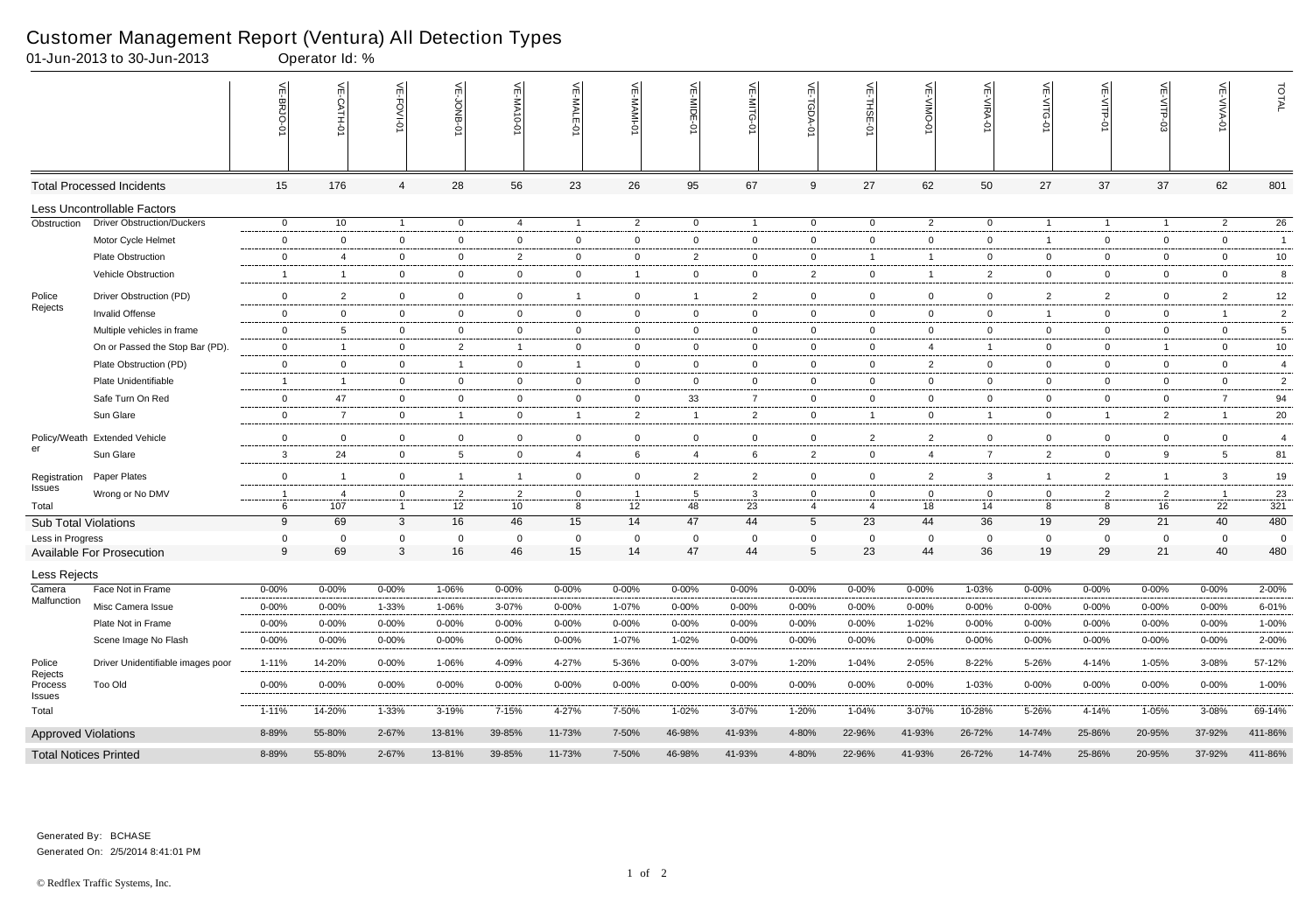Note: If you selected "All" from the "Approach:" drop down list, the statuses reflected in this report will only indicate the current

## Customer Management Report (Ventura) All Detection Types

| 01-Jun-2013 to 30-Jun-2013 | Operator Id: % |  |  |  |  |                     |  |  |  |  |
|----------------------------|----------------|--|--|--|--|---------------------|--|--|--|--|
|                            |                |  |  |  |  | $\blacksquare$<br>- |  |  |  |  |

Generated On: 2/5/2014 8:41:01 PM Generated By: BCHASE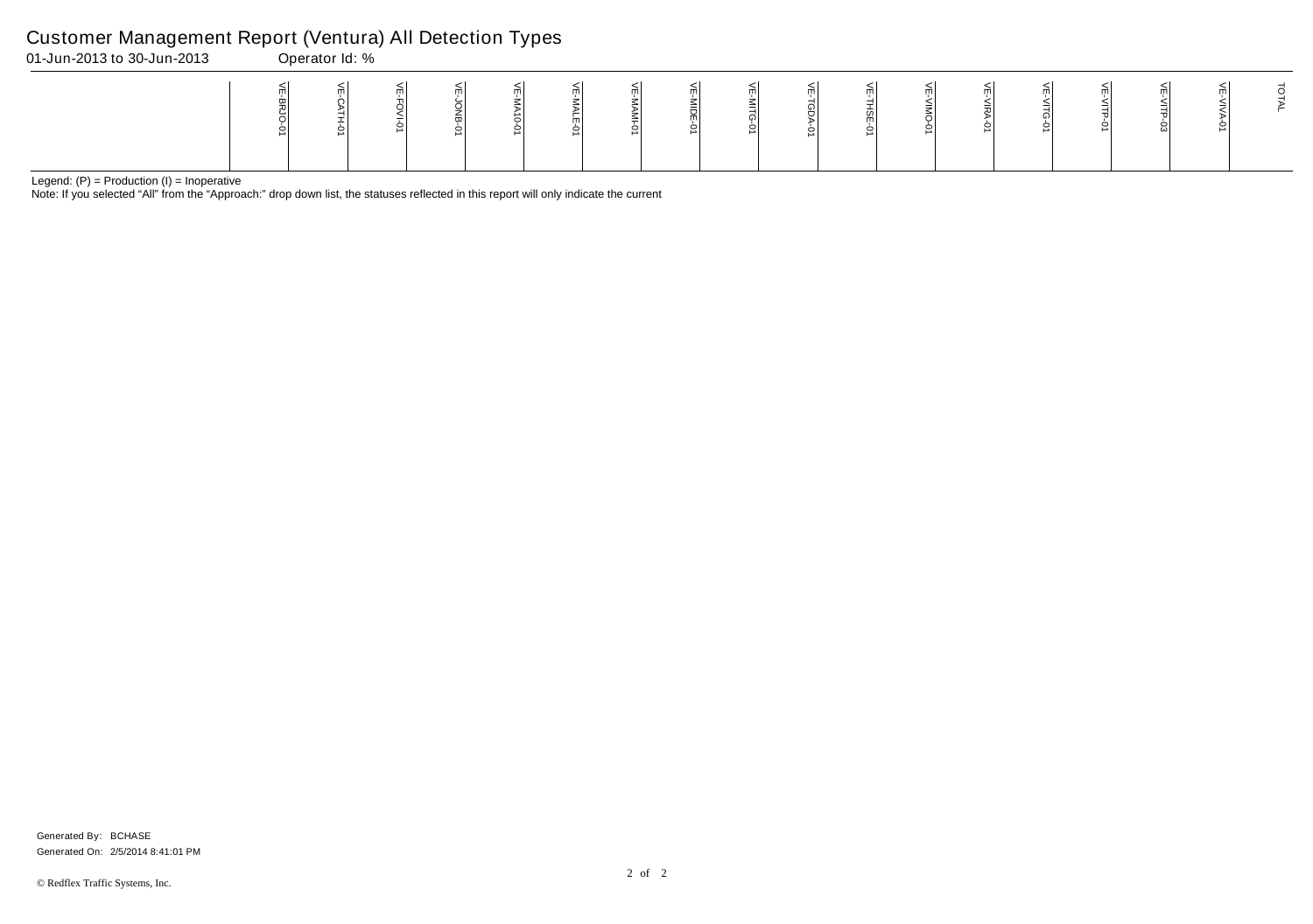|                             | 01-Jul-2013 to 31-Jul-2013          |                     | Operator Id: % |                               |                     |                                 |                   |                     |                |                |                     |                     |                |                |                  |                      |                      |                      |                 |
|-----------------------------|-------------------------------------|---------------------|----------------|-------------------------------|---------------------|---------------------------------|-------------------|---------------------|----------------|----------------|---------------------|---------------------|----------------|----------------|------------------|----------------------|----------------------|----------------------|-----------------|
|                             |                                     | VE-BRJO-0           | VE-CATH-0      | VE-FOVI-01                    | VE-JONB-01          | VE-MA10-01                      | VE-MALE-0         | 븻<br><b>NAMI-01</b> | VE-MIDE-       | VE-MITG-<br>ò  | <b>VE-TGDA-0</b>    | VE-THSE-01          | VE-VIMO-01     | VE-VIRA-01     | VE-VITG-0        | VE-VITP-01           | VE-VITP-03           | <b>VE-VIVA-01</b>    | TOTAL           |
|                             | <b>Total Processed Incidents</b>    | 16                  | 195            | $\mathbf{3}$                  | 17                  | 59                              | 47                | 35                  | 102            | 70             | 12                  | 32                  | 54             | 42             | 9                | 46                   | 34                   | 76                   | 849             |
|                             | Less Uncontrollable Factors         |                     |                |                               |                     |                                 |                   |                     |                |                |                     |                     |                |                |                  |                      |                      |                      |                 |
| Obstruction                 | <b>Driver Obstruction/Duckers</b>   | $\overline{0}$      | 6              | $\overline{1}$                | $\overline{1}$      | $\overline{1}$                  | $\overline{0}$    | $\mathbf{0}$        | $\overline{1}$ | $\mathbf{3}$   | $\overline{0}$      | $\overline{0}$      | $\overline{2}$ | $\overline{2}$ | $\overline{0}$   | $\overline{2}$       | $\overline{1}$       | $5\overline{)}$      | $\overline{25}$ |
|                             | Motor Cycle Helmet                  | $\overline{0}$      | $\mathbf{0}$   | $\overline{0}$                | $\overline{1}$      | $\overline{1}$                  | $\overline{0}$    | 0                   | $\mathbf{0}$   | $\mathbf{2}$   | $\overline{0}$      | $\mathbf 0$         | $\overline{1}$ | $\mathbf{1}$   | $\overline{0}$   | $\mathbf 0$          | $\overline{0}$       | $\overline{2}$       | 8               |
|                             | <b>Plate Obstruction</b>            | $\overline{0}$      | 6              | $\overline{0}$                | -1                  | $\overline{2}$                  | $\overline{1}$    | $\overline{0}$      | $\mathbf{0}$   | $\overline{0}$ | $\overline{2}$      | $\mathbf{0}$        | 3              | $\overline{0}$ | $\overline{1}$   | $\overline{0}$       | $\overline{0}$       | -1                   | 17              |
|                             | Vehicle Obstruction                 | $\overline{0}$      | 10             | $\overline{0}$                | $\mathbf 0$         | $\overline{2}$                  | $\mathbf 0$       | $\overline{1}$      | $\overline{1}$ | $\overline{0}$ | $\overline{1}$      |                     | $\overline{4}$ | $\overline{0}$ | $\overline{0}$   | $\mathbf 0$          | $\overline{1}$       | $\overline{4}$       | 25              |
| Police                      | Driver Obstruction (PD)             | $\mathbf 0$         | $\overline{2}$ | $\mathbf 0$                   | $\overline{1}$      | $\mathbf 0$                     | $\overline{0}$    | $\mathbf 0$         | 3              | 4              | $\overline{0}$      | $\mathbf{0}$        | $\overline{2}$ | $\overline{0}$ | $\mathbf{0}$     | $\overline{2}$       | $\mathbf 0$          | $\mathbf 0$          | 14              |
| Rejects                     | <b>Emergency Vehicle Responding</b> | $\overline{0}$      | $\mathbf{0}$   | $\overline{0}$                | $\mathbf 0$         | $\overline{0}$                  | $\overline{0}$    | $\overline{1}$      | -1             | $\overline{0}$ | $\overline{0}$      | $\mathbf{0}$        | $\overline{0}$ | $\overline{0}$ | $\overline{0}$   | $\overline{0}$       | $\overline{1}$       | $\overline{0}$       | $\mathbf{3}$    |
|                             | Incorrect/Incomplete DMV            | $\mathbf{0}$        | $\mathbf{0}$   | $\mathbf{0}$                  | $\mathbf 0$         | $\mathbf{0}$                    | $\mathbf{1}$      | $\mathbf{0}$        | $\mathbf{0}$   |                | $\overline{0}$      | $\overline{2}$      | $\mathbf 0$    | $\mathbf{1}$   | $\mathbf{0}$     | $\mathbf 0$          | $\overline{0}$       | $\overline{0}$       | $\,$ 5 $\,$     |
|                             | Invalid Offense                     | $\mathbf{0}$        | $\mathbf{0}$   | $\overline{0}$                | $\mathbf 0$         | $\mathbf{0}$                    | $\overline{0}$    | $\mathbf{0}$        | $\mathbf 0$    | $\overline{0}$ | $\overline{0}$      | $\overline{0}$      | $\mathbf 0$    | $\overline{0}$ | $\overline{0}$   | -1                   | $\overline{0}$       | $\overline{0}$       | $\overline{1}$  |
|                             | Multiple vehicles in frame          | $\overline{0}$      | $\overline{2}$ | $\overline{0}$                | $\mathbf 0$         | $\overline{0}$                  | $\overline{0}$    | $\mathbf{0}$        | $\mathbf{0}$   | $\overline{0}$ | $\overline{0}$      | $\overline{0}$      | $\mathbf 0$    | $\overline{0}$ | $\mathbf{0}$     | $\overline{0}$       | $\overline{0}$       | $\overline{0}$       | $\overline{2}$  |
|                             | On or Passed the Stop Bar (PD).     | $\overline{2}$      | $\overline{4}$ | $\overline{0}$                | $\overline{1}$      | $\overline{2}$                  | $\mathbf 0$       | $\mathbf{0}$        | $\mathbf 0$    | -1             | $\overline{0}$      | $\mathbf{0}$        | $\mathbf 0$    | $\mathbf 0$    | $\mathbf{0}$     | $\mathbf 0$          | $\overline{0}$       | $\overline{1}$       | 11              |
|                             | Plate Obstruction (PD)              | $\mathbf{0}$        | $\overline{1}$ | $\overline{0}$                | $\overline{0}$      | $\overline{0}$                  | $\mathbf 0$       | $\mathbf{0}$        | $\mathbf{0}$   | $\overline{0}$ | $\overline{0}$      | $\overline{0}$      | $\overline{0}$ | $\overline{0}$ | $\mathbf{0}$     | $\overline{0}$       | $\overline{0}$       | $\mathbf 0$          | $\overline{1}$  |
|                             | Plate Unidentifiable                | $\mathbf 0$         | $\overline{0}$ | $\mathbf 0$                   | $\mathbf 0$         | $\mathbf{0}$                    | $\mathbf 0$       | $\mathbf 0$         | $\overline{1}$ | -1             | $\overline{0}$      | $\mathbf 0$         | $\overline{0}$ | $\mathbf 0$    | $\mathbf{0}$     | $\mathbf 0$          | $\mathbf 0$          | $\overline{0}$       | $\overline{2}$  |
|                             | Safe Turn On Red                    | $\mathbf 0$         | 56             | $\overline{0}$                | $\mathbf 0$         | $\mathbf{0}$                    | $\overline{0}$    | $\mathbf{0}$        | 31             | 4              | $\mathbf 0$         | $\mathbf{0}$        | $\mathbf 0$    | $\overline{0}$ | $\mathbf{0}$     | $\overline{0}$       | $\overline{0}$       | 13                   | 104             |
|                             | Sun Glare                           | $\overline{1}$      | 6              | $\overline{0}$                | $\overline{1}$      | $\mathbf{1}$                    | $\overline{2}$    | $\mathbf 0$         | $\overline{4}$ | $\mathbf 1$    | $\mathbf 0$         | $\mathbf 0$         | $\mathbf 0$    | $\mathbf 0$    | $\mathbf 0$      | $\mathbf 0$          | 6                    | 2                    | 24              |
|                             | Policy/Weath Extended Vehicle       | $\mathbf 0$         |                |                               | $\mathbf 0$         | $\mathbf 0$                     |                   | $\overline{1}$      | $\overline{1}$ | $\mathbf 0$    |                     | $\mathbf 0$         | 2              | $\mathbf 0$    |                  | $\mathbf 0$          | $\overline{0}$       | $\overline{0}$       | $\overline{4}$  |
| er                          | Sun Glare                           |                     | $\mathbf{0}$   | $\mathbf 0$                   |                     |                                 | $\mathbf 0$       | 14                  |                |                | $\overline{0}$      | $\overline{1}$      |                |                | $\mathbf{0}$     | -1                   |                      |                      | 117             |
|                             | Weather/Nature                      | $5\overline{5}$     | 33             | $\overline{0}$                | $\overline{2}$      | $\overline{2}$                  | 6                 |                     | 6              | 5 <sup>5</sup> | $\overline{2}$      |                     | 3              | 20             | $\overline{2}$   |                      | $5^{\circ}$          | 10                   |                 |
|                             |                                     | $\overline{0}$      | $\mathbf 0$    | $\overline{0}$                | $\overline{1}$      | $\mathbf{0}$                    | $\overline{0}$    | 0                   | $\mathbf{0}$   | $\mathbf 0$    | $\mathbf 0$         | $\mathbf{0}$        | $\overline{0}$ | $\overline{0}$ | $\mathbf{0}$     | $\overline{0}$       | $\overline{0}$       | $\overline{0}$       | $\overline{1}$  |
|                             | Yellow with Red Light               | $\overline{0}$      | $\mathbf 0$    | $\overline{0}$                | $\mathbf 0$         | $\overline{0}$                  | $\overline{0}$    | $\mathbf{0}$        | $\mathbf 0$    | $\overline{0}$ | $\overline{0}$      | $\overline{0}$      | $\mathbf 0$    | $\overline{0}$ | $\mathbf{0}$     | $\overline{0}$       | $\overline{0}$       | $\overline{1}$       | $\overline{1}$  |
| Registration<br>Issues      | Paper Plates                        | $\mathbf 0$         | $\overline{4}$ | $\overline{0}$                | $\mathbf 0$         | $\overline{1}$                  | $\overline{1}$    | $\overline{1}$      | 3              | $\overline{2}$ | $\overline{0}$      | $\overline{2}$      | $\mathbf 0$    | $\mathbf{1}$   | $\mathbf{0}$     | $\overline{2}$       | $\overline{1}$       | 5                    | 23              |
| Total                       | Wrong or No DMV                     | $\overline{1}$<br>q | 6              | $\mathbf 0$<br>$\overline{1}$ | $\overline{0}$<br>9 | $\mathbf{0}$<br>12 <sup>2</sup> | $\mathbf 0$<br>11 | -1<br>19            | 6              | $\overline{2}$ | $\overline{0}$<br>5 | $\overline{2}$<br>8 | 2<br>19        | $\mathbf 0$    | $\mathbf 0$<br>3 | $\overline{2}$<br>10 | $\overline{2}$<br>17 | $\overline{2}$<br>46 | 26<br>414       |
| <b>Sub Total Violations</b> |                                     | $\overline{7}$      | 136<br>59      | $\overline{2}$                | 8                   | 47                              | 36                | 16                  | 58<br>44       | 26<br>44       | $\overline{7}$      | 24                  | 35             | 25<br>17       | 6                | 36                   | 17                   | 30                   | 435             |
| Less in Progress            |                                     | 0                   | $\mathbf 0$    | 0                             | $\Omega$            | $\mathbf{0}$                    | $\mathbf 0$       | $\mathbf 0$         | 0              | $\mathbf 0$    | $\overline{0}$      | $\overline{0}$      | $\mathbf 0$    | $\mathbf 0$    | $\overline{0}$   | $\mathbf 0$          | $\overline{0}$       | $\mathbf 0$          | - 0             |
|                             | Available For Prosecution           | $\overline{7}$      | 59             | $\overline{2}$                | 8                   | 47                              | 36                | 16                  | 44             | 44             | $\overline{7}$      | 24                  | 35             | 17             | 6                | 36                   | 17                   | $30\,$               | 435             |
| Less Rejects                |                                     |                     |                |                               |                     |                                 |                   |                     |                |                |                     |                     |                |                |                  |                      |                      |                      |                 |
| Camera                      | Face Camera Focus Blurry            | $0 - 00\%$          | $0 - 00%$      | $0 - 00\%$                    | $0 - 00%$           | $0 - 00\%$                      | $0 - 00\%$        | 1-06%               | $0 - 00\%$     | $0 - 00%$      | $0 - 00\%$          | $0 - 00%$           | $0 - 00\%$     | $0 - 00\%$     | $0 - 00\%$       | 0-00%                | $0 - 00%$            | 0-00%                | 1-00%           |
| Malfunction                 | Face Not in Frame                   | $0 - 00\%$          | $0 - 00\%$     | 1-50%                         | $0 - 00%$           | 0-00%                           | $0 - 00%$         | 1-06%               | 1-02%          | $0 - 00\%$     | 0-00%               | $0 - 00%$           | 0-00%          | $0 - 00%$      | 0-00%            | $0 - 00%$            | $0 - 00%$            | 0-00%                | 3-01%           |
|                             | Misc Camera Issue                   | 0-00%               | $0 - 00%$      | 0-00%                         | $0 - 00%$           | 2-04%                           | $0 - 00\%$        | 1-06%               | 1-02%          | $0 - 00%$      | 0-00%               | $0 - 00%$           | $0 - 00\%$     | $0 - 00%$      | 0-00%            | $0 - 00%$            | $0 - 00%$            | $0 - 00%$            | 4-01%           |
|                             | Plate Not in Frame                  | 1-14%               | $0 - 00%$      | $0 - 00\%$                    | $0 - 00%$           | 2-04%                           | $0 - 00\%$        | $0 - 00\%$          | $0 - 00%$      | $0 - 00%$      | 3-43%               | $0 - 00%$           | $0 - 00\%$     | $0 - 00%$      | $0 - 00\%$       | $0 - 00%$            | $0 - 00%$            | $0 - 00%$            | 6-01%           |
|                             | Rear Plate Camera Blurry            | 0-00%               | $0 - 00\%$     | 0-00%                         | $0 - 00%$           | 0-00%                           | 0-00%             | $0 - 00%$           | $0 - 00%$      | $0 - 00%$      | 0-00%               | $0 - 00%$           | 0-00%          | $0 - 00%$      | 0-00%            | $0 - 00%$            | $0 - 00%$            | 1-03%                | 1-00%           |
|                             | Scene Image Flash Inappropriate     | $0 - 00\%$          | $0 - 00%$      | 0-00%                         | $0 - 00%$           | $0 - 00\%$                      | $0 - 00\%$        | $0 - 00%$           | 1-02%          | $0 - 00%$      | 0-00%               | $0 - 00%$           | $0 - 00\%$     | $0 - 00%$      | 0-00%            | $0 - 00%$            | $0 - 00%$            | 1-03%                | 2-00%           |
|                             | Scene Image No Flash                | 0-00%               | $0 - 00%$      | 0-00%                         | $0 - 00%$           | 0-00%                           | 0-00%             | 3-19%               | 0-00%          | $0 - 00\%$     | 0-00%               | $0 - 00%$           | 0-00%          | $0 - 00%$      | $0 - 00\%$       | $0 - 00%$            | $0 - 00%$            | 0-00%                | 3-01%           |
| Police                      | Driver Unidentifiable images poor   | 2-29%               | 9-15%          | $0 - 00\%$                    | $0 - 00%$           | 1-02%                           | 7-19%             | 1-06%               | 1-02%          | 1-02%          | $0 - 00\%$          | $0 - 00\%$          | 2-06%          | 3-18%          | $0 - 00\%$       | $0 - 00%$            | 1-06%                | $0 - 00%$            | 28-06%          |
| Rejects                     | No Images                           | $0 - 00\%$          | $0 - 00%$      | 0-00%                         | 1-12%               | $0 - 00\%$                      | $0 - 00\%$        | $0 - 00\%$          | $0 - 00%$      | $0 - 00%$      | $0 - 00%$           | 1-04%               | $0 - 00\%$     | $0 - 00\%$     | $0 - 00\%$       | $0 - 00%$            | $0 - 00%$            | $0 - 00%$            | 2-00%           |
| Total                       |                                     | $3 - 43%$           | 9-15%          | 1-50%                         | $1 - 12%$           | 5-11%                           | 7-19%             | 7-44%               | 4-09%          | 1-02%          | $3 - 43%$           | 1-04%               | 2-06%          | 3-18%          | $0 - 00\%$       | $0 - 00\%$           | 1-06%                | 2-07%                | 50-11%          |

Generated On: 2/5/2014 8:41:33 PM

Generated By: BCHASE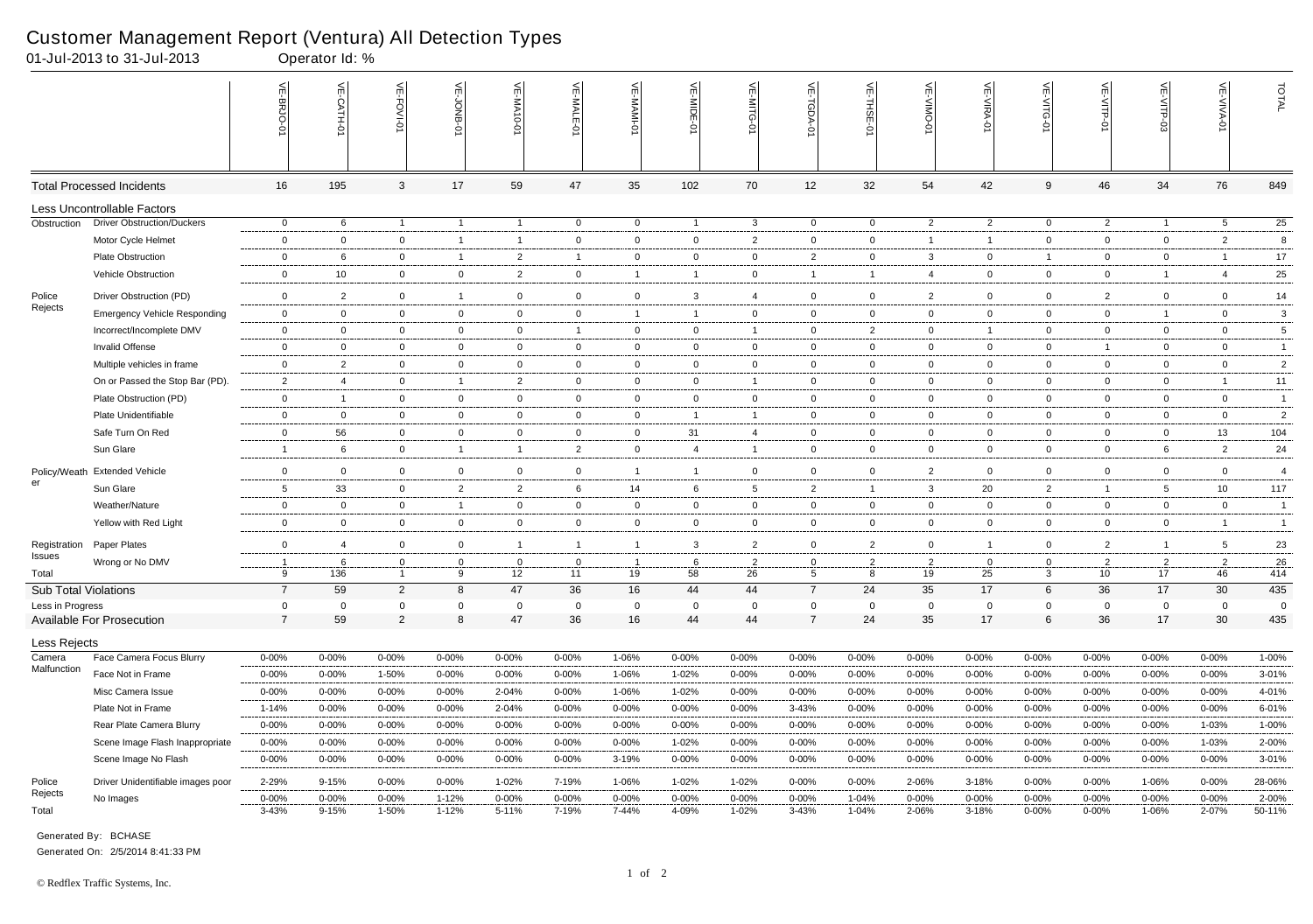| 01-Jul-2013 to 31-Jul-2013   |       | Operator Id: % |       |       |        |        |       |        |        |       |        |        |        |        |         |        |        |         |
|------------------------------|-------|----------------|-------|-------|--------|--------|-------|--------|--------|-------|--------|--------|--------|--------|---------|--------|--------|---------|
|                              |       |                |       |       |        |        |       |        |        |       |        |        |        |        |         |        |        |         |
| <b>Approved Violations</b>   | 4-57% | 50-85%         | 1-50% | 7-88% | 42-89% | 29-81% | 9-56% | 40-91% | 43-98% | 4-57% | 23-96% | 33-94% | 14-82% | 6-100% | 36-100% | 16-94% | 28-93% | 385-89% |
| <b>Total Notices Printed</b> | 4-57% | 50-85%         | 1-50% | 7-88% | 42-89% | 29-81% | 9-56% | 40-91% | 43-98% | 4-57% | 23-96% | 33-94% | 14-82% | 6-100% | 36-100% | 16-94% | 28-93% | 385-89% |

Note: If you selected "All" from the "Approach:" drop down list, the statuses reflected in this report will only indicate the current

# Customer Management Report (Ventura) All Detection Types

Generated On: 2/5/2014 8:41:33 PM Generated By: BCHASE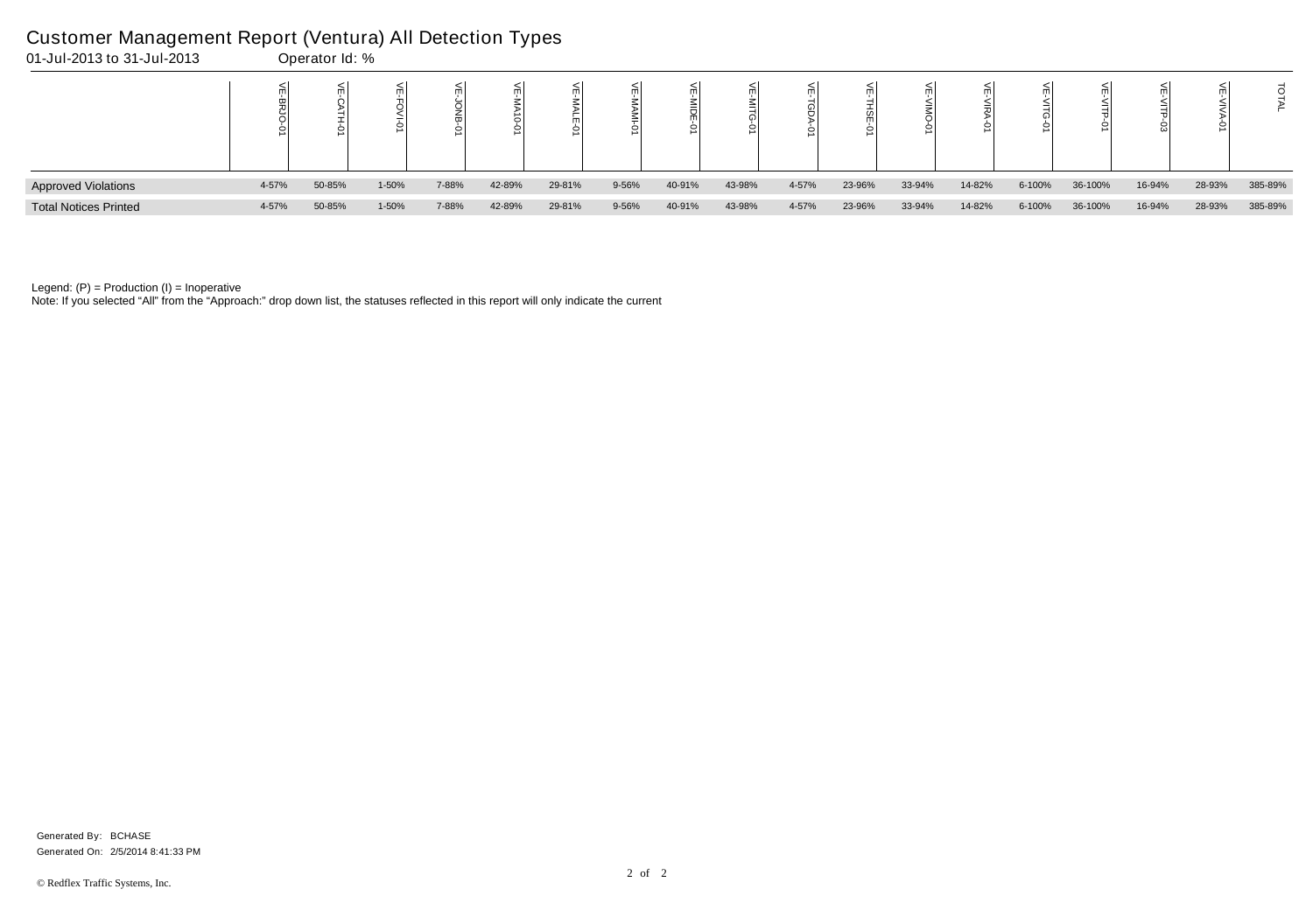Generated By: BCHASE Generated On: 2/5/2014 8:42:08 PM

# Customer Management Report (Ventura) All Detection Types<br>01-Aug-2013 to 31-Aug-2013 Coerator Id: %

|                        | 01-Aug-2013 to 31-Aug-2013           |                            | Operator Id: %                 |                                |                |                  |                      |                   |                                  |                             |                |                                |                      |                               |                                  |                             |                               |                                  |                |
|------------------------|--------------------------------------|----------------------------|--------------------------------|--------------------------------|----------------|------------------|----------------------|-------------------|----------------------------------|-----------------------------|----------------|--------------------------------|----------------------|-------------------------------|----------------------------------|-----------------------------|-------------------------------|----------------------------------|----------------|
|                        |                                      | VE-BRJO-                   | VE-CATH-01                     | VE-FOVI-0                      | VE-JONB-01     | VE-MA10-0        | VE-MALE-01           | VE-MAMI-01        | VE-MIDE-0                        | VE-MITG-0                   | $\leq$         | 븻<br>-THSE-0                   | 늦<br>-YINO           | VE-VIRA-0                     | VE-VITG-0                        | VE-VITP-01                  | VE-VITP<br>င္လ်               | <b>VE-VIVA-01</b>                | TOTAL          |
|                        | <b>Total Processed Incidents</b>     | 12                         | 200                            | 13                             | 21             | 127              | 45                   | 35                | 100                              | 87                          | 15             | 51                             | 61                   | 43                            | 25                               | 48                          | 70                            | 73                               | 1026           |
|                        | Less Uncontrollable Factors          |                            |                                |                                |                |                  |                      |                   |                                  |                             |                |                                |                      |                               |                                  |                             |                               |                                  |                |
| Obstruction            | <b>Driver Obstruction/Duckers</b>    | $\overline{1}$             | 18                             | $\overline{1}$                 | $\overline{2}$ | $\overline{7}$   | $\overline{2}$       | $\overline{1}$    | 6                                | $\overline{2}$              | $\overline{0}$ | $\overline{0}$                 | $\overline{4}$       | $\mathbf{3}$                  | $\overline{4}$                   | $\overline{2}$              | $\overline{1}$                | 6                                | 60             |
|                        | Motor Cycle Helmet                   | $\mathbf 0$                | $\overline{1}$                 | $\mathbf{0}$                   | $\mathbf 0$    | $\overline{1}$   | $\overline{0}$       | $\mathbf 0$       | $\Omega$                         | $\mathbf 0$                 | $\mathbf 0$    | $\mathbf 0$                    | $\mathbf 0$          | $\overline{0}$                | $\overline{1}$                   | $\mathbf 0$                 | $\mathbf 0$                   | $\mathbf 0$                      | 3              |
|                        | Plate Obstruction                    | $\overline{1}$             | $\overline{7}$                 | $\mathsf{O}\xspace$            | $\overline{2}$ | $\overline{2}$   | $\overline{2}$       | $\overline{1}$    | $\overline{0}$                   | $\mathbf 0$                 | $\overline{2}$ | $\mathbf 0$                    | $\mathbf{3}$         | $\mathbf 0$                   | $\overline{0}$                   | -1                          | $\overline{2}$                | -1                               | $24\,$         |
|                        | Vehicle Obstruction                  | $\mathbf 0$                | $5\phantom{.0}$                | $\overline{0}$                 | $\mathbf 0$    | $\overline{4}$   | $\overline{0}$       | $\overline{2}$    | $\mathbf 0$                      | $\mathbf 0$                 | $\overline{4}$ | $\mathbf{1}$                   | $\mathbf{3}$         | $\overline{0}$                | $\overline{0}$                   | $\mathbf 0$                 | $\mathbf 0$                   | $\mathbf 0$                      | 19             |
| Police                 | Driver Obstruction (PD)              | $\mathbf 0$                | 3                              | $\mathbf{0}$                   | $\mathbf 0$    | 2                | $\overline{1}$       | $\mathbf 0$       | $\overline{0}$                   | 3                           | $\mathbf 0$    | $\mathbf 1$                    | $\overline{1}$       | $\overline{0}$                | $\overline{1}$                   | 3                           | $\overline{1}$                | $\mathbf 0$                      | 16             |
| Rejects                | <b>Emergency Vehicle Responding</b>  | $\mathbf 0$                | $\mathbf 0$                    | $\mathbf{0}$                   | $\mathbf 0$    | $\overline{0}$   | $\overline{0}$       | $\overline{0}$    | $\mathbf 0$                      | $\mathbf{1}$                | 0              | $\mathbf 0$                    | $\mathbf 0$          | $\overline{0}$                | $\mathbf{0}$                     | $\mathbf 0$                 | $\mathbf 0$                   | $\mathbf 0$                      | $\overline{1}$ |
|                        | Incorrect/Incomplete DMV             | $\mathbf 0$                | $\mathbf 0$                    | $\overline{0}$                 | $\mathbf 0$    | $\mathbf 0$      | $\overline{0}$       | $\overline{0}$    | $\mathbf 0$                      | $\mathbf 0$                 | $\mathbf 0$    | $\overline{0}$                 | $\mathbf 0$          | $\overline{0}$                | $\overline{0}$                   | $\overline{2}$              | $\overline{0}$                | $\mathbf 0$                      | $\overline{c}$ |
|                        | Multiple vehicles in frame           | $\mathbf 0$                | 2                              | $\overline{0}$                 | $\mathbf 0$    | $\mathbf 0$      | $\overline{0}$       | $\overline{0}$    | $\mathbf 0$                      | $\mathbf 0$                 | $\mathsf{O}$   | $\overline{0}$                 | $\mathbf 0$          | $\overline{0}$                | $\overline{0}$                   | $\mathbf 0$                 | $\mathbf 0$                   | $\mathbf 0$                      | $\overline{2}$ |
|                        | On or Passed the Stop Bar (PD).      | $\mathbf 0$                | $\mathbf 0$                    | $\mathbf{0}$                   | $\mathbf 0$    | $\overline{0}$   | $\mathbf 0$          | $\overline{2}$    | $\overline{0}$                   | $\mathbf 0$                 | $\mathbf 0$    | $\overline{0}$                 | $\overline{1}$       | $\overline{0}$                | $\mathbf{0}$                     | $\overline{0}$              | $\overline{0}$                | $\mathbf 0$                      | $\mathbf{3}$   |
|                        | Plate Obstruction (PD)               | $\mathbf 0$                | $\mathbf 0$                    | $\mathbf{0}$                   | $\overline{1}$ | $\mathbf 0$      | $\overline{0}$       | $\mathsf 0$       | $\Omega$                         | $\mathbf 0$                 | $\mathsf{O}$   | $\mathbf 0$                    | $\mathbf{0}$         | $\mathbf{0}$                  | $\overline{0}$                   | $\mathbf 0$                 | $\mathbf 0$                   | $\overline{0}$                   | $\overline{1}$ |
|                        | Safe Turn On Red                     | $\mathbf 0$                | 30 <sup>°</sup>                | $\overline{0}$                 | $\overline{0}$ | $\mathbf 0$      | $\overline{0}$       | $\overline{0}$    | 33                               | $\overline{4}$              | $\mathbf 0$    | $\mathbf 0$                    | $\overline{0}$       | $\mathbf 0$                   | $\overline{0}$                   | $\mathbf 0$                 | $\mathbf{0}$                  | 10 <sub>1</sub>                  | 77             |
|                        | Sun Glare                            | $\mathbf 0$                | 10                             | $\mathbf 0$                    | $\mathbf 0$    | 3                | $\overline{0}$       | $\overline{0}$    | $\overline{1}$                   | $\overline{4}$              | $\mathbf 0$    | $\mathbf 1$                    | $\overline{1}$       | $\overline{1}$                | $\overline{1}$                   | $\mathbf 0$                 | 4                             | $\overline{4}$                   | $30\,$         |
|                        | Policy/Weath Extended Vehicle        | $\mathbf 0$                | $\mathbf 0$                    | $\mathbf{0}$                   | $\mathbf 0$    | $\overline{1}$   | $\overline{0}$       | $\overline{1}$    | $\Omega$                         | $\mathbf 0$                 | 0              | $\mathbf 0$                    | $\overline{1}$       | $\mathbf 0$                   | $\mathbf{0}$                     | $\mathbf 0$                 | $\mathbf{0}$                  | $\overline{0}$                   | 3              |
| er                     | Sun Glare                            | $\overline{7}$             | 40                             | $\overline{7}$                 | $\overline{1}$ | 12               | 9                    | 13                | 3                                | 15                          | 3              | $\overline{7}$                 | $\mathbf 0$          | 14                            | $\overline{2}$                   | $\mathbf 0$                 | 8                             | 12                               | 153            |
|                        | Weather/Nature                       | $\mathbf 0$                | $\mathbf 0$                    | $\mathbf{0}$                   | $\mathbf 0$    | $\mathbf 0$      | $\overline{0}$       | $\mathbf 0$       | $\mathbf 0$                      | $\mathbf 0$                 | 0              | $\mathbf 0$                    | $\mathbf 0$          | $\overline{1}$                | $\overline{0}$                   | $\mathbf 0$                 | $\overline{0}$                | $\mathbf{0}$                     | $\overline{1}$ |
|                        | Yellow with Red Light                | $\mathbf{1}$               | $\mathbf 0$                    | $\mathbf{0}$                   | $\mathbf 0$    | $\mathbf 0$      | $\mathbf 0$          | $\mathbf 0$       | $\mathbf{0}$                     | $\mathbf 0$                 | $\mathbf 0$    | $\mathbf{1}$                   | $\mathbf 0$          | $\overline{0}$                | $\mathbf 0$                      | $\mathbf 0$                 | $\mathbf{0}$                  | $\mathbf 0$                      | $\overline{2}$ |
|                        |                                      |                            |                                |                                |                |                  |                      |                   |                                  |                             |                |                                |                      |                               |                                  |                             |                               |                                  |                |
| Registration<br>Issues | Out of Country Plate<br>Paper Plates | $\overline{0}$             | $\mathbf{0}$<br>$\overline{7}$ | $\mathbf{0}$                   | $\mathbf 0$    | $\mathbf 0$<br>2 | $\overline{0}$       | $\overline{0}$    | $\mathbf{0}$                     | $\mathbf 0$<br>$\mathbf{1}$ | $\overline{0}$ | $\overline{2}$<br>$\mathbf{1}$ | $\mathbf 0$          | $\overline{0}$                | $\overline{0}$<br>$\overline{1}$ | $\mathbf 0$                 | $\mathbf 0$<br>$\overline{1}$ | $\overline{0}$<br>$\overline{1}$ | $\overline{2}$ |
|                        | Wrong or No DMV                      | $\mathbf 0$<br>$\mathbf 0$ |                                | $\mathbf{0}$<br>$\overline{1}$ | $\mathbf 0$    | $\overline{4}$   | $\overline{1}$       | $\overline{1}$    | $\overline{2}$<br>$\overline{2}$ | $\overline{7}$              | 0              | $\mathbf 0$                    | $\overline{2}$<br>-1 | $\overline{2}$<br>$\mathbf 0$ | $\overline{1}$                   | $\mathbf{3}$<br>$\mathbf 0$ |                               | $\overline{4}$                   | 25<br>$30\,$   |
| Total                  |                                      | 10                         | 4<br>127                       | 9                              | $\overline{7}$ | 38               | $\overline{2}$<br>17 | $\mathbf 0$<br>21 | 47                               | 37                          | 0<br>9         | 14                             | 17                   | 21                            | 11                               | 11                          | $\mathbf{3}$<br>20            | 38                               | 454            |
|                        | <b>Sub Total Violations</b>          | 2                          | 73                             | 4                              | 14             | 89               | 28                   | 14                | 53                               | 50                          | 6              | 37                             | 44                   | 22                            | 14                               | 37                          | 50                            | 35                               | 572            |
| Less in Progress       |                                      | 0                          | $\mathbf 0$                    | $\mathbf 0$                    | $\Omega$       | $\overline{0}$   | $\mathbf 0$          | $\mathbf 0$       | $\mathbf 0$                      | $\mathbf 0$                 | $\mathbf 0$    | $\Omega$                       | $\overline{0}$       | $\overline{0}$                | $\mathbf 0$                      | $\overline{0}$              | $\mathbf{0}$                  | $\overline{0}$                   | 0              |
|                        | Available For Prosecution            | $\overline{2}$             | 73                             | $\overline{4}$                 | 14             | 89               | 28                   | 14                | 53                               | 50                          | 6              | 37                             | 44                   | 22                            | 14                               | 37                          | 50                            | 35                               | 572            |
| Less Rejects           |                                      |                            |                                |                                |                |                  |                      |                   |                                  |                             |                |                                |                      |                               |                                  |                             |                               |                                  |                |
| Camera                 | Face Camera Flash                    | $0 - 00\%$                 | 1-01%                          | $0 - 00\%$                     | 0-00%          | $0 - 00\%$       | 1-04%                | 2-14%             | $0 - 00\%$                       | $0 - 00%$                   | $0 - 00\%$     | $0 - 00%$                      | 0-00%                | $0 - 00\%$                    | $0 - 00\%$                       | $0 - 00%$                   | $0 - 00\%$                    | $0 - 00%$                        | 4-01%          |
| Malfunction            | Face Camera Focus Blurry             | $0 - 00\%$                 | $0 - 00%$                      | $0 - 00%$                      | 0-00%          | $0 - 00%$        | $0 - 00%$            | 1-07%             | $0 - 00\%$                       | $0 - 00\%$                  | $0 - 00%$      | $0 - 00%$                      | $0 - 00%$            | $0 - 00\%$                    | $0 - 00\%$                       | 0-00%                       | $0 - 00\%$                    | $0 - 00%$                        | $1 - 00\%$     |
|                        | Face Camera No Flash                 | 1-50%                      | $0 - 00%$                      | $0 - 00%$                      | 0-00%          | $0 - 00%$        | $0 - 00%$            | $0 - 00%$         | $0 - 00\%$                       | $0 - 00\%$                  | $0 - 00%$      | $0 - 00%$                      | $0 - 00%$            | $0 - 00\%$                    | $0 - 00\%$                       | $0 - 00%$                   | $0 - 00\%$                    | $0 - 00%$                        | $1 - 00\%$     |
|                        | Face Not in Frame                    | $0 - 00\%$                 | 0-00%                          | 1-25%                          | 0-00%          | $0 - 00%$        | $0 - 00%$            | 1-07%             | $0 - 00\%$                       | $0 - 00\%$                  | $1 - 17%$      | $0 - 00%$                      | $0 - 00%$            | $0 - 00\%$                    | $0 - 00\%$                       | 0-00%                       | $0 - 00\%$                    | $0 - 00%$                        | $3 - 01%$      |
|                        | Misc Camera Issue                    | $0 - 00\%$                 | 0-00%                          | $0 - 00%$                      | 0-00%          | 1-01%            | $0 - 00%$            | 2-14%             | $0 - 00%$                        | $0 - 00\%$                  | $0 - 00%$      | $0 - 00%$                      | $0 - 00%$            | $0 - 00\%$                    | 1-07%                            | $0 - 00%$                   | $0 - 00%$                     | $0 - 00%$                        | 4-01%          |
|                        | Plate Not in Frame                   | $0 - 00\%$                 | 0-00%                          | $0 - 00\%$                     | 0-00%          | $0 - 00\%$       | 1-04%                | $0 - 00\%$        | $0 - 00%$                        | $0 - 00\%$                  | $1 - 17%$      | $0 - 00%$                      | 0-00%                | $0 - 00\%$                    | $0 - 00\%$                       | 0-00%                       | $0 - 00%$                     | $0 - 00%$                        | 2-00%          |
|                        | Rear Plate Camera Blurry             | $0 - 00\%$                 | 0-00%                          | $0 - 00%$                      | 0-00%          | 1-01%            | $0 - 00%$            | $0 - 00%$         | $0 - 00\%$                       | $0 - 00\%$                  | $0 - 00\%$     | $0 - 00%$                      | $0 - 00%$            | $0 - 00\%$                    | $0 - 00\%$                       | 0-00%                       | $0 - 00\%$                    | $0 - 00%$                        | $1 - 00\%$     |
|                        | Rear Plate Flash Inappropriate       | $0 - 00\%$                 | $0 - 00\%$                     | $0 - 00%$                      | 0-00%          | $0 - 00\%$       | 1-04%                | $0 - 00%$         | $0 - 00\%$                       | $0 - 00\%$                  | $0 - 00%$      | $0 - 00%$                      | $0 - 00%$            | $0 - 00\%$                    | $0 - 00\%$                       | $0 - 00%$                   | $0 - 00\%$                    | $0 - 00%$                        | $1 - 00\%$     |
|                        | Scene Image Flash Inappropriate      | $0 - 00\%$                 | $0 - 00%$                      | $0 - 00%$                      | 0-00%          | $0 - 00%$        | $0 - 00%$            | $0 - 00%$         | 1-02%                            | $0 - 00\%$                  | $0 - 00%$      | $0 - 00%$                      | 2-05%                | $0 - 00\%$                    | $0 - 00\%$                       | $0 - 00%$                   | $0 - 00%$                     | $0 - 00%$                        | 3-01%          |
|                        | Scene Image No Flash                 | $0 - 00\%$                 | $0 - 00\%$                     | $0 - 00%$                      | $0 - 00%$      | $0 - 00%$        | $0 - 00%$            | $0 - 00%$         | $0 - 00\%$                       | $0 - 00\%$                  | $0 - 00%$      | $0 - 00%$                      | 1-02%                | $0 - 00\%$                    | $0 - 00\%$                       | $0 - 00%$                   | $0 - 00%$                     | $0 - 00%$                        | $1 - 00\%$     |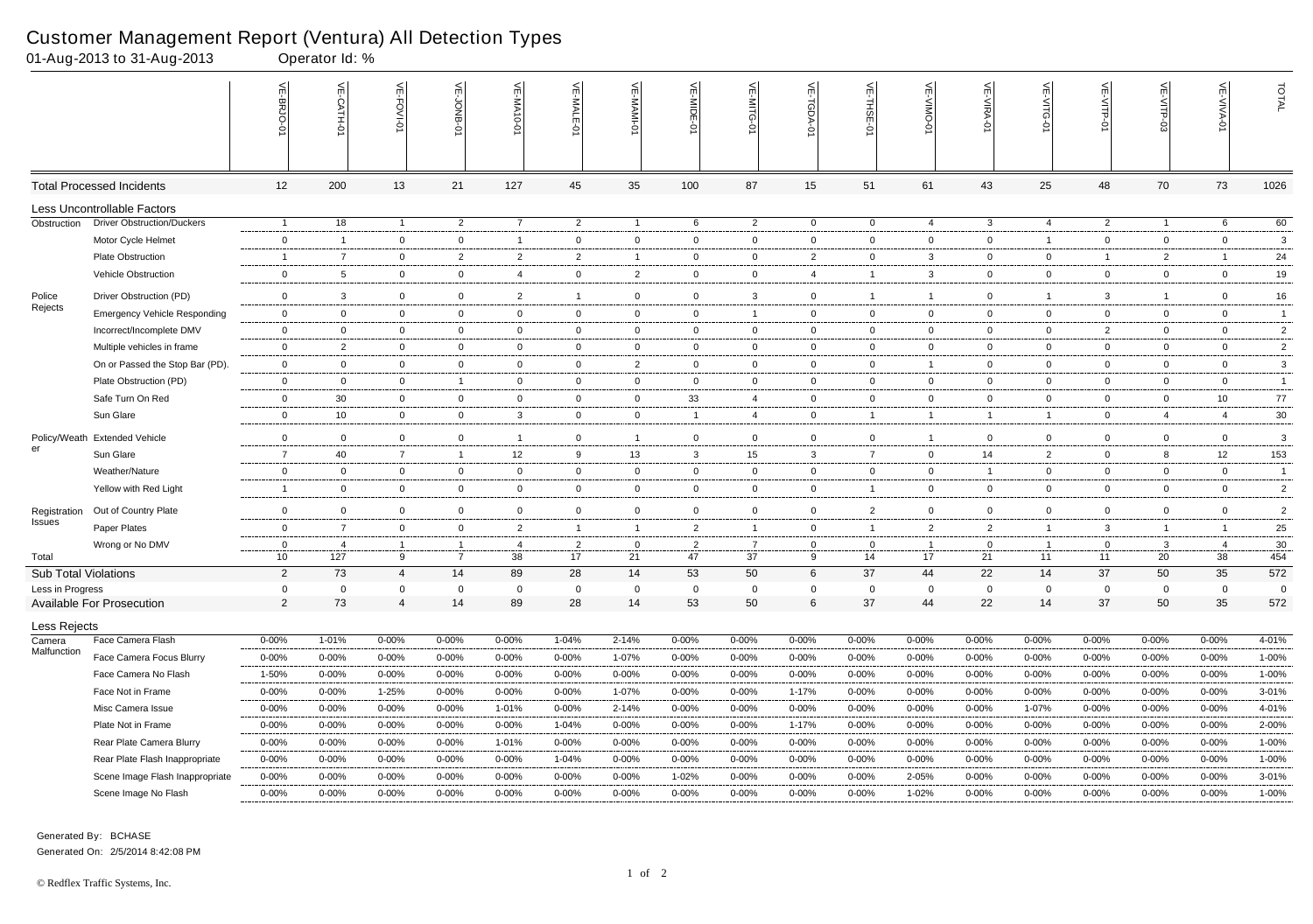|         |                                   |            |            |           |            | ∘      |            | 0         |            |           | $\,<\,$   |           |           |           |           |           |           |           |         |
|---------|-----------------------------------|------------|------------|-----------|------------|--------|------------|-----------|------------|-----------|-----------|-----------|-----------|-----------|-----------|-----------|-----------|-----------|---------|
| Police  | Driver Unidentifiable images poor | 1-50%      | $9 - 12%$  | $0 - 00%$ | $3 - 21%$  | 1-01%  | 4-14%      | 1-07%     | $0 - 00\%$ | 2-04%     | 0-00%     | $0 - 00%$ | 2-05%     | 1-05%     | 1-07%     | 2-05%     | 3-06%     | 1-03%     | 31-05%  |
| Rejects | <b>Incorrect Speed</b>            | $0 - 00%$  | $0 - 00\%$ | $0 - 00%$ | $0 - 00\%$ | 4-04%  | $0 - 00\%$ | $0 - 00%$ | $0 - 00%$  | $0 - 00%$ | $0 - 00%$ | $0 - 00%$ | $0 - 00%$ | $0 - 00%$ | $0 - 00%$ | $0 - 00%$ | $0 - 00%$ | $0 - 00%$ | 4-01%   |
| Total   |                                   | 2-100%     | 10-14%     | 1-25%     | $3-21%$    | 7-08%  | 7-25%      | 7-50%     | 1-02%      | 2-04%     | 2-33%     | $0 - 00%$ | 5-11%     | 1-05%     | 2-14%     | 2-05%     | 3-06%     | 1-03%     | 56-10%  |
|         | <b>Approved Violations</b>        | $0 - 00%$  | 63-86%     | 3-75%     | 11-79%     | 82-92% | 21-75%     | 7-50%     | 52-98%     | 48-96%    | 4-67%     | 37-100%   | 39-89%    | 21-95%    | 12-86%    | 35-95%    | 47-94%    | 34-97%    | 516-90% |
|         | <b>Total Notices Printed</b>      | $0 - 00\%$ | 63-86%     | 3-75%     | 11-79%     | 82-92% | 21-75%     | 7-50%     | 52-98%     | 48-96%    | 4-67%     | 37-100%   | 39-89%    | 21-95%    | 12-86%    | 35-95%    | 47-94%    | 34-97%    | 516-90% |

Note: If you selected "All" from the "Approach:" drop down list, the statuses reflected in this report will only indicate the current

## Customer Management Report (Ventura) All Detection Types

01-Aug-2013 to 31-Aug-2013 Operator Id: %

Generated On: 2/5/2014 8:42:08 PM Generated By: BCHASE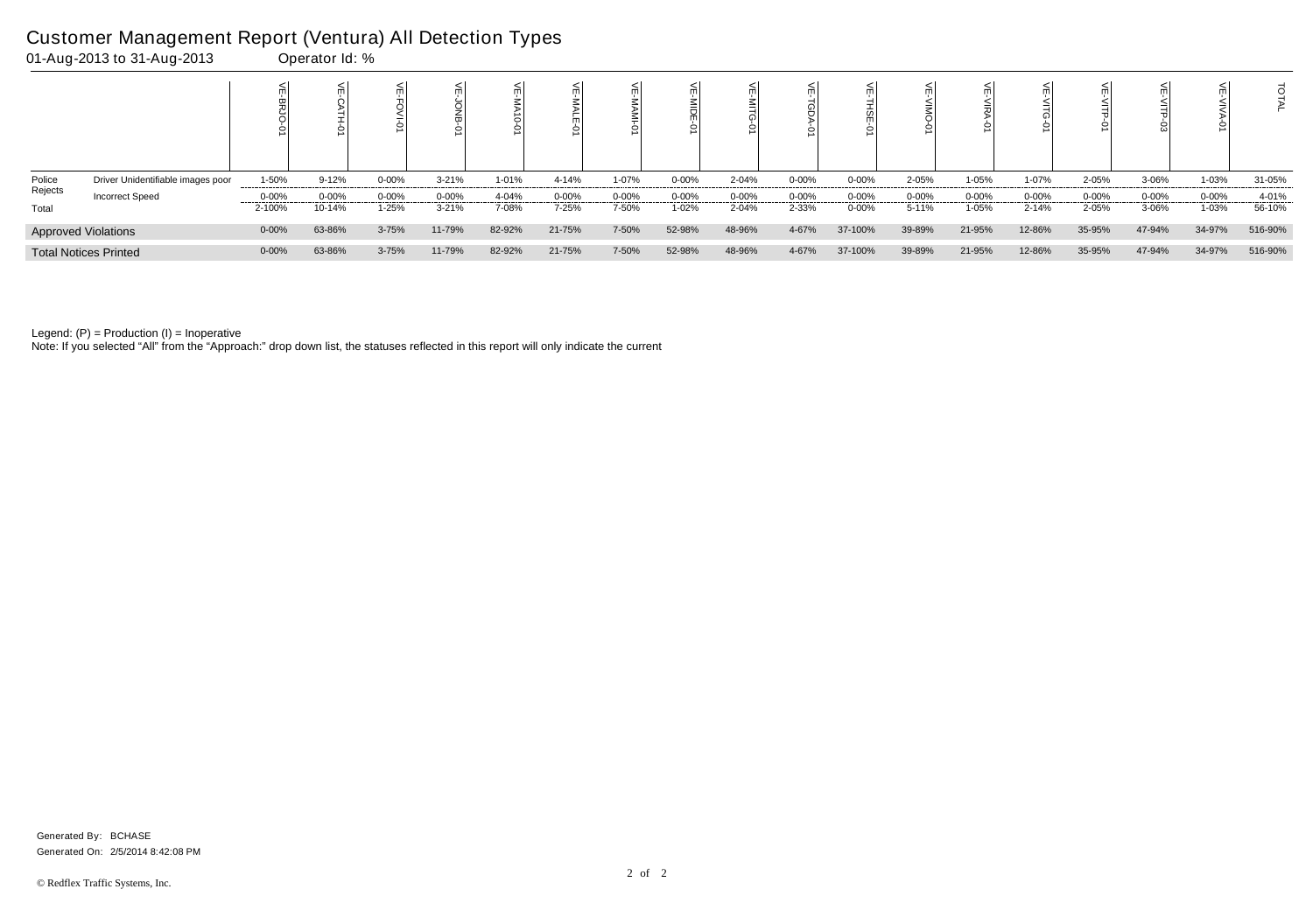|                             | 01-Sep-2013 to 30-Sep-2013        |                  | Operator Id: %    |                               |                            |                    |                   |                   |                |                   |                 |                   |                   |                   |                   |                      |                   |                         |                    |
|-----------------------------|-----------------------------------|------------------|-------------------|-------------------------------|----------------------------|--------------------|-------------------|-------------------|----------------|-------------------|-----------------|-------------------|-------------------|-------------------|-------------------|----------------------|-------------------|-------------------------|--------------------|
|                             |                                   | VE-BRJO          | VE-CATH-0         | VE-FOVI-01                    | VE-JONB-01                 | <b>VE-MA10-0</b>   | VE-MALE-0         | 븻<br>MAMI-0       | VE-MIDE-       | VE-MITG-<br>ò     | VE-TGDA-0       | VE-THSE-01        | VE-VIMO-0         | <b>VE-VIRA-01</b> | VE-VITG-0         | VE-VITP-01           | VE-VITP-03        | <b>VE-VIVA-01</b>       | TOTAL              |
|                             | <b>Total Processed Incidents</b>  | 16               | 179               | 6                             | 14                         | 136                | 59                | 40                | 91             | 71                | 13              | 42                | 73                | 50                | 102               | 65                   | 53                | 61                      | 1071               |
|                             | Less Uncontrollable Factors       |                  |                   |                               |                            |                    |                   |                   |                |                   |                 |                   |                   |                   |                   |                      |                   |                         |                    |
| Obstruction                 | <b>Driver Obstruction/Duckers</b> | $\overline{1}$   | 16                | $\overline{0}$                | $\overline{0}$             | 4                  | $\overline{4}$    | $\overline{4}$    | $\overline{1}$ | $\overline{1}$    | $\overline{0}$  | $\overline{0}$    | 6                 | $\overline{2}$    | 23                | $\overline{0}$       | $\overline{1}$    | $\overline{0}$          | 63                 |
|                             | Motor Cycle Helmet                | $\overline{0}$   | $\overline{1}$    | $\overline{1}$                | $\mathbf 0$                | $\mathbf{1}$       | $\mathbf 0$       | $\mathbf 0$       | $\mathbf 0$    | $\overline{4}$    | $\overline{1}$  | $\mathbf 0$       | $\mathbf 0$       | $\mathbf 0$       | $\mathbf{0}$      | $\mathbf 0$          | $\overline{1}$    | $\overline{0}$          | 9                  |
|                             | Plate Obstruction                 | $\overline{1}$   | $\overline{4}$    | $\overline{0}$                | -1                         | 3                  | $\overline{1}$    | $\overline{2}$    | $\mathbf{0}$   | $\overline{0}$    | $\overline{2}$  |                   | 5                 | $\overline{0}$    | $\overline{1}$    | $\mathbf 0$          | $\mathbf 0$       | -1                      | 22                 |
|                             | Vehicle Obstruction               | $\overline{2}$   | $\overline{4}$    | $\mathbf 0$                   | $\mathbf 0$                | $\overline{7}$     | $\mathbf{0}$      | $\mathbf{3}$      | $\mathbf 0$    | $\overline{1}$    | $\overline{2}$  | $\mathbf{3}$      | $\mathbf 0$       | $\overline{0}$    | $\mathbf{3}$      | $\mathbf{0}$         | $\mathbf{1}$      | $\overline{1}$          | 27                 |
| Police                      | Driver Obstruction (PD)           | $\overline{0}$   | $\overline{1}$    | $\mathbf 0$                   | $\mathbf 0$                | $\mathbf 0$        | $\overline{1}$    | 0                 | $\overline{1}$ | $\mathbf{1}$      | $\overline{0}$  | $\overline{1}$    |                   | $\overline{0}$    | $\overline{1}$    | $\mathbf{0}$         | $\overline{1}$    | $\mathbf 0$             | 8                  |
| Rejects                     | Incorrect/Incomplete DMV          | $\overline{0}$   | $\overline{1}$    | $\overline{0}$                | $\overline{0}$             | $\overline{0}$     | $\overline{0}$    | $\overline{0}$    | $\overline{1}$ | $\overline{0}$    | $\overline{0}$  | $\overline{0}$    | $\overline{1}$    | $\overline{0}$    | $\overline{1}$    | $\mathbf{0}$         | $\overline{0}$    | $\overline{0}$          | $\overline{4}$     |
|                             | Multiple vehicles in frame        | $\overline{0}$   | $5\overline{5}$   | $\mathbf 0$                   | $\overline{1}$             | $\mathbf 0$        | $\mathbf 0$       | $\mathbf 0$       | $\mathbf{0}$   | $\overline{0}$    | $\overline{0}$  | $\overline{0}$    | $\mathbf 0$       | $\mathbf{0}$      | $\overline{0}$    | $\mathbf{0}$         | $\overline{0}$    | $\overline{0}$          | 6                  |
|                             | On or Passed the Stop Bar (PD).   | $\overline{1}$   | $\overline{4}$    | $\overline{0}$                | $\mathbf 0$                | $\mathbf{1}$       | $\overline{2}$    | $\overline{0}$    | $\overline{0}$ | $\overline{0}$    | $\overline{0}$  | $\overline{0}$    | $\mathbf{3}$      | $\overline{1}$    | $\mathbf{0}$      | $\mathbf 0$          | $\overline{0}$    | $\overline{0}$          | 12                 |
|                             | Plate Obstruction (PD)            | $\overline{0}$   | $\overline{0}$    | $\overline{0}$                | $\overline{1}$             | $\overline{0}$     | $\mathbf{0}$      | $\overline{0}$    | $\overline{1}$ | $\overline{0}$    | $\overline{0}$  | $\overline{0}$    | $\overline{0}$    | $\overline{0}$    | $\mathbf{0}$      | $\mathbf{0}$         | $\overline{0}$    | $\overline{0}$          | $\overline{2}$     |
|                             | Plate Unidentifiable              | $\overline{0}$   | $\overline{1}$    | $\overline{0}$                | $\mathbf 0$                | $\mathbf 0$        | $\mathbf{0}$      | $\overline{0}$    | $\mathbf{0}$   | $\mathbf{0}$      | $\overline{0}$  | $\overline{0}$    | $\overline{0}$    | $\mathbf{0}$      | $\mathbf{0}$      | $\mathbf 0$          | $\overline{0}$    | $\overline{0}$          | $\mathbf{1}$       |
|                             | Safe Turn On Red                  | $\overline{0}$   | 44                | $\overline{0}$                | $\overline{0}$             | $\overline{0}$     | $\mathbf 0$       | $\overline{0}$    | 32             | $5^{\circ}$       | $\overline{0}$  | $\overline{0}$    | $\mathbf 0$       | $\overline{0}$    | $\overline{0}$    | $\mathbf{0}$         | $\overline{0}$    | 13                      | 94                 |
|                             | Sun Glare                         | $\overline{0}$   | $5\phantom{.0}$   | $\overline{0}$                | $\overline{1}$             | $\overline{2}$     | $\mathbf 0$       | $\overline{2}$    | $\overline{1}$ | $\mathbf{3}$      | $\overline{0}$  | $\overline{2}$    | $\overline{0}$    | $\mathbf{1}$      | $\mathbf{3}$      | $\mathbf 0$          | $\overline{2}$    | $\mathbf{3}$            | $25\,$             |
|                             | Policy/Weath Extended Vehicle     | $\overline{1}$   | $\overline{1}$    | $\mathbf 0$                   | $\mathbf 0$                | $\mathbf{1}$       | $\mathbf 0$       | 0                 | $\mathbf 0$    | $\mathbf{0}$      | $\mathsf 0$     |                   | $\overline{2}$    | $\mathbf 0$       | $\overline{0}$    | $\mathbf 0$          | $\mathbf 0$       | $\overline{\mathbf{1}}$ | $\overline{7}$     |
| er                          | Sun Glare                         | $\overline{1}$   | 30                | $\overline{1}$                |                            | 14                 | 14                | 12                | -1             | 8                 | $\overline{2}$  | $\overline{2}$    | $\overline{2}$    | 21                | $5\overline{5}$   | $\overline{2}$       | $\overline{7}$    | 12                      | 135                |
| Registration                | Paper Plates                      | $\overline{0}$   | 8                 | $\overline{0}$                | $\overline{0}$             | 6                  | $\overline{4}$    | $\overline{0}$    | $\overline{2}$ | $\overline{2}$    | $\overline{0}$  | $\overline{0}$    | $\overline{1}$    | $\overline{1}$    | $\overline{2}$    | $\overline{4}$       | $\mathbf 0$       | $\mathbf 0$             | 30                 |
| <b>Issues</b>               | Wrong or No DMV                   | $\overline{1}$   | -1                | $\overline{0}$                | $\overline{2}$             | -1                 | $\overline{2}$    | 0                 | $\overline{2}$ | $\overline{2}$    | $\overline{0}$  | 0                 | $\overline{2}$    | -1                | $\overline{2}$    | -1                   | -1                | 5                       | 23                 |
| Total                       |                                   | 8                | $\frac{1}{126}$   | $\overline{2}$                | $\overline{7}$             | 40                 | 28                | 23                | 42             | 27                | $\overline{7}$  | 10                | 23                | 27                | 41                | $\overline{7}$       | 14                | 36                      | 468                |
| <b>Sub Total Violations</b> |                                   | 8                | 53                | $\overline{4}$                | $\overline{7}$             | 96                 | 31                | 17                | 49             | 44                | $6\phantom{.}6$ | 32                | 50                | 23                | 61                | 58                   | 39                | 25                      | 603                |
| Less in Progress            | <b>Available For Prosecution</b>  | $\mathbf 0$<br>8 | $\mathbf 0$<br>53 | $\mathbf 0$<br>$\overline{4}$ | $\Omega$<br>$\overline{7}$ | $\mathbf{0}$<br>96 | $\mathbf 0$<br>31 | $\mathbf 0$<br>17 | 0<br>49        | $\mathbf 0$<br>44 | 0<br>$\,6\,$    | $\mathbf 0$<br>32 | $\mathbf 0$<br>50 | $\mathbf 0$<br>23 | $\mathbf 0$<br>61 | $\overline{0}$<br>58 | $\mathbf 0$<br>39 | $\mathbf{0}$<br>25      | $\mathbf 0$<br>603 |
|                             |                                   |                  |                   |                               |                            |                    |                   |                   |                |                   |                 |                   |                   |                   |                   |                      |                   |                         |                    |
| Less Rejects                |                                   |                  |                   |                               |                            |                    |                   |                   |                |                   |                 |                   |                   |                   |                   |                      |                   |                         |                    |
| Camera<br>Malfunction       | Face Camera Flash                 | $0 - 00\%$       | $0 - 00%$         | $0 - 00%$                     | $0 - 00%$                  | $0 - 00%$          | 5-16%             | 1-06%             | $0 - 00%$      | $0 - 00%$         | $0 - 00%$       | $0 - 00%$         | $0 - 00%$         | $0 - 00\%$        | $0 - 00%$         | 0-00%                | $0 - 00%$         | $0 - 00%$               | $6 - 01%$          |
|                             | Face Camera Focus Blurry          | $0 - 00\%$       | $0 - 00%$         | 0-00%                         | $0 - 00%$                  | $0 - 00%$          | $0 - 00\%$        | $0 - 00%$         | $0 - 00%$      | $0 - 00%$         | 0-00%           | 1-03%             | $0 - 00\%$        | $0 - 00%$         | $0 - 00\%$        | $0 - 00%$            | $0 - 00%$         | $0 - 00%$               | 1-00%              |
|                             | Face Not in Frame                 | $0 - 00\%$       | $0 - 00\%$        | 1-25%                         | $0 - 00%$                  | $0 - 00%$          | $0 - 00\%$        | 2-12%             | $0 - 00%$      | $0 - 00%$         | 2-33%           | $0 - 00%$         | 0-00%             | $0 - 00%$         | 2-03%             | $0 - 00%$            | $0 - 00%$         | $0 - 00%$               | 7-01%              |
|                             | Misc Camera Issue                 | $0 - 00\%$       | $0 - 00\%$        | 0-00%                         | $0 - 00%$                  | 27-28%             | $0 - 00\%$        | $0 - 00%$         | $0 - 00\%$     | $0 - 00%$         | 0-00%           | $0 - 00%$         | 1-02%             | $0 - 00\%$        | $0 - 00\%$        | $0 - 00%$            | $0 - 00\%$        | $0 - 00%$               | 28-05%             |
|                             | Plate Burn Out                    | $0 - 00\%$       | $0 - 00\%$        | $0 - 00\%$                    | $0 - 00%$                  | $0 - 00\%$         | $0 - 00%$         | 1-06%             | $0 - 00\%$     | $0 - 00%$         | 0-00%           | $0 - 00%$         | $0 - 00\%$        | $0 - 00%$         | $0 - 00\%$        | $0 - 00%$            | $0 - 00%$         | $0 - 00\%$              | 1-00%              |
|                             | Plate Not in Frame                | $0 - 00\%$       | $0 - 00%$         | 0-00%                         | $0 - 00%$                  | $0 - 00\%$         | $0 - 00%$         | 1-06%             | $0 - 00%$      | 0-00%             | 0-00%           | $0 - 00%$         | $0 - 00\%$        | $0 - 00%$         | $0 - 00\%$        | $0 - 00%$            | $0 - 00%$         | 0-00%                   | 1-00%              |
|                             | Rear Plate Flash Inappropriate    | $0 - 00\%$       | $0 - 00%$         | $0 - 00%$                     | $0 - 00%$                  | $0 - 00\%$         | 1-03%             | $0 - 00%$         | $0 - 00%$      | $0 - 00%$         | $0 - 00\%$      | $0 - 00%$         | $0 - 00\%$        | $0 - 00%$         | $0 - 00\%$        | $0 - 00%$            | $0 - 00%$         | $0 - 00%$               | 1-00%              |
|                             | Scene Image Flash Inappropriate   | $0 - 00\%$       | $0 - 00%$         | $0 - 00%$                     | $0 - 00%$                  | 2-02%              | $0 - 00%$         | $0 - 00%$         | 2-04%          | $0 - 00%$         | $0 - 00%$       | $0 - 00%$         | 1-02%             | $0 - 00\%$        | $0 - 00\%$        | $0 - 00%$            | $0 - 00%$         | $0 - 00%$               | 5-01%              |
|                             | Scene Image No Flash              | 0-00%            | 0-00%             | 0-00%                         | $0 - 00%$                  | $0 - 00\%$         | $0 - 00\%$        | 1-06%             | $0 - 00%$      | 0-00%             | 0-00%           | $0 - 00%$         | 1-02%             | $0 - 00%$         | 0-00%             | $0 - 00%$            | $0 - 00%$         | $0 - 00%$               | 2-00%              |
| Police                      | Driver Unidentifiable images poor | 2-25%            | $9 - 17%$         | $0 - 00%$                     | $0 - 00%$                  | $0 - 00\%$         | 2-06%             | 4-24%             | 1-02%          | 2-05%             | $0 - 00\%$      | $0 - 00%$         | $6 - 12%$         | $3 - 13%$         | 2-03%             | $0 - 00%$            | $0 - 00%$         | 2-08%                   | 33-05%             |
| Rejects                     | <b>Incorrect Speed</b>            | $0 - 00\%$       | 1-02%             | $0 - 00%$                     | $0 - 00%$                  | $0 - 00\%$         | $0 - 00%$         | $0 - 00\%$        | 0-00%          | $0 - 00%$         | $0 - 00\%$      | $0 - 00%$         | $0 - 00%$         | $0 - 00\%$        | $0 - 00%$         | 0-00%                | $0 - 00%$         | $0 - 00%$               | 1-00%              |
| Process<br>Issues           | Too Old                           | $0 - 00\%$       | $0 - 00\%$        | 1-25%                         | $0 - 00%$                  | $0 - 00\%$         | $0 - 00\%$        | $0 - 00%$         | $0 - 00\%$     | $0 - 00%$         | $0 - 00\%$      | $0 - 00\%$        | $0 - 00%$         | $0 - 00\%$        | $0 - 00\%$        | $0 - 00\%$           | $0 - 00\%$        | 1-04%                   | 2-00%              |
| Total                       |                                   | 2-25%            | 10-19%            | 2-50%                         | $0 - 00%$                  | 29-30%             | 8-26%             | 10-59%            | 3-06%          | 2-05%             | 2-33%           | 1-03%             | 9-18%             | $3 - 13%$         | 4-07%             | $0 - 00\%$           | $0 - 00%$         | $3 - 12%$               | 88-15%             |

Generated On: 2/5/2014 8:42:45 PM

Generated By: BCHASE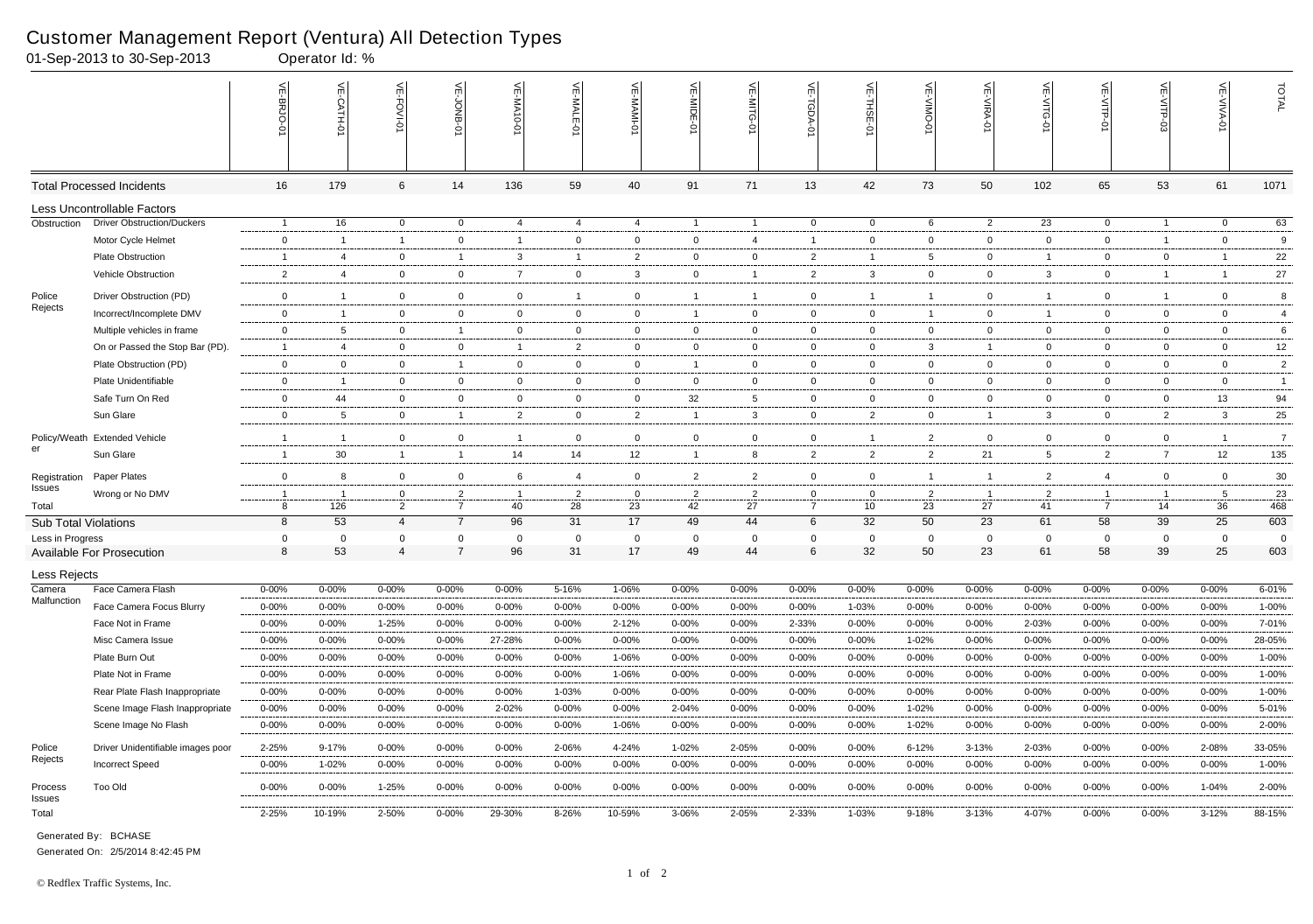Note: If you selected "All" from the "Approach:" drop down list, the statuses reflected in this report will only indicate the current

| 01-Sep-2013 to 30-Sep-2013   |           | Operator Id: % |       |        |        |        |       |        |        |       |        |        |        |        |         |         |        |         |
|------------------------------|-----------|----------------|-------|--------|--------|--------|-------|--------|--------|-------|--------|--------|--------|--------|---------|---------|--------|---------|
|                              |           | $\leq$         |       |        |        |        |       |        |        |       |        |        |        |        |         |         |        |         |
| <b>Approved Violations</b>   | $6 - 75%$ | 43-81%         | 2-50% | 7-100% | 67-70% | 23-74% | 7-41% | 46-94% | 42-95% | 4-67% | 31-97% | 41-82% | 20-87% | 57-93% | 58-100% | 39-100% | 22-88% | 515-85% |
| <b>Total Notices Printed</b> | $6 - 75%$ | 43-81%         | 2-50% | 7-100% | 67-70% | 23-74% | 7-41% | 46-94% | 42-95% | 4-67% | 31-97% | 41-82% | 20-87% | 57-93% | 58-100% | 39-100% | 22-88% | 515-85% |

## Customer Management Report (Ventura) All Detection Types

Generated On: 2/5/2014 8:42:45 PM Generated By: BCHASE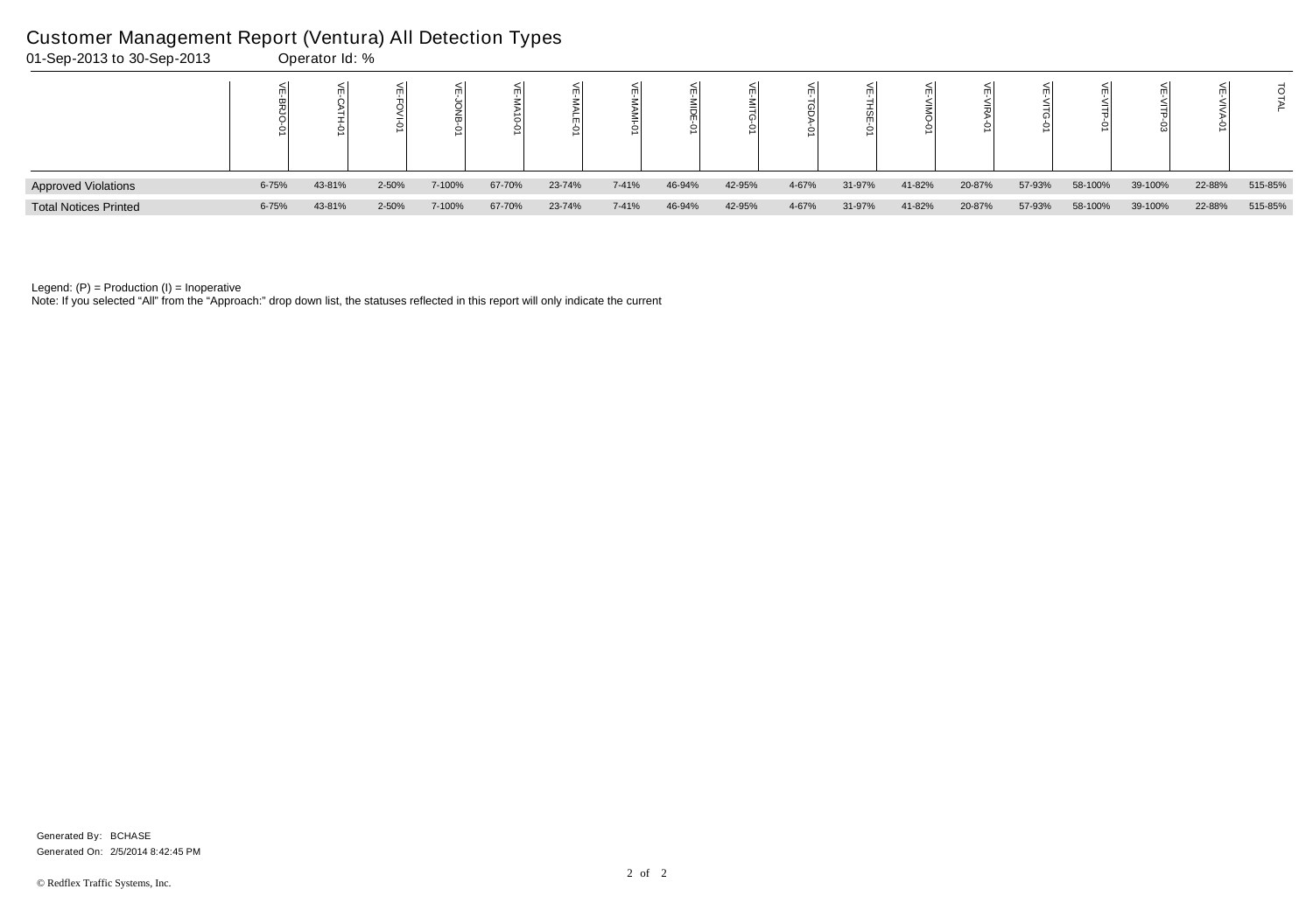|                                                 | 01-Oct-2013 to 31-Oct-2013          |                     | Operator Id: %     |                             |                |                |                    |                   |                |                |                                |                |                   |                   |                 |                |                      |                         |                 |
|-------------------------------------------------|-------------------------------------|---------------------|--------------------|-----------------------------|----------------|----------------|--------------------|-------------------|----------------|----------------|--------------------------------|----------------|-------------------|-------------------|-----------------|----------------|----------------------|-------------------------|-----------------|
|                                                 |                                     | VE-BRJO             | VE-CATH-0          | VE-FOVI-01                  | VE-JONB-01     | VE-MA10-0      | VE-MALE-01         | $\leq$<br>MAMI-0- | VE-MIDE-0      | VE-MITG-<br>ò  | VE-TGDA-0                      | VE-THSE-01     | VE-VIMO-01        | <b>VE-VIRA-01</b> | VE-VITG-01      | VE-VITP-01     | VE-VITP-03           | <b>VE-VIVA-01</b>       | TOTAL           |
|                                                 | <b>Total Processed Incidents</b>    | 17                  | 160                | 6                           | 14             | 162            | 44                 | 45                | 94             | 96             | 10                             | 36             | 87                | 65                | 72              | 41             | 85                   | 55                      | 1089            |
|                                                 | Less Uncontrollable Factors         |                     |                    |                             |                |                |                    |                   |                |                |                                |                |                   |                   |                 |                |                      |                         |                 |
| Obstruction                                     | <b>Driver Obstruction/Duckers</b>   | $\overline{1}$      | 14                 | $\overline{1}$              | $\overline{0}$ | $\overline{1}$ | 8                  | $\overline{2}$    | $\overline{0}$ | $\overline{1}$ | $\overline{0}$                 | $\overline{1}$ | $\overline{1}$    | $\mathbf{3}$      | 9               | - 1            | 4                    | 6                       | 53              |
|                                                 | Motor Cycle Helmet                  | $\overline{0}$      | $\overline{0}$     | $\overline{1}$              | $\mathbf 0$    | $\overline{1}$ | $\mathbf 0$        | $\overline{1}$    | $\mathbf 0$    | $\overline{2}$ | $\mathbf 0$                    | $\mathbf 0$    | $\mathbf 0$       | $\mathbf 0$       | $\mathbf{0}$    | $\mathbf 0$    | $\mathbf 0$          | $\overline{0}$          | $\overline{5}$  |
|                                                 | <b>Plate Obstruction</b>            | $\overline{1}$      | $\mathbf 0$        | $\overline{0}$              | $\overline{2}$ | $\mathbf{1}$   | $\overline{2}$     | $\overline{1}$    | $\mathbf 0$    | $\overline{0}$ | $\overline{1}$                 | $\mathbf{0}$   | $\overline{2}$    | $\mathbf{0}$      | $\mathbf{0}$    | -1             | $\overline{0}$       | $\overline{\mathbf{1}}$ | 12              |
|                                                 | Vehicle Obstruction                 | $\overline{0}$      | $\mathbf{3}$       | $\overline{0}$              | $\overline{1}$ | $\overline{2}$ | $\mathbf 0$        | $\overline{2}$    | $\overline{1}$ | $\mathbf 0$    | $\overline{0}$                 | $\overline{1}$ | 6                 | $\mathbf{0}$      | $5\overline{5}$ | $\mathbf{0}$   | $\overline{2}$       | $\mathbf 0$             | 23              |
| Police                                          | Driver Obstruction (PD)             | $\overline{0}$      | $\overline{1}$     | $\overline{0}$              | $\overline{1}$ | $\overline{4}$ | $\mathbf 0$        | 0                 | $\mathbf 0$    | $\mathbf{1}$   | $\overline{0}$                 | $\overline{1}$ |                   | $\overline{0}$    | $\mathbf{1}$    | $\mathbf{0}$   | $\overline{2}$       | $\overline{0}$          | 12              |
| Rejects                                         | <b>Emergency Vehicle Responding</b> | $\overline{0}$      | $\mathbf 0$        | $\overline{0}$              | $\overline{0}$ | $\mathbf 0$    | $\mathbf 0$        | $\overline{0}$    | $\overline{1}$ | $\overline{0}$ | $\overline{0}$                 | $\mathbf{0}$   | $\overline{0}$    | $\overline{0}$    | $\overline{0}$  | $\mathbf{0}$   | $\overline{0}$       | $\overline{0}$          | $\overline{1}$  |
|                                                 | Incorrect/Incomplete DMV            | $\overline{0}$      | $\overline{0}$     | $\overline{0}$              | $\overline{0}$ | $\mathbf 0$    | $\mathbf 0$        | 0                 | $\mathbf 0$    | 1              | $\overline{0}$                 | $\overline{0}$ | $\mathbf 0$       | $\mathbf{0}$      | $\mathbf 0$     | $\mathbf{0}$   | $\mathbf{0}$         | $\overline{0}$          | $\mathbf{1}$    |
|                                                 | Multiple vehicles in frame          | $\overline{1}$      | $5\overline{5}$    | $\overline{0}$              | $\mathbf 0$    | 0              | $\overline{1}$     | $\overline{2}$    | $\overline{0}$ | $\overline{0}$ | $\overline{1}$                 | $\overline{0}$ | $\overline{0}$    | $\overline{0}$    | $\overline{0}$  | $\mathbf 0$    | $\overline{0}$       | $\overline{0}$          | 10              |
|                                                 | On or Passed the Stop Bar (PD).     | $\overline{1}$      | $\overline{1}$     | $\overline{0}$              | $\overline{2}$ | $\mathbf 0$    | $\overline{0}$     | $\overline{2}$    | $\mathbf{0}$   | $\overline{0}$ | $\overline{0}$                 | $\overline{0}$ | $\overline{1}$    | $\overline{4}$    | $\mathbf{0}$    | $\mathbf{0}$   | $\overline{0}$       | $\overline{0}$          | 11              |
|                                                 | Plate Obstruction (PD)              | $\overline{0}$      | $\overline{1}$     | $\overline{0}$              | $\mathbf 0$    | 3              | $\mathbf 0$        | $\overline{0}$    | $\overline{1}$ | $\overline{0}$ | $\overline{0}$                 | $\overline{0}$ | $\overline{1}$    | $\overline{0}$    | $\mathbf{0}$    | $\mathbf 0$    | $\overline{0}$       | $\overline{0}$          | 6               |
|                                                 | Plate Unidentifiable                | $\overline{1}$      | $\overline{0}$     | $\overline{0}$              | $\overline{0}$ | $\overline{0}$ | $\mathbf 0$        | $\overline{0}$    | $\overline{0}$ | $\overline{0}$ | $\overline{0}$                 | $\overline{0}$ | $\mathbf 0$       | $\mathbf{0}$      | $\overline{0}$  | $\mathbf{0}$   | $\mathbf{0}$         | $\overline{0}$          | $\overline{1}$  |
|                                                 | Safe Turn On Red                    | $\overline{0}$      | 33                 | $\mathbf 0$                 | $\mathbf 0$    | 0              | $\mathbf 0$        | 0                 | 38             | 5              | $\overline{0}$                 | $\mathbf 0$    | $\overline{0}$    | $\mathbf 0$       | $\mathbf{0}$    | $\mathbf 0$    | $\mathbf 0$          | 9                       | 85              |
|                                                 | Sun Glare                           | $\mathbf{3}$        | $\overline{4}$     | $\mathbf{1}$                | $\overline{1}$ | 4              | $\overline{2}$     | $\overline{2}$    | $\overline{0}$ | $\mathbf{3}$   | $\overline{0}$                 | $\overline{2}$ | $\overline{0}$    | 4                 | $\overline{2}$  | $\mathbf 0$    | $\mathbf{3}$         | $\overline{2}$          | 33              |
|                                                 | Policy/Weath Extended Vehicle       | $\overline{0}$      | $\overline{2}$     | $\overline{0}$              | $\mathbf 0$    | $\overline{2}$ | $\mathbf{0}$       | $\mathbf 0$       | $\mathbf 0$    | $\overline{0}$ | $\overline{0}$                 |                | $\overline{4}$    | $\overline{0}$    | $\mathbf{0}$    | $\mathbf 0$    | $\overline{0}$       | $\mathbf 0$             | 9               |
| er                                              | Sun Glare                           | $\overline{0}$      | 31                 | $\overline{0}$              | $\overline{1}$ | 10             | $\overline{1}$     | 10                | $\mathbf 0$    | 10             | $\overline{0}$                 | $\overline{2}$ | $\mathbf 0$       | 21                | $\overline{2}$  | $\mathbf{0}$   | $\mathbf 0$          | 13                      | 101             |
|                                                 | Weather/Nature                      | $\overline{0}$      | $\overline{0}$     | $\overline{0}$              | $\mathbf 0$    | $\overline{0}$ | $\mathbf{0}$       | 0                 | $\mathbf{0}$   | $\mathbf{0}$   | $\overline{0}$                 | $\mathbf{0}$   | $\mathbf 0$       | $\overline{0}$    | $\mathbf{1}$    | $\mathbf 0$    | $\overline{0}$       | $\overline{0}$          | $\overline{1}$  |
| Registration                                    | Paper Plates                        | $\overline{0}$      | 6                  | $\overline{0}$              | $\mathbf 0$    | $\overline{7}$ | $\mathbf 0$        | $\overline{2}$    | 8              | $\overline{0}$ | $\overline{2}$                 | $\overline{1}$ | 3                 | 3                 | $\overline{2}$  | $\overline{2}$ | $\overline{1}$       | $\mathbf 0$             | $37\,$          |
| Issues                                          | Wrong or No DMV                     | $\overline{0}$      | $\overline{2}$     | $\mathbf 0$                 |                | 3              | $\overline{2}$     | $\mathbf 0$       |                |                | $\overline{1}$                 | $\overline{2}$ | $\overline{4}$    | - 1               | $\overline{2}$  | $\overline{4}$ | $\overline{2}$       | $\overline{1}$          | $27\,$          |
| Total                                           |                                     | 8                   | 103                | 3                           | 9              | 38<br>124      | 16                 | 24                | 50             | 24             | $5\overline{)}$                | 11             | 23                | 36                | 24              | 8              | 14                   | 32                      | 428             |
| <b>Sub Total Violations</b><br>Less in Progress |                                     | 9<br>$\overline{0}$ | 57<br>$\mathbf{0}$ | $\mathbf{3}$<br>$\mathbf 0$ | 5<br>$\Omega$  | $\Omega$       | 28<br>$\mathbf{0}$ | 21<br>$\Omega$    | 44<br>$\Omega$ | 72<br>$\Omega$ | $5\phantom{.0}$<br>$\mathbf 0$ | 25<br>$\Omega$ | 64<br>$\mathbf 0$ | 29<br>$\Omega$    | 48<br>$\Omega$  | 33<br>$\Omega$ | 71<br>$\overline{0}$ | 23<br>$\overline{0}$    | 661<br>$\Omega$ |
|                                                 | <b>Available For Prosecution</b>    | 9                   | 57                 | 3                           | 5              | 124            | 28                 | 21                | 44             | 72             | 5                              | 25             | 64                | 29                | 48              | 33             | 71                   | 23                      | 661             |
| Less Rejects                                    |                                     |                     |                    |                             |                |                |                    |                   |                |                |                                |                |                   |                   |                 |                |                      |                         |                 |
| Camera                                          | <b>Digital Distortion</b>           | $0 - 00\%$          | $0 - 00%$          | $0 - 00%$                   | $0 - 00%$      | 1-01%          | $0 - 00%$          | $0 - 00%$         | $0 - 00%$      | $0 - 00%$      | $0 - 00%$                      | $0 - 00%$      | $0 - 00%$         | $0 - 00\%$        | $0 - 00%$       | 0-00%          | $0 - 00%$            | $0 - 00%$               | $1 - 00\%$      |
| Malfunction                                     | Face Camera Flash                   | $0 - 00\%$          | 1-02%              | 0-00%                       | 0-00%          | $0 - 00%$      | $0 - 00\%$         | $0 - 00%$         | $0 - 00%$      | $0 - 00%$      | 0-00%                          | $0 - 00%$      | $0 - 00\%$        | 1-03%             | $0 - 00\%$      | 0-00%          | $0 - 00\%$           | 2-09%                   | 4-01%           |
|                                                 | Face Camera Focus Blurry            | $0 - 00\%$          | $0 - 00\%$         | $0 - 00\%$                  | $0 - 00%$      | $0 - 00\%$     | $0 - 00\%$         | $0 - 00%$         | $0 - 00\%$     | $0 - 00%$      | 0-00%                          | $0 - 00%$      | $0 - 00\%$        | $0 - 00%$         | 1-02%           | $0 - 00%$      | $0 - 00%$            | $0 - 00%$               | 1-00%           |
|                                                 | Face Camera No Flash                | $0 - 00%$           | $0 - 00%$          | 0-00%                       | 0-00%          | $0 - 00\%$     | $0 - 00\%$         | $0 - 00%$         | $0 - 00%$      | $0 - 00%$      | 0-00%                          | $0 - 00%$      | 0-00%             | $0 - 00%$         | $0 - 00\%$      | 0-00%          | 0-00%                | 1-04%                   | 1-00%           |
|                                                 | Face Not in Frame                   | $0 - 00\%$          | 1-02%              | $0 - 00%$                   | $0 - 00%$      | $0 - 00%$      | $0 - 00%$          | 8-38%             | $0 - 00\%$     | $0 - 00%$      | 1-20%                          | $0 - 00%$      | 1-02%             | $0 - 00%$         | 2-04%           | $0 - 00%$      | $0 - 00%$            | $0 - 00%$               | 13-02%          |
|                                                 | Misc Camera Issue                   | $0 - 00\%$          | $0 - 00%$          | $0 - 00%$                   | $0 - 00%$      | 3-02%          | $0 - 00%$          | $0 - 00%$         | $0 - 00%$      | $0 - 00%$      | $0 - 00%$                      | $0 - 00%$      | 1-02%             | $0 - 00\%$        | 1-02%           | $0 - 00%$      | $0 - 00%$            | $0 - 00%$               | 5-01%           |
|                                                 | Rear Plate Camera Blurry            | $0 - 00\%$          | 0-00%              | 0-00%                       | 0-00%          | $0 - 00%$      | $0 - 00\%$         | 0-00%             | $0 - 00%$      | 0-00%          | 0-00%                          | $0 - 00%$      | 1-02%             | $0 - 00%$         | 0-00%           | $0 - 00%$      | $0 - 00%$            | $0 - 00%$               | 1-00%           |
|                                                 | Rear Plate Flash Inappropriate      | $0 - 00\%$          | $0 - 00%$          | $0 - 00%$                   | 1-20%          | $0 - 00%$      | $0 - 00\%$         | $0 - 00%$         | $0 - 00\%$     | $0 - 00%$      | $0 - 00%$                      | 1-04%          | $0 - 00\%$        | $0 - 00%$         | $0 - 00\%$      | $0 - 00%$      | $0 - 00%$            | $0 - 00%$               | 2-00%           |
|                                                 | Scene Image Flash Inappropriate     | $0 - 00\%$          | $0 - 00%$          | $0 - 00\%$                  | $0 - 00%$      | $0 - 00%$      | $0 - 00\%$         | $0 - 00%$         | 2-05%          | $0 - 00%$      | $0 - 00%$                      | $0 - 00%$      | 1-02%             | $0 - 00\%$        | $0 - 00\%$      | 0-00%          | $0 - 00%$            | $0 - 00%$               | $3 - 00\%$      |
|                                                 | Scene Image No Flash                | $0 - 00\%$          | $0 - 00%$          | $0 - 00%$                   | $0 - 00%$      | $0 - 00\%$     | $0 - 00\%$         | $0 - 00\%$        | 2-05%          | $0 - 00\%$     | $0 - 00\%$                     | $0 - 00%$      | 2-03%             | $0 - 00\%$        | $0 - 00\%$      | 0-00%          | $0 - 00%$            | $0 - 00%$               | 4-01%           |
| Police<br>Rejects                               | Driver Unidentifiable images poor   | $1 - 11%$           | 14-25%             | 1-33%                       | $0 - 00\%$     | $0 - 00\%$     | 5-18%              | 5-24%             | $0 - 00\%$     | 3-04%          | $0 - 00\%$                     | $0 - 00\%$     | 6-09%             | 8-28%             | 3-06%           | 3-09%          | 1-01%                | 3-13%                   | 53-08%          |

Generated By: BCHASE

#### Customer Management Report (Ventura) All Detection Types

Generated On: 2/5/2014 8:43:18 PM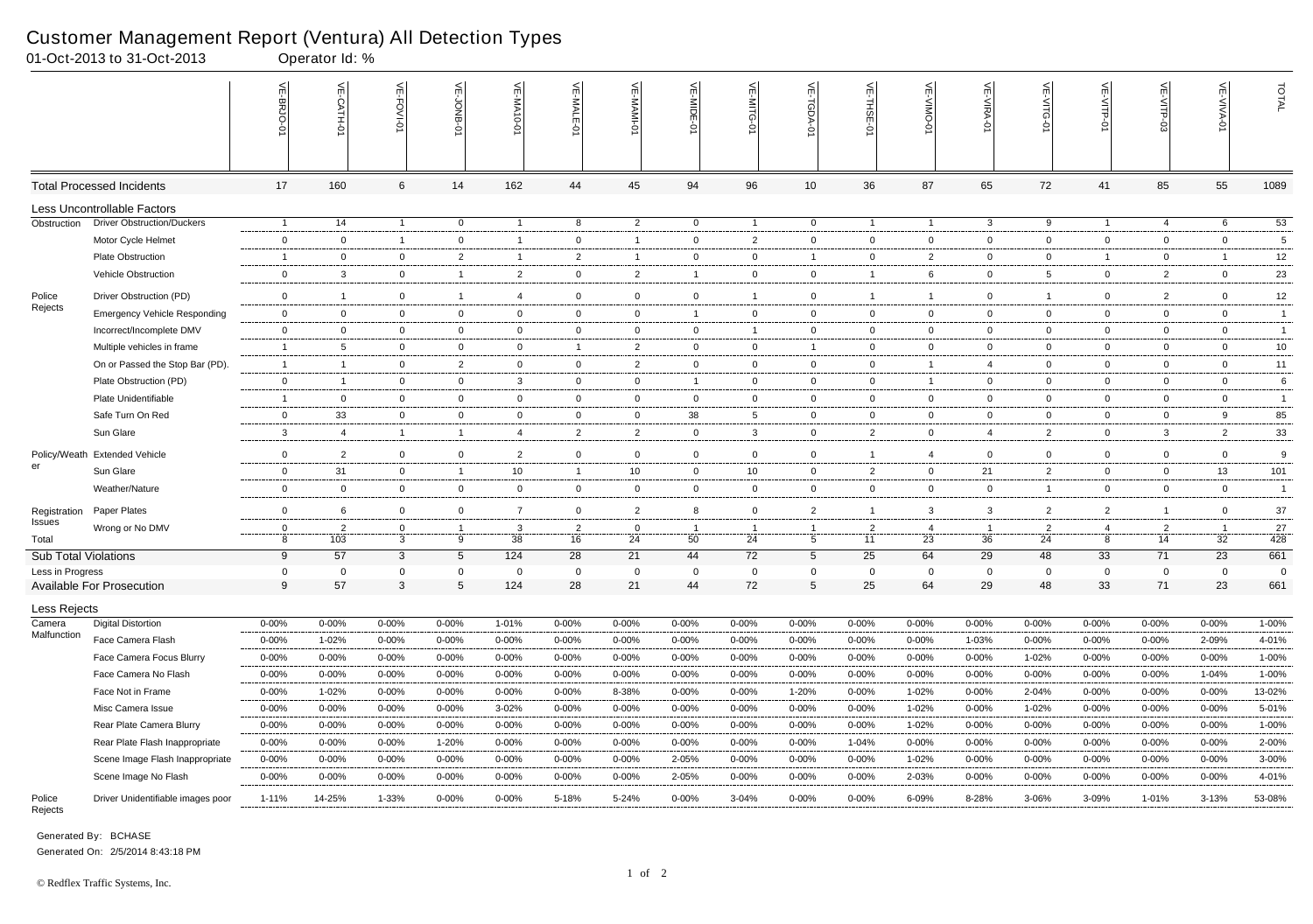|                                            |            |        |            |           |            |           |           |           |            |           |           |           |           |        | 0         |            |            |         |
|--------------------------------------------|------------|--------|------------|-----------|------------|-----------|-----------|-----------|------------|-----------|-----------|-----------|-----------|--------|-----------|------------|------------|---------|
| <b>Too Old</b><br>Process<br><b>Issues</b> | $0 - 00\%$ | 1-02%  | $0 - 00\%$ | $0 - 00%$ | $0 - 00\%$ | $0 - 00%$ | $0 - 00%$ | $0 - 00%$ | $0 - 00\%$ | $0 - 00%$ | $0 - 00%$ | $0 - 00%$ | $0 - 00%$ | 1-02%  | $0 - 00%$ | $0 - 00\%$ | $0 - 00\%$ | 2-00%   |
| Total                                      | $1 - 11%$  | 17-30% | 1-33%      | 1-20%     | 4-03%      | 5-18%     | 13-62%    | 4-09%     | $3 - 04%$  | 1-20%     | 1-04%     | 12-19%    | 9-31%     | 8-17%  | 3-09%     | 1-01%      | 6-26%      | 90-14%  |
| <b>Approved Violations</b>                 | 8-89%      | 40-70% | 2-67%      | 4-80%     | 120-97%    | 23-82%    | 8-38%     | 40-91%    | 69-96%     | 4-80%     | 24-96%    | 52-81%    | 20-69%    | 40-83% | 30-91%    | 70-99%     | 17-74%     | 571-86% |
| <b>Total Notices Printed</b>               | 8-89%      | 40-70% | 2-67%      | 4-80%     | 120-97%    | 23-82%    | 8-38%     | 40-91%    | 69-96%     | 4-80%     | 24-96%    | 52-81%    | 20-69%    | 40-83% | 30-91%    | 70-99%     | 17-74%     | 571-86% |

Note: If you selected "All" from the "Approach:" drop down list, the statuses reflected in this report will only indicate the current

## Customer Management Report (Ventura) All Detection Types

| 01-Oct-2013 to 31-Oct-2013 | Operator Id: % |
|----------------------------|----------------|
|----------------------------|----------------|

Generated On: 2/5/2014 8:43:18 PM Generated By: BCHASE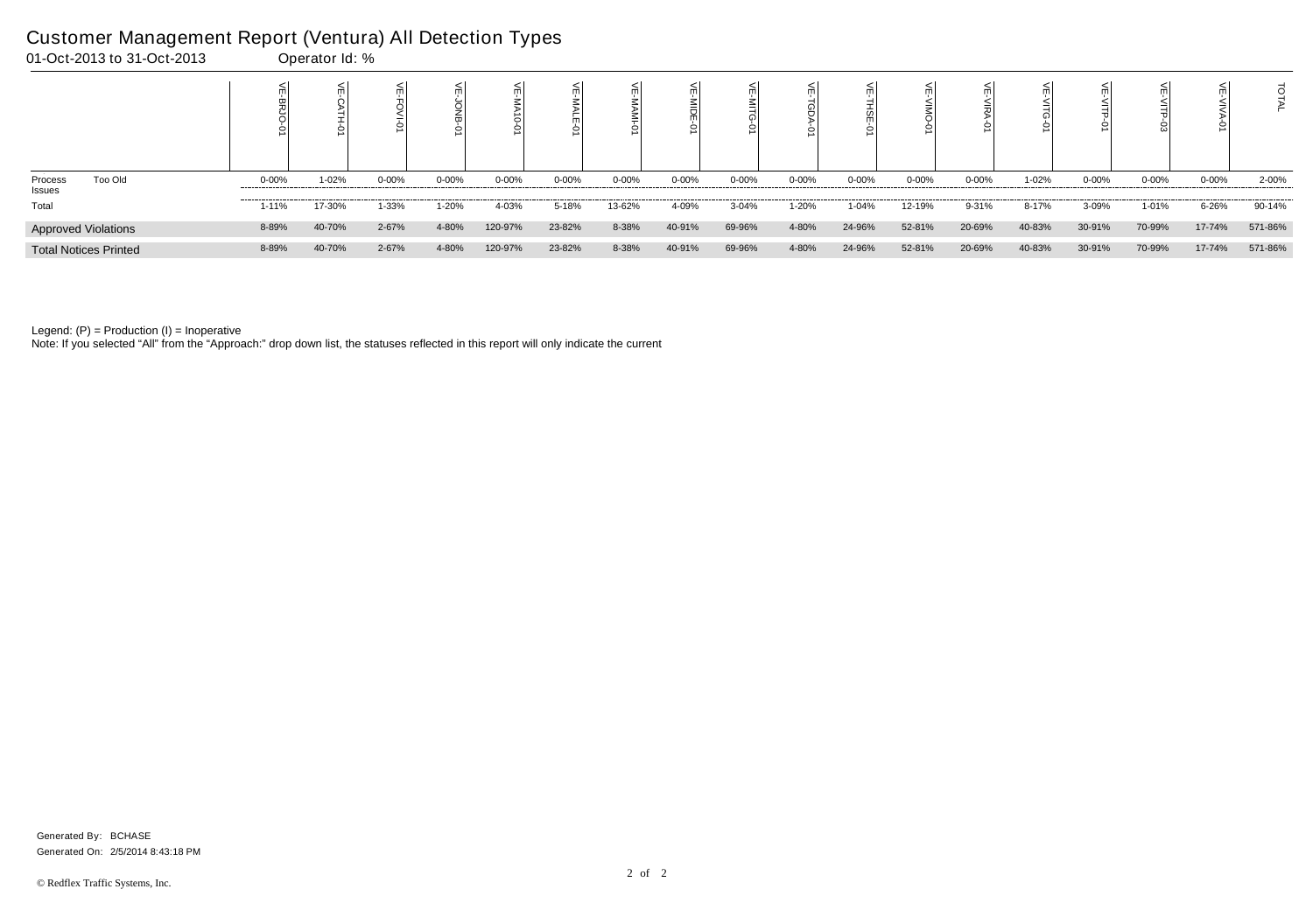|                             | 01-Nov-2013 to 30-Nov-2013        |                | Operator Id: % |                |                |                  |                |                  |                         |                |                     |                |                 |                   |                |                |                |                   |                |
|-----------------------------|-----------------------------------|----------------|----------------|----------------|----------------|------------------|----------------|------------------|-------------------------|----------------|---------------------|----------------|-----------------|-------------------|----------------|----------------|----------------|-------------------|----------------|
|                             |                                   | VE-BRJO        | VE-CATH-0      | VE-FOVI-01     | VE-JONB-01     | <b>VE-MA10-0</b> | VE-MALE-0      | $\leq$<br>MAMI-0 | VE-MIDE-                | VE-MITG-<br>ò  | VE-TGDA-0           | VE-THSE-01     | VE-VIMO-0       | <b>VE-VIRA-01</b> | VE-VITG-0      | VE-VITP-01     | VE-VITP-03     | <b>VE-VIVA-01</b> | TOTAL          |
|                             | <b>Total Processed Incidents</b>  | 15             | 141            | 6              | 20             | 130              | 36             | 40               | 74                      | 77             | $10$                | 28             | 70              | 43                | 85             | 46             | 58             | 82                | 961            |
|                             | Less Uncontrollable Factors       |                |                |                |                |                  |                |                  |                         |                |                     |                |                 |                   |                |                |                |                   |                |
| Obstruction                 | <b>Driver Obstruction/Duckers</b> | $\overline{1}$ | 11             | $\overline{1}$ | $\overline{0}$ | $\overline{1}$   | $\overline{2}$ | $\overline{2}$   | $\overline{0}$          | 4              | $\overline{0}$      | $\overline{1}$ | 4               | $\overline{2}$    | 12             | $\overline{0}$ | $\overline{1}$ | 6                 | 48             |
|                             | Motor Cycle Helmet                | $\overline{0}$ | $\overline{0}$ | $\overline{1}$ | $\overline{1}$ | $\mathbf{1}$     | $\mathbf 0$    | 0                | $\mathbf 0$             | $\mathbf 0$    | $\overline{0}$      | $\mathbf 0$    | $\mathbf 0$     | $\mathbf 0$       | $\mathbf{0}$   | $\mathbf 0$    | $\mathbf 0$    | $\overline{0}$    | $\mathbf{3}$   |
|                             | <b>Plate Obstruction</b>          | $\overline{0}$ | $\mathbf{3}$   | $\overline{0}$ | $\overline{2}$ | $\overline{2}$   | $\overline{2}$ | 0                | $\mathbf 0$             | $\overline{0}$ | $\overline{0}$      | $\mathbf{0}$   |                 | $\overline{0}$    | $\mathbf{0}$   | $\mathbf{0}$   | $\overline{0}$ | $\mathbf 0$       | 10             |
|                             | Vehicle Obstruction               | $\overline{1}$ | $\overline{7}$ | $\mathbf 0$    | $\mathbf 0$    | 9                | $\mathbf 0$    | $\mathbf{3}$     | $\overline{\mathbf{1}}$ | $\mathbf 0$    | $\overline{2}$      | $\overline{0}$ | $\overline{1}$  | $\overline{1}$    | 8              | -1             | $\mathbf{1}$   | $\mathbf 0$       | $35\,$         |
| Police                      | Driver Obstruction (PD)           | $\overline{0}$ | $\overline{0}$ | $\mathbf 0$    | $\mathbf 0$    | 0                | $\overline{1}$ | 0                | $\overline{0}$          | 3              | $\overline{0}$      | $\mathbf{0}$   |                 | $\overline{0}$    | $\mathbf{3}$   | $\mathbf 0$    | $5^{\circ}$    | $\overline{0}$    | 13             |
| Rejects                     | Invalid Offense                   | $\overline{0}$ | $\mathbf 0$    | $\overline{0}$ | $\overline{0}$ | $\mathbf 0$      | $\mathbf 0$    | 0                | $\mathbf{0}$            | $\overline{0}$ | $\overline{0}$      | $\overline{0}$ | $\overline{0}$  | $\overline{0}$    | $\overline{1}$ | $\mathbf 0$    | $\overline{0}$ | $\overline{0}$    | $\overline{1}$ |
|                             | Multiple vehicles in frame        | $\overline{0}$ | $\overline{1}$ | $\overline{0}$ | $\overline{0}$ | $\mathbf 0$      | $\mathbf 0$    | $\mathbf 0$      | $\mathbf 0$             | $\overline{0}$ | $\mathbf{0}$        | $\overline{0}$ | $\mathbf 0$     | $\mathbf{0}$      | $\mathbf 0$    | $\mathbf{0}$   | $\overline{1}$ | $\overline{0}$    | $\overline{2}$ |
|                             | On or Passed the Stop Bar (PD).   | $\overline{1}$ | $\overline{0}$ | $\overline{0}$ | $\mathbf 0$    | $\overline{0}$   | $\mathbf 0$    | $\overline{0}$   | $\overline{0}$          | $\overline{0}$ | $\overline{1}$      | $\overline{0}$ | $\overline{1}$  | $\overline{1}$    | $\overline{0}$ | $\mathbf 0$    | $\overline{0}$ | $\overline{0}$    | 4              |
|                             | Plate Obstruction (PD)            | $\overline{0}$ | $\overline{1}$ | $\overline{0}$ | $\overline{1}$ | $\overline{0}$   | $\overline{1}$ | $\overline{0}$   | $\mathbf{0}$            | $\overline{0}$ | $\overline{0}$      | $\overline{0}$ | $\overline{0}$  | $\overline{0}$    | $\overline{1}$ | $\mathbf{0}$   | $\overline{0}$ | $\mathbf{3}$      | $\overline{7}$ |
|                             | Plate Unidentifiable              | $\overline{1}$ | $\overline{1}$ | $\overline{0}$ | $\mathbf 0$    | 0                | $\mathbf{0}$   | $\mathbf{1}$     | $\mathbf{0}$            | $\overline{0}$ | $\overline{0}$      |                | $\mathbf 0$     | $\mathbf{0}$      | $\overline{0}$ | $\mathbf 0$    | $\overline{0}$ | $\overline{1}$    | $\overline{5}$ |
|                             | Safe Turn On Red                  | $\overline{0}$ | 30             | $\overline{0}$ | $\overline{0}$ | $\overline{0}$   | $\mathbf 0$    | $\overline{0}$   | 26                      | $5^{\circ}$    | $\overline{0}$      | $\overline{0}$ | $\mathbf 0$     | $\overline{0}$    | $\overline{0}$ | $\mathbf{0}$   | $\overline{0}$ | 10                | 71             |
|                             | Sun Glare                         | $\overline{0}$ | 15             | $\overline{0}$ | $\mathbf 0$    | $\overline{0}$   | $\mathbf 0$    | $\mathbf{3}$     | $\overline{1}$          | $\mathbf{3}$   | $\overline{0}$      | $\mathbf{0}$   | $\overline{1}$  | 3                 | $\mathbf{1}$   | $\overline{2}$ | $\overline{2}$ | $\overline{4}$    | $35\,$         |
|                             |                                   |                |                |                |                |                  |                |                  |                         |                |                     |                |                 |                   |                |                |                |                   |                |
| er                          | Policy/Weath Extended Vehicle     | $\mathbf 0$    | $\overline{0}$ | $\mathbf 0$    | $\mathbf 0$    | $\mathbf{1}$     | $\overline{1}$ | 0                | $\mathbf 0$             | $\mathbf{0}$   | $\mathsf 0$         | $\mathbf 0$    | $5\phantom{.0}$ | $\mathbf 0$       | $\mathbf{0}$   | $\mathbf 0$    | $\mathbf 0$    | $\overline{2}$    | 9              |
|                             | Sun Glare                         | $\overline{1}$ | 23             | $\overline{0}$ | $\overline{2}$ | $\mathbf{1}$     | $\overline{2}$ | $5^{\circ}$      | -1                      | $5^{\circ}$    | $\overline{0}$      | $\overline{2}$ | $\overline{2}$  | 13                | $\mathbf{3}$   | $\mathbf 0$    | $\overline{0}$ | $\overline{7}$    | 67             |
| Registration                | Paper Plates                      | $\overline{0}$ | $\overline{4}$ | $\overline{1}$ | -1             | 3                | $\mathbf 0$    | $\overline{1}$   | $\overline{\mathbf{1}}$ | $\overline{4}$ | $\overline{0}$      | $\overline{0}$ | $\overline{2}$  | $\mathbf 0$       | $\overline{4}$ | $\mathbf 0$    | $\overline{0}$ | $\overline{2}$    | 23             |
| <b>Issues</b>               | Wrong or No DMV                   | $\mathbf 0$    | $\overline{1}$ | $\overline{0}$ | 0              | 5                | $\overline{2}$ | -1               |                         | $\overline{7}$ | $\mathbf 0$         | $\overline{2}$ |                 | -1                | $\overline{1}$ | - 1            | -1             | $\overline{0}$    | 24             |
| Total                       |                                   | 5              | 97             | 3              | $\overline{7}$ | 23               | 11             | 16               | 31                      | 31             | $\mathbf{3}$        | 6              | 19              | 21                | 34             | $\overline{4}$ | 11             | 35                | 357            |
| <b>Sub Total Violations</b> |                                   | 10             | 44             | $\mathbf{3}$   | 13             | 107              | 25             | 24               | 43                      | 46             | $\overline{7}$      | 22             | 51              | 22                | 51             | 42             | 47             | 47                | 604            |
| Less in Progress            |                                   | $\overline{0}$ | $\mathbf 0$    | $\mathbf 0$    | $\Omega$       | $\mathbf{0}$     | $\mathbf 0$    | 0                | $\mathbf 0$             | $\mathbf 0$    | 0<br>$\overline{7}$ | $\mathbf 0$    | $\mathbf 0$     | $\mathbf 0$       | $\mathbf 0$    | $\mathbf{0}$   | $\mathbf 0$    | $\mathbf{0}$      | $\mathbf 0$    |
|                             | <b>Available For Prosecution</b>  | 10             | 44             | 3              | 13             | 107              | 25             | 24               | 43                      | 46             |                     | 22             | 51              | 22                | 51             | 42             | 47             | 47                | 604            |
| Less Rejects                |                                   |                |                |                |                |                  |                |                  |                         |                |                     |                |                 |                   |                |                |                |                   |                |
| Camera<br>Malfunction       | <b>Digital Distortion</b>         | $0 - 00%$      | $0 - 00%$      | $0 - 00%$      | $0 - 00%$      | $0 - 00%$        | $0 - 00%$      | $0 - 00%$        | $6 - 14%$               | $0 - 00%$      | $0 - 00%$           | 0-00%          | $0 - 00%$       | $0 - 00%$         | $0 - 00%$      | 0-00%          | $0 - 00%$      | $0 - 00%$         | $6 - 01%$      |
|                             | Face Camera Flash                 | $0 - 00%$      | 1-02%          | 0-00%          | 0-00%          | $0 - 00%$        | $0 - 00%$      | 2-08%            | $0 - 00%$               | 1-02%          | 0-00%               | $0 - 00%$      | $0 - 00\%$      | $0 - 00%$         | $0 - 00\%$     | $0 - 00%$      | $0 - 00%$      | 0-00%             | 4-01%          |
|                             | Face Camera Focus Blurry          | $0 - 00%$      | $0 - 00\%$     | $0 - 00\%$     | $0 - 00%$      | 1-01%            | $0 - 00%$      | $0 - 00%$        | $0 - 00%$               | $0 - 00%$      | 0-00%               | $0 - 00%$      | $0 - 00%$       | $0 - 00%$         | 0-00%          | $0 - 00%$      | $0 - 00%$      | $0 - 00%$         | 1-00%          |
|                             | Face Not in Frame                 | 1-10%          | $0 - 00\%$     | 0-00%          | 1-08%          | $0 - 00%$        | $0 - 00%$      | 4-17%            | $0 - 00\%$              | $0 - 00\%$     | 5-71%               | 1-05%          | 0-00%           | $0 - 00\%$        | 2-04%          | 0-00%          | $0 - 00%$      | $0 - 00\%$        | 14-02%         |
|                             | Image Missing                     | $0 - 00\%$     | $0 - 00\%$     | $0 - 00\%$     | $0 - 00%$      | $0 - 00%$        | $0 - 00%$      | $0 - 00%$        | $0 - 00\%$              | $0 - 00%$      | 0-00%               | $0 - 00%$      | 1-02%           | $0 - 00%$         | $0 - 00\%$     | $0 - 00%$      | $0 - 00%$      | $0 - 00%$         | 1-00%          |
|                             | Misc Camera Issue                 | $0 - 00%$      | $0 - 00%$      | 0-00%          | 0-00%          | 4-04%            | $0 - 00%$      | $0 - 00%$        | 0-00%                   | 1-02%          | 0-00%               | $0 - 00%$      | 0-00%           | $0 - 00%$         | $0 - 00\%$     | 0-00%          | 4-09%          | 0-00%             | 9-01%          |
|                             | Plate Burn Out                    | $0 - 00\%$     | $0 - 00%$      | $0 - 00%$      | $0 - 00%$      | $0 - 00%$        | $0 - 00%$      | $0 - 00%$        | $0 - 00%$               | 1-02%          | $0 - 00\%$          | $0 - 00%$      | $0 - 00\%$      | $0 - 00%$         | $0 - 00\%$     | $0 - 00%$      | $0 - 00%$      | $0 - 00%$         | 1-00%          |
|                             | Rear Plate Camera Blurry          | $0 - 00%$      | $0 - 00%$      | $0 - 00%$      | $0 - 00%$      | $0 - 00%$        | $0 - 00%$      | 1-04%            | $0 - 00%$               | 0-00%          | $0 - 00%$           | $0 - 00%$      | 0-00%           | $0 - 00\%$        | $0 - 00%$      | 0-00%          | $0 - 00%$      | $0 - 00%$         | 1-00%          |
|                             | Scene Image Flash Inappropriate   | $0 - 00\%$     | $0 - 00\%$     | 0-00%          | 0-00%          | $0 - 00%$        | $0 - 00%$      | 0-00%            | 0-00%                   | 0-00%          | 0-00%               | $0 - 00%$      | 2-04%           | $0 - 00%$         | $0 - 00\%$     | 0-00%          | $0 - 00%$      | 0-00%             | 2-00%          |
|                             | Scene Image No Flash              | $0 - 00\%$     | $0 - 00%$      | $0 - 00\%$     | $0 - 00%$      | $0 - 00\%$       | $0 - 00\%$     | 1-04%            | 2-05%                   | 0-00%          | $0 - 00%$           | $0 - 00%$      | 3-06%           | $0 - 00%$         | $0 - 00\%$     | $0 - 00%$      | $0 - 00%$      | 1-02%             | 7-01%          |
| Police                      | Driver Unidentifiable images poor | 2-20%          | 10-23%         | 1-33%          | $0 - 00%$      | 2-02%            | 4-16%          | 5-21%            | 1-02%                   | $0 - 00%$      | $0 - 00%$           | $0 - 00%$      | 2-04%           | $3 - 14%$         | $6 - 12%$      | $0 - 00%$      | $0 - 00%$      | 5-11%             | 41-07%         |
| Rejects                     | <b>Incorrect Speed</b>            | $0 - 00\%$     | 1-02%          | $0 - 00\%$     | $0 - 00%$      | $0 - 00%$        | $0 - 00%$      | 0-00%            | $0 - 00%$               | 0-00%          | $0 - 00%$           | $0 - 00%$      | $0 - 00%$       | $0 - 00\%$        | $0 - 00\%$     | 0-00%          | $0 - 00%$      | $0 - 00%$         | $1 - 00\%$     |
| Total                       |                                   | 3-30%          | 12-27%         | 1-33%          | 1-08%          | 7-07%            | 4-16%          | 13-54%           | $9 - 21%$               | 3-07%          | 5-71%               | 1-05%          | 8-16%           | $3 - 14%$         | 8-16%          | $0 - 00%$      | 4-09%          | 6-13%             | 88-15%         |
| <b>Approved Violations</b>  |                                   | 7-70%          | 32-73%         | 2-67%          | 12-92%         | 100-93%          | 21-84%         | 11-46%           | 34-79%                  | 43-93%         | 2-29%               | 21-95%         | 43-84%          | 19-86%            | 43-84%         | 42-100%        | 43-91%         | 41-87%            | 516-85%        |
|                             |                                   |                |                |                |                |                  |                |                  |                         |                |                     |                |                 |                   |                |                |                |                   |                |

Generated On: 2/5/2014 8:43:59 PM

Generated By: BCHASE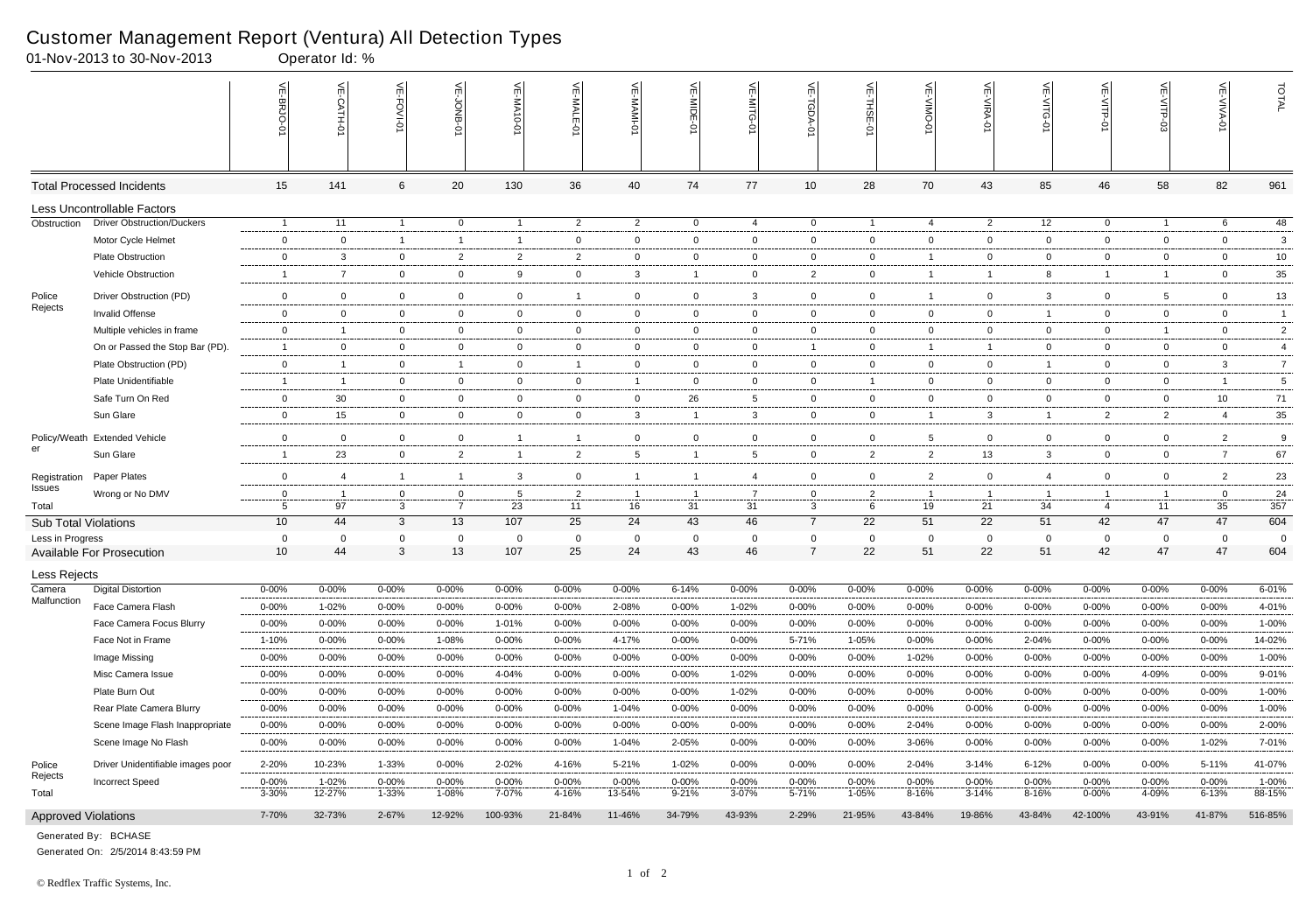Note: If you selected "All" from the "Approach:" drop down list, the statuses reflected in this report will only indicate the current



Legend:  $(P)$  = Production  $(I)$  = Inoperative

## Customer Management Report (Ventura) All Detection Types

|   | VE-VITP-01 | $\widetilde{\mathbb{F}}$<br><b>NITP-03</b> | VE-VIVA-01 | ΓAΙ     |
|---|------------|--------------------------------------------|------------|---------|
| n | 42-100%    | 43-91%                                     | 41-87%     | 516-85% |

Generated On: 2/5/2014 8:43:59 PM Generated By: BCHASE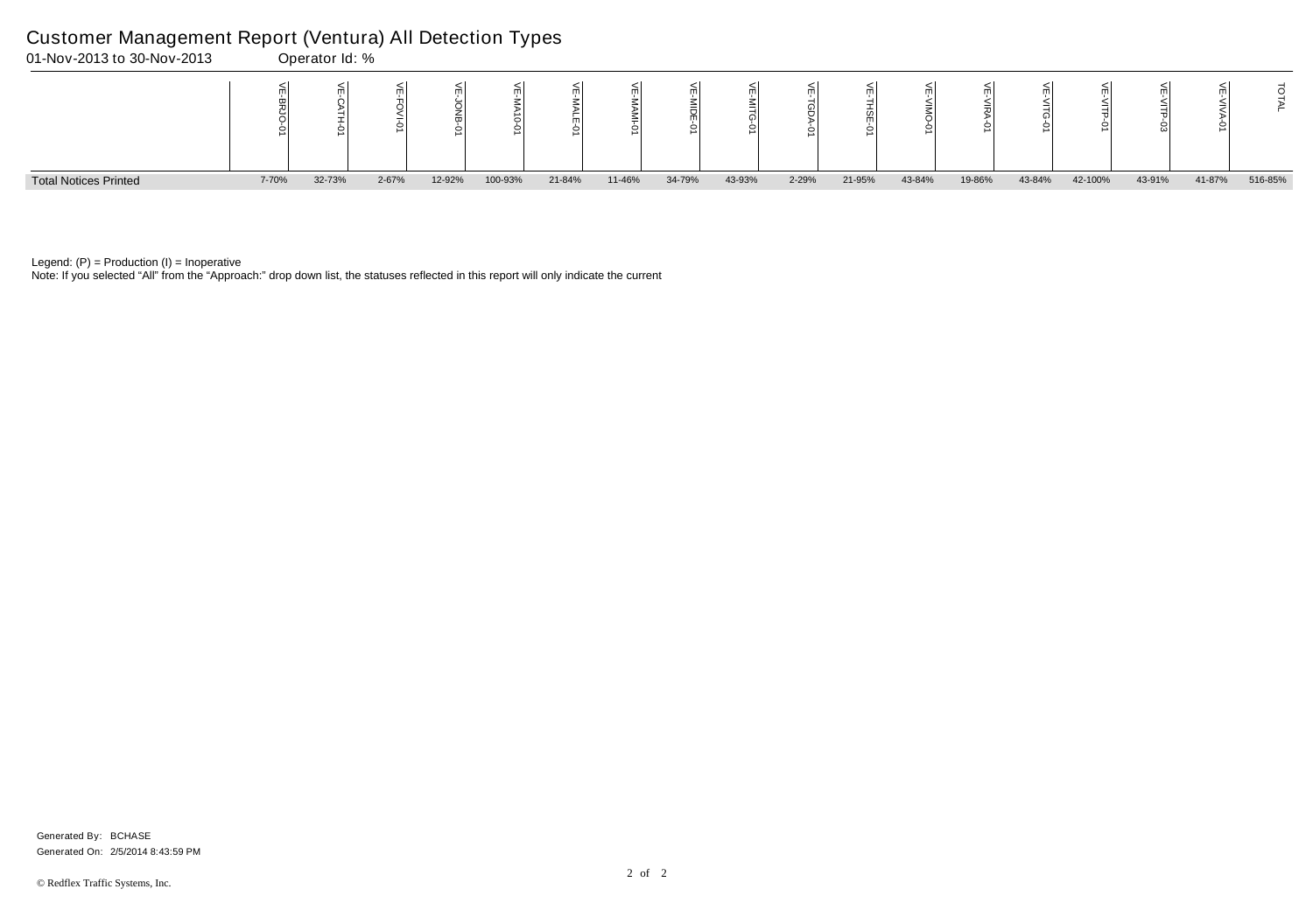Generated By: BCHASE Generated On: 2/5/2014 8:44:33 PM

|                               | 01-Dec-2013 to 31-Dec-2013        |                     | Operator Id: %          |                               |                |                      |                      |                    |                    |                      |                     |                   |                      |                      |                    |                         |                                   |                      |                 |
|-------------------------------|-----------------------------------|---------------------|-------------------------|-------------------------------|----------------|----------------------|----------------------|--------------------|--------------------|----------------------|---------------------|-------------------|----------------------|----------------------|--------------------|-------------------------|-----------------------------------|----------------------|-----------------|
|                               |                                   | VE-BRJO             | VE-CATH-0               | VE-FOVI-01                    | VE-JONB-01     | VE-MA10-0            | VE-MALE-01           | 븻<br><b>MAMI-0</b> | 늰<br>$\frac{1}{2}$ | VE-MITG<br>ьI        | 븻<br>TGDA-          | VE-THSE-01        | VE-VIMO-0            | VE-VIRA-01           | VE-VITG-01         | VE-VITP-01              | VE-VITP-03                        | VE-VIVA-01           | TOTAL           |
|                               | <b>Total Processed Incidents</b>  | 11                  | 108                     | $\overline{2}$                | 15             | 150                  | 36                   | 46                 | 100                | 68                   | 8                   | 41                | 66                   | 46                   | 80                 | 48                      | 59                                | 62                   | 946             |
|                               | Less Uncontrollable Factors       |                     |                         |                               |                |                      |                      |                    |                    |                      |                     |                   |                      |                      |                    |                         |                                   |                      |                 |
| Obstruction                   | <b>Driver Obstruction/Duckers</b> | $\overline{0}$      | 21                      | $\overline{1}$                | $\overline{2}$ | $5\overline{)}$      | 11                   | $5\overline{)}$    | $\overline{2}$     | $\overline{7}$       | $\overline{0}$      | $\overline{0}$    | $5\overline{)}$      | 10                   | 20                 | $\overline{1}$          | $\mathbf{3}$                      | $\mathbf{3}$         | $\overline{96}$ |
|                               | Motor Cycle Helmet                | $\overline{0}$      | $\overline{0}$          | $\mathbf 0$                   | $\mathbf 0$    | $\overline{1}$       | $\mathbf 0$          | $\mathbf 0$        | $\mathbf 0$        |                      | $\mathbf 0$         | $\mathbf{0}$      | $\mathbf 0$          | $\mathbf 0$          | $\mathbf{0}$       | $\mathbf 0$             | $\overline{0}$                    | $\overline{1}$       | $\mathbf{3}$    |
|                               | <b>Plate Obstruction</b>          | $\overline{2}$      | $\overline{1}$          | $\overline{1}$                | $\overline{2}$ | 3                    | $\overline{1}$       | $\overline{2}$     | -1                 | $\overline{2}$       | $\overline{1}$      | $\mathbf{0}$      | $\mathbf{3}$         | $\overline{0}$       | $\mathbf{1}$       | -1                      | $\overline{0}$                    | $\mathbf 0$          | 21              |
|                               | <b>Signal Obstruction</b>         | $\overline{0}$      | $\mathbf 0$             | $\mathbf 0$                   | $\overline{1}$ | $\mathbf{0}$         | $\mathbf 0$          | $\mathbf 0$        | $\mathbf{0}$       | $\mathbf 0$          | $\overline{0}$      | $\mathbf{0}$      | $\mathbf 0$          | $\mathbf{0}$         | $\mathbf{0}$       | $\mathbf 0$             | $\overline{0}$                    | $\mathbf 0$          | $\overline{1}$  |
|                               | Vehicle Obstruction               | $\overline{0}$      | 9                       | $\overline{0}$                | $\mathbf 0$    | $\overline{4}$       | $\mathbf 0$          | 8                  | $\mathbf{1}$       | $\mathbf 0$          | $\overline{2}$      |                   | $\overline{2}$       | $\overline{1}$       | $5\phantom{.0}$    | $\overline{0}$          | $\overline{2}$                    | $\overline{1}$       | 36              |
| Police                        | Driver Obstruction (PD)           | $\overline{0}$      | $\mathbf 0$             | $\overline{0}$                | $\mathbf 0$    | $\mathbf{1}$         | $\overline{0}$       | $\mathbf{0}$       | $\overline{a}$     | $\overline{2}$       | $\overline{0}$      | $\overline{0}$    | $\mathbf{1}$         | $\overline{0}$       | $\overline{2}$     | $\overline{0}$          | $5\phantom{.0}$                   | - 1                  | 14              |
| Rejects                       | Incorrect/Incomplete DMV          | $\overline{0}$      | $\mathbf 0$             | $\overline{0}$                | $\mathbf 0$    | $\mathbf{0}$         | $\overline{1}$       | $\mathbf 0$        | $\mathbf{0}$       | $\mathbf 0$          | $\overline{0}$      | $\mathbf 0$       | $\mathbf 0$          | $\mathbf{0}$         | $\overline{0}$     | $\mathbf 0$             | $\overline{1}$                    | $\mathbf 0$          | $\overline{2}$  |
|                               | Invalid Offense                   | $\overline{0}$      | -1                      | $\overline{0}$                | $\mathbf 0$    | $\mathbf{0}$         | $\overline{0}$       | $\mathbf{0}$       | $\mathbf{0}$       | $\overline{0}$       | $\overline{0}$      | $\overline{2}$    | $\overline{0}$       | $\overline{0}$       | $\overline{0}$     | $\overline{0}$          | $\overline{0}$                    | $\overline{0}$       | 3               |
|                               | On or Passed the Stop Bar (PD).   | $\overline{1}$      | $\mathbf 0$             | $\overline{0}$                | $\mathbf 0$    | $\overline{0}$       | $\overline{0}$       | $\mathbf{0}$       | $\mathbf{0}$       | $\overline{0}$       | $\overline{0}$      | $\overline{0}$    | $\overline{0}$       | $\overline{0}$       | $\overline{1}$     | $\overline{0}$          | $\overline{0}$                    | $\overline{0}$       | $\overline{2}$  |
|                               | Plate Obstruction (PD)            | $\overline{0}$      | $\overline{0}$          | $\overline{0}$                | $\mathbf 0$    | $\mathbf{0}$         | $\overline{1}$       | $\overline{1}$     | $\mathbf{1}$       | $\overline{0}$       | $\overline{0}$      | $\overline{0}$    | $\mathbf{1}$         | $\mathbf{0}$         | $\overline{0}$     | $\mathbf{0}$            | $\overline{0}$                    | $\mathbf{0}$         | $\overline{4}$  |
|                               | Plate Unidentifiable              | $\overline{0}$      | $\overline{0}$          | $\overline{0}$                | $\overline{0}$ | $\mathbf 0$          | $\mathbf 0$          | $\overline{1}$     | $\overline{0}$     | $\overline{0}$       | $\overline{0}$      | $\overline{0}$    | $\mathbf 0$          | $\overline{0}$       | $\overline{0}$     | $\overline{0}$          | $\overline{0}$                    | $\overline{0}$       | $\mathbf{1}$    |
|                               | Safe Turn On Red                  | $\overline{0}$      | 16                      | $\overline{0}$                | $\mathbf 0$    | 0                    | $\overline{0}$       | 0                  | 29                 | 5                    | $\overline{0}$      | $\mathbf 0$       | $\overline{0}$       | $\overline{0}$       | $\mathbf{0}$       | $\mathbf 0$             | $\overline{0}$                    | 11                   | 61              |
|                               | Sun Glare                         | $\overline{0}$      | 9                       | $\overline{0}$                | $\mathbf 0$    | $\mathbf 0$          | $\overline{2}$       | $\mathbf{3}$       | $\overline{0}$     | $\overline{2}$       | $\overline{0}$      | $\mathbf{3}$      | $\overline{0}$       | $\overline{2}$       | $\overline{1}$     | 4                       | $\overline{0}$                    | $\overline{4}$       | $30\,$          |
|                               | Policy/Weath Extended Vehicle     | $\overline{0}$      | $\overline{0}$          | $\overline{0}$                | $\mathbf 0$    | $\mathbf{1}$         | $\mathbf 0$          | $\mathbf 0$        | $\mathbf 0$        |                      | $\mathbf 0$         |                   | $\overline{1}$       | $\overline{0}$       | $\mathbf{0}$       | $\mathbf 0$             | $\mathbf 0$                       | $\overline{0}$       | $\overline{4}$  |
| er                            | Sun Glare                         | $\overline{0}$      | 22                      | $\overline{0}$                | $\overline{1}$ | $\mathbf 0$          | $\overline{0}$       | $5\overline{)}$    | $\mathbf{1}$       | 6                    | $\overline{1}$      |                   | $\mathbf{0}$         | 9                    | $\mathbf{0}$       | $\overline{\mathbf{1}}$ | $\mathbf{1}$                      | $\overline{7}$       | 55              |
|                               |                                   |                     |                         |                               |                |                      |                      |                    |                    |                      |                     |                   |                      |                      |                    |                         |                                   |                      |                 |
| Registration<br><b>Issues</b> | Out of Country Plate              | $\mathbf 0$         | $\overline{\mathbf{1}}$ | $\mathbf 0$                   | $\mathbf 0$    | 0                    | $\mathbf 0$          | 0                  | $\mathbf 0$        | $\mathbf 0$          | $\mathbf 0$         | $\mathbf 0$       | $\mathbf 0$          | $\mathbf{0}$         | $\mathbf 0$        | $\mathbf 0$             | $\overline{0}$                    | $\mathbf{0}$         | -1              |
|                               | Paper Plates                      | $\overline{0}$      | $\mathbf{3}$            | $\overline{0}$                | $\overline{0}$ | $\overline{2}$       | $\overline{2}$       | $\mathbf 0$        | 3                  | $\overline{2}$       | $\overline{0}$      | $\mathbf{3}$      | $\overline{1}$       | 3                    | $\mathbf{3}$       | $\overline{\mathbf{1}}$ | $\overline{0}$                    | $\overline{2}$       | 25              |
| Total                         | Wrong or No DMV                   | $\overline{2}$<br>5 | $\overline{2}$<br>85    | $\mathbf 0$<br>$\overline{2}$ | $\overline{7}$ | $\overline{2}$<br>19 | $\overline{1}$<br>19 | $\mathbf{0}$<br>25 | 3<br>43            | $\overline{2}$<br>30 | $\overline{0}$<br>4 | $\mathbf 0$<br>11 | $\overline{2}$<br>16 | $\overline{2}$<br>27 | $\mathbf{3}$<br>36 | $\mathbf{0}$<br>8       | $\overline{0}$<br>12 <sub>2</sub> | $\overline{0}$<br>30 | 20<br>379       |
| <b>Sub Total Violations</b>   |                                   | 6                   | 23                      | $\overline{0}$                | 8              | 131                  | 17                   | 21                 | 57                 | 38                   | $\overline{4}$      | 30                | 50                   | 19                   | 44                 | 40                      | 47                                | 32                   | 567             |
| Less in Progress              |                                   | $\Omega$            | $\Omega$                | $\mathbf{0}$                  | $\Omega$       | $\Omega$             | $\Omega$             | $\Omega$           | $\Omega$           | $\Omega$             | $\mathbf 0$         | $\Omega$          | $\mathbf{0}$         | $\Omega$             | $\Omega$           | $\Omega$                | $\mathbf{0}$                      | $\Omega$             | $\Omega$        |
|                               | <b>Available For Prosecution</b>  | 6                   | 23                      | 0                             | 8              | 131                  | 17                   | 21                 | 57                 | 38                   | 4                   | 30                | 50                   | 19                   | 44                 | 40                      | 47                                | 32                   | 567             |
| Less Rejects                  |                                   |                     |                         |                               |                |                      |                      |                    |                    |                      |                     |                   |                      |                      |                    |                         |                                   |                      |                 |
| Camera                        | Face Camera Focus Blurry          | $0 - 00\%$          | $0 - 00%$               | $0 - 00%$                     | $0 - 00%$      | $0 - 00%$            | $0 - 00%$            | $3 - 14%$          | 0-00%              | $0 - 00%$            | $0 - 00%$           | $0 - 00%$         | 1-02%                | $0 - 00\%$           | $0 - 00%$          | $0 - 00%$               | $0 - 00%$                         | $0 - 00%$            | 4-01%           |
| Malfunction                   | Face Not in Frame                 | 1-17%               | $0 - 00\%$              | $0 - 00%$                     | 0-00%          | 2-02%                | $0 - 00\%$           | $3 - 14%$          | 0-00%              | $0 - 00\%$           | 3-75%               | 1-03%             | 0-00%                | $0 - 00\%$           | 4-09%              | $0 - 00%$               | $0 - 00%$                         | 0-00%                | 14-02%          |
|                               | Image Missing                     | $0 - 00\%$          | $0 - 00\%$              | $0 - 00%$                     | $0 - 00%$      | $0 - 00\%$           | $0 - 00\%$           | 0-00%              | 0-00%              | $0 - 00\%$           | $0 - 00\%$          | $0 - 00%$         | 1-02%                | $0 - 00\%$           | 0-00%              | $0 - 00%$               | $0 - 00%$                         | $0 - 00\%$           | 1-00%           |
|                               | Misc Camera Issue                 | $1 - 17%$           | $0 - 00%$               | $0 - 00%$                     | 0-00%          | 10-08%               | $0 - 00\%$           | 0-00%              | 0-00%              | $0 - 00\%$           | 0-00%               | $0 - 00%$         | 1-02%                | 0-00%                | $0 - 00\%$         | 0-00%                   | $0 - 00%$                         | 1-03%                | 13-02%          |
|                               | Plate Burn Out                    | $0 - 00\%$          | $0 - 00%$               | $0 - 00%$                     | 1-12%          | $0 - 00\%$           | $0 - 00%$            | $0 - 00%$          | $0 - 00%$          | 1-03%                | $0 - 00\%$          | $0 - 00%$         | $0 - 00%$            | $0 - 00%$            | $0 - 00\%$         | $0 - 00%$               | $0 - 00%$                         | $0 - 00%$            | 2-00%           |
|                               | Plate Not in Frame                | $0 - 00\%$          | $0 - 00%$               | $0 - 00%$                     | $0 - 00%$      | $0 - 00\%$           | $0 - 00%$            | $0 - 00\%$         | 0-00%              | $0 - 00%$            | 1-25%               | $0 - 00%$         | $0 - 00%$            | $0 - 00\%$           | $0 - 00\%$         | $0 - 00%$               | $0 - 00%$                         | $0 - 00%$            | $1 - 00\%$      |
|                               | Rear Plate Camera Blurry          | $0 - 00\%$          | $0 - 00%$               | $0 - 00%$                     | 0-00%          | 2-02%                | 1-06%                | $0 - 00%$          | 2-04%              | $0 - 00%$            | $0 - 00\%$          | $3 - 10%$         | 1-02%                | $0 - 00%$            | 1-02%              | 0-00%                   | $0 - 00%$                         | 0-00%                | 10-02%          |
|                               | Rear Plate Flash Inappropriate    | $0 - 00\%$          | $0 - 00%$               | $0 - 00%$                     | $0 - 00%$      | $0 - 00\%$           | $0 - 00\%$           | $0 - 00%$          | $0 - 00%$          | $0 - 00%$            | $0 - 00%$           | 2-07%             | $0 - 00%$            | $0 - 00%$            | $0 - 00\%$         | $0 - 00%$               | $0 - 00%$                         | $0 - 00%$            | 2-00%           |
|                               | Scene Image Flash Inappropriate   | $0 - 00\%$          | $0 - 00%$               | $0 - 00%$                     | $0 - 00%$      | $0 - 00\%$           | $0 - 00\%$           | 2-10%              | 2-04%              | $0 - 00\%$           | $0 - 00%$           | $0 - 00%$         | 1-02%                | $0 - 00\%$           | $0 - 00\%$         | $0 - 00%$               | $0 - 00%$                         | 1-03%                | 6-01%           |
|                               | Scene Image No Flash              | $0 - 00\%$          | $0 - 00%$               | $0 - 00%$                     | $0 - 00%$      | $0 - 00\%$           | $0 - 00\%$           | $0 - 00\%$         | 1-02%              | $0 - 00\%$           | $0 - 00\%$          | $0 - 00\%$        | 1-02%                | $0 - 00\%$           | $0 - 00\%$         | $0 - 00%$               | $0 - 00%$                         | $0 - 00%$            | 2-00%           |
| Police<br>Rejects             | Driver Unidentifiable images poor | 3-50%               | 6-26%                   | $0 - 00\%$                    | $0 - 00\%$     | $0 - 00\%$           | 3-18%                | 5-24%              | 2-04%              | 1-03%                | $0 - 00\%$          | 2-07%             | 4-08%                | 4-21%                | 2-05%              | 0-00%                   | 1-02%                             | 1-03%                | 34-06%          |

#### Customer Management Report (Ventura) All Detection Types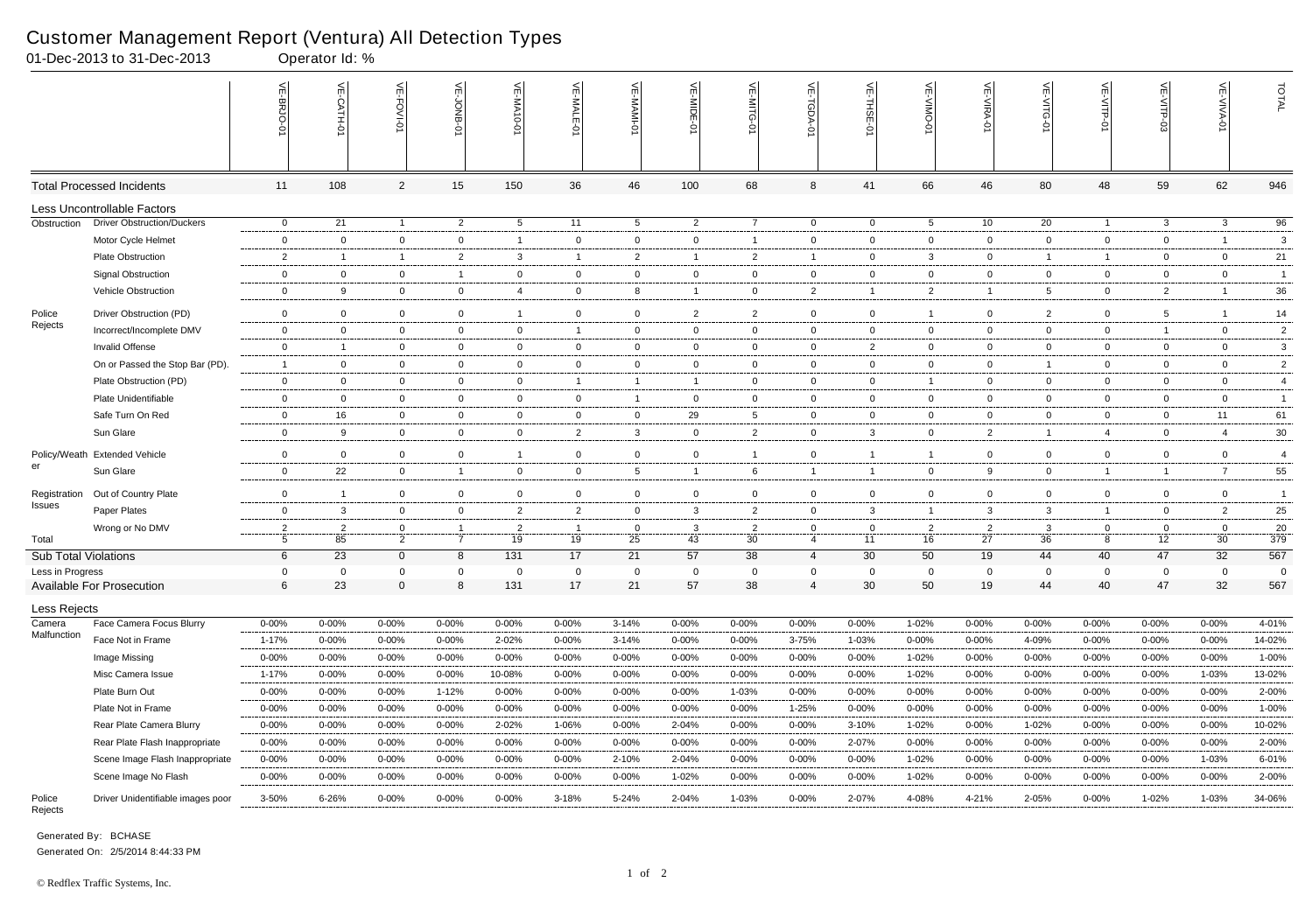|                              |           |           |            |           |           |           |            |           | ○          |            |        |           |           |           | 0         |            |            |         |
|------------------------------|-----------|-----------|------------|-----------|-----------|-----------|------------|-----------|------------|------------|--------|-----------|-----------|-----------|-----------|------------|------------|---------|
| Too Old<br>Process<br>Issues | $0 - 00%$ | $0 - 00%$ | $0 - 00\%$ | $0 - 00%$ | $0 - 00%$ | $0 - 00%$ | $0 - 00\%$ | $0 - 00%$ | $0 - 00\%$ | $0 - 00\%$ | 1-03%  | $0 - 00%$ | $0 - 00%$ | $0 - 00%$ | $0 - 00%$ | $0 - 00\%$ | $0 - 00\%$ | 1-00%   |
| Total                        | 5-83%     | 6-26%     | $0 - 00\%$ | $1 - 12%$ | 14-11%    | 4-24%     | 13-62%     | 7-12%     | 2-05%      | 4-100%     | 9-30%  | 10-20%    | 4-21%     | 7-16%     | $0 - 00%$ | $1 - 02%$  | 3-09%      | 90-16%  |
| <b>Approved Violations</b>   | $1 - 17%$ | 17-74%    | $0 - 00%$  | 7-88%     | 117-89%   | 13-76%    | 8-38%      | 50-88%    | 36-95%     | $0 - 00\%$ | 21-70% | 40-80%    | 15-79%    | 37-84%    | 40-100%   | 46-98%     | 29-91%     | 477-84% |
| <b>Total Notices Printed</b> | $1 - 17%$ | 17-74%    | $0 - 00%$  | 7-88%     | 117-89%   | 13-76%    | 8-38%      | 50-88%    | 36-95%     | $0 - 00\%$ | 21-70% | 40-80%    | 15-79%    | 37-84%    | 40-100%   | 46-98%     | 29-91%     | 477-84% |

Note: If you selected "All" from the "Approach:" drop down list, the statuses reflected in this report will only indicate the current

# Customer Management Report (Ventura) All Detection Types

| 01-Dec-2013 to 31-Dec-2013 | Operator Id: % |
|----------------------------|----------------|

Generated On: 2/5/2014 8:44:33 PM Generated By: BCHASE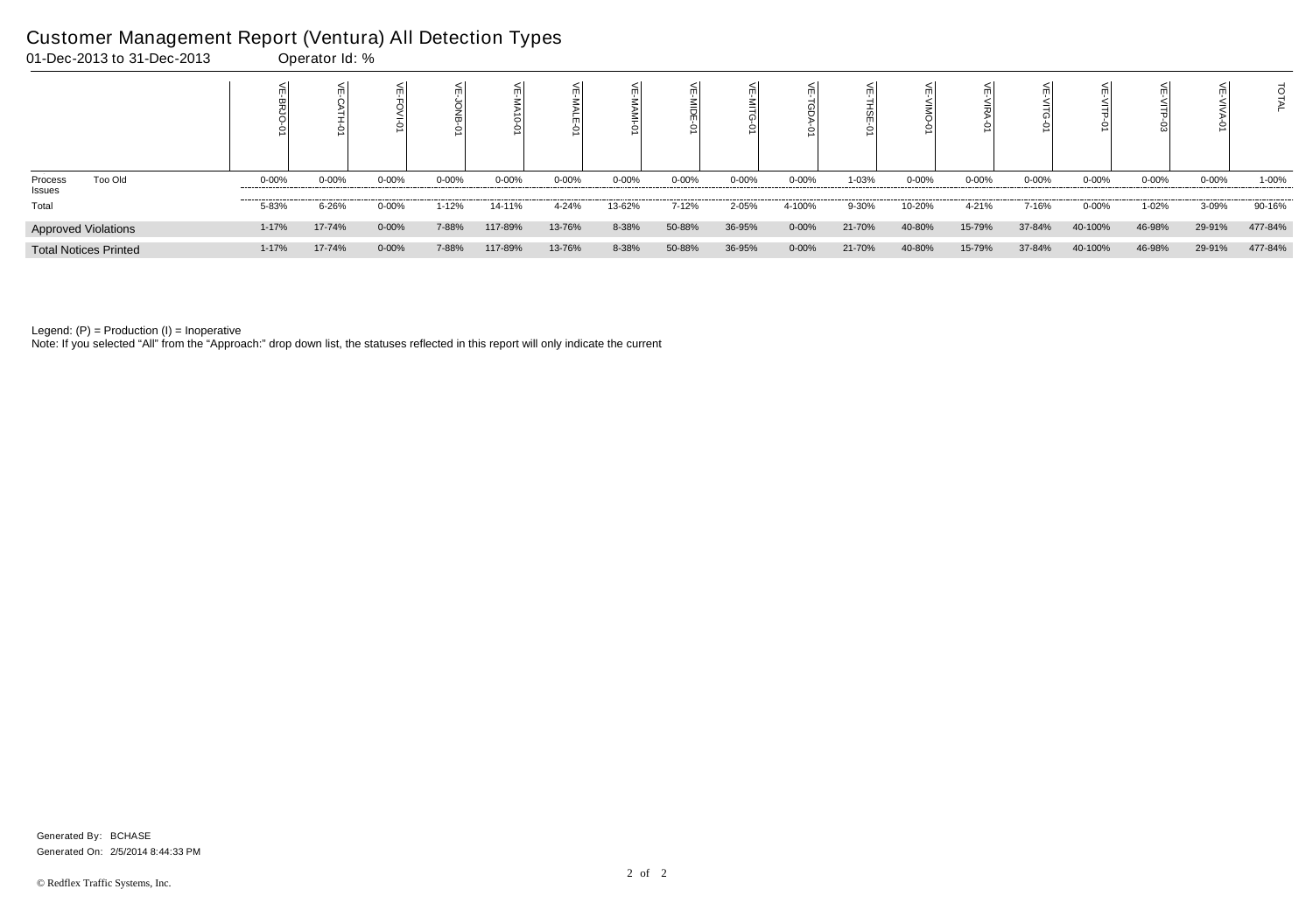|                               | 01-Jan-2014 to 31-Jan-2014        |                | Operator Id: %       |                     |                  |                |                         |                   |                      |                   |                              |                      |                      |                      |                      |                     |                     |                      |                |
|-------------------------------|-----------------------------------|----------------|----------------------|---------------------|------------------|----------------|-------------------------|-------------------|----------------------|-------------------|------------------------------|----------------------|----------------------|----------------------|----------------------|---------------------|---------------------|----------------------|----------------|
|                               |                                   | VE-BRJO-0      | VE-CATH-0            | VE-FOVI-01          | 븻<br>JONB-       | 늰<br>-MA10-01  | VE-MALE-01              | VE-MAMI-01        | VE-MIDE              | VE-MITG-01        | VE-TGDA-0                    | VE-THSE-01           | VE-VIMO-0            | VE-VIRA-01           | VE-VITG-01           | VE-VITP-01          | VE-VITP-03          | <b>VE-VIVA-01</b>    | TOTAL          |
|                               | <b>Total Processed Incidents</b>  | 24             | 143                  | 10                  | 17               | 123            | 52                      | 33                | 69                   | 75                | $\overline{7}$               | 45                   | 73                   | 43                   | 67                   | 52                  | 49                  | 63                   | 945            |
|                               | Less Uncontrollable Factors       |                |                      |                     |                  |                |                         |                   |                      |                   |                              |                      |                      |                      |                      |                     |                     |                      |                |
| Obstruction                   | <b>Driver Obstruction/Duckers</b> | $\overline{2}$ | 24                   | $\overline{2}$      | $\overline{1}$   | 8              | 10                      | 10                | $\overline{2}$       | 11                | $\overline{1}$               | $\overline{2}$       | 12                   | 15                   | 18                   | $\overline{1}$      | $\overline{1}$      | $\overline{7}$       | 127            |
|                               | Motor Cycle Helmet                | $\overline{0}$ | $\mathbf 0$          | $\mathbf 0$         | $\mathbf 0$      | $\overline{1}$ | $\mathbf{0}$            | 0                 | $\overline{1}$       | $\mathbf{0}$      | $\overline{0}$               | $\overline{0}$       | $\overline{0}$       | $\mathbf 0$          | $\mathbf{0}$         | $\overline{0}$      | $\mathbf 0$         | $\overline{1}$       | $\mathbf{3}$   |
|                               | Plate Obstruction                 | $\overline{2}$ | $\mathbf{3}$         | $\mathbf 0$         | 4                | $\overline{1}$ | $\overline{c}$          | 0                 | $\overline{2}$       | $\overline{0}$    | $\overline{0}$               |                      | $\overline{1}$       | $\overline{0}$       | $\mathbf{0}$         | -1                  | $\overline{0}$      | $\overline{4}$       | 21             |
|                               | Vehicle Obstruction               | 3              | $\overline{7}$       | $\mathbf 0$         | $\overline{1}$   | $\overline{2}$ | $\mathbf 0$             | 4                 | $\overline{0}$       | $\overline{0}$    | $\overline{2}$               | 3                    | 2                    | $\overline{1}$       | $\overline{2}$       | $\overline{2}$      | $\mathbf 0$         | $\overline{1}$       | $30\,$         |
| Police                        | Driver Obstruction (PD)           | $\overline{1}$ | $\overline{1}$       | $\overline{0}$      | $\mathbf 0$      | $\overline{2}$ | $\mathbf{1}$            | 0                 | $\mathbf 0$          | $\mathbf{0}$      | $\overline{0}$               | $\mathbf{0}$         | $\mathbf 0$          | $\mathbf 0$          | $\mathbf{1}$         | -1                  | $\mathbf 0$         | $\mathbf 0$          | $\overline{7}$ |
| Rejects                       | Gender Mismatch                   | $\overline{0}$ | $\overline{1}$       | $\overline{0}$      | $\mathbf 0$      | $\overline{0}$ | $\overline{0}$          | $\mathbf{0}$      | $\overline{0}$       | $\overline{0}$    | $\overline{0}$               | $\overline{0}$       | $\mathbf 0$          | $\overline{0}$       | $\mathbf{0}$         | $\overline{0}$      | $\overline{0}$      | $\overline{0}$       | $\overline{1}$ |
|                               | Incorrect/Incomplete DMV          | $\overline{0}$ | $\overline{0}$       | $\overline{0}$      | $\mathbf 0$      | $\mathbf{1}$   | $\mathbf 0$             | 0                 | $\overline{0}$       | $\overline{0}$    | $\overline{0}$               | $\mathbf 0$          | $\overline{0}$       | $\mathbf{0}$         | $\mathbf{0}$         | $\mathbf 0$         | $\overline{0}$      | $\overline{0}$       | $\overline{1}$ |
|                               | Invalid Offense                   | $\overline{0}$ | $\mathbf 0$          | $\overline{0}$      | $\mathbf 0$      | $\mathbf{1}$   | $\overline{0}$          | $\mathbf{0}$      | $\overline{0}$       | $\overline{0}$    | $\overline{0}$               | $\overline{0}$       | $\overline{0}$       | $\overline{0}$       | $\mathbf{0}$         | $\overline{0}$      | $\overline{0}$      | $\overline{0}$       | $\overline{1}$ |
|                               | Multiple vehicles in frame        | $\overline{0}$ | $\overline{1}$       | $\mathbf 0$         | $\mathbf 0$      | $\overline{0}$ | $\mathbf{0}$            | 0                 | $\overline{0}$       | $\overline{0}$    | $\mathbf{0}$                 | $\mathbf 0$          | $\overline{0}$       | $\overline{0}$       | $\mathbf{0}$         | $\mathbf 0$         | $\overline{0}$      | $\overline{0}$       | $\mathbf{1}$   |
|                               | On or Passed the Stop Bar (PD).   | $\mathbf 0$    | $\overline{2}$       | $\mathbf 0$         | $\mathbf 0$      | 1              | $\overline{1}$          | 0                 | $\overline{0}$       | $\overline{0}$    | $\overline{0}$               | $\overline{0}$       | $\overline{1}$       | $\mathbf{0}$         | $\mathbf{0}$         | $\mathbf 0$         | $\overline{0}$      | $\overline{1}$       | $\,6\,$        |
|                               | Plate Obstruction (PD)            | $\overline{1}$ | $\overline{0}$       | $\overline{0}$      | $\overline{1}$   | $\overline{0}$ | $\overline{\mathbf{1}}$ | $\overline{0}$    | $\overline{0}$       | $\overline{0}$    | $\overline{0}$               | $\overline{0}$       | $\mathbf 0$          | $\overline{0}$       | $\mathbf{0}$         | $\overline{0}$      | $\overline{0}$      | $\overline{0}$       | $\mathbf{3}$   |
|                               | Safe Turn On Red                  | $\mathbf 0$    | 32                   | $\mathbf 0$         | $\mathbf 0$      | 0              | $\overline{0}$          | 0                 | 22                   | $\mathbf{3}$      | $\overline{0}$               | $\mathbf 0$          | $\mathbf 0$          | $\overline{0}$       | $\mathbf{0}$         | $\mathbf 0$         | $\overline{0}$      | 10                   | 67             |
|                               | Sun Glare                         | $\overline{2}$ | $\overline{7}$       | $\overline{0}$      | $\mathbf 0$      | $\overline{0}$ | $\overline{1}$          | $\overline{2}$    | $\overline{1}$       | $\overline{0}$    | $\mathbf 0$                  |                      | $\overline{0}$       | $\overline{1}$       | $\overline{1}$       | $\overline{0}$      | $\overline{0}$      | $\overline{0}$       | 16             |
|                               | Policy/Weath Extended Vehicle     | $\mathbf 0$    | $\overline{2}$       | $\overline{0}$      | -1               | $\overline{1}$ | $\mathbf{0}$            | $\mathbf 0$       | $\mathbf 0$          | $\mathbf{0}$      | $\mathbf{0}$                 |                      | 4                    | $\mathbf 0$          | $\overline{0}$       | $\mathbf 0$         | $\mathbf 0$         | $\mathbf 0$          | 9              |
| er                            | Sun Glare                         | $\overline{0}$ | 8                    | $\overline{2}$      | $\mathbf 0$      | $\mathbf{1}$   | 6                       | $\overline{a}$    | $\overline{1}$       | $\overline{0}$    | $\overline{0}$               |                      | $\mathbf 0$          | 4                    | $\mathbf{1}$         | $\overline{0}$      | $\overline{0}$      | $5\phantom{.0}$      | 31             |
|                               |                                   |                |                      |                     |                  |                |                         |                   |                      |                   |                              |                      |                      |                      |                      |                     |                     |                      |                |
| Registration<br><b>Issues</b> | Out of Country Plate              | $\mathbf 0$    | $\overline{0}$       | $\mathsf{O}$        | $\mathbf 0$      | 0              | $\overline{0}$          | 0                 | $\mathbf 0$          |                   | $\overline{0}$               | $\mathbf 0$          | $\mathbf 0$          | $\mathbf 0$          | $\mathbf 0$          | $\mathsf{O}$        | $\mathbf 0$         | $\mathbf 0$          | $\overline{1}$ |
|                               | Paper Plates                      | $\mathbf 0$    | 6                    | $\mathbf 0$         | $\mathbf 0$      | $\overline{2}$ | $\overline{2}$          | $\overline{2}$    | $\overline{0}$       | $\overline{2}$    | $\overline{0}$               | $\overline{2}$       | $\overline{4}$       | $\mathbf 0$          | $\mathbf{3}$         | $\overline{0}$      | $\overline{0}$      | $\mathbf{3}$         | 26             |
| Total                         | Wrong or No DMV                   | 12             | $\overline{1}$<br>95 | $\overline{0}$<br>4 | $\mathbf 0$<br>8 | 3<br>24        | $\overline{1}$<br>25    | $\mathbf 0$<br>20 | $\overline{4}$<br>33 | $\mathbf 0$<br>17 | $\mathbf{0}$<br>$\mathbf{3}$ | $\overline{2}$<br>13 | $\overline{2}$<br>26 | $\overline{1}$<br>22 | $\overline{1}$<br>27 | $\overline{0}$<br>5 | $\overline{2}$<br>3 | $\overline{1}$<br>33 | $19$<br>370    |
| <b>Sub Total Violations</b>   |                                   | 12             | 48                   | 6                   | 9                | 99             | 27                      | 13                | 36                   | 58                | $\overline{4}$               | 32                   | 47                   | 21                   | 40                   | 47                  | 46                  | 30                   | 575            |
| Less in Progress              |                                   | $\mathbf 0$    | $\Omega$             | $\Omega$            | $\Omega$         | $\Omega$       | $\Omega$                | $\Omega$          | $\Omega$             | $\Omega$          | $\mathbf 0$                  | $\Omega$             | $\mathbf{1}$         | $\Omega$             | $\mathbf 0$          | $\Omega$            | $\overline{0}$      | $\overline{0}$       |                |
|                               | Available For Prosecution         | 12             | 48                   | 6                   | 9                | 99             | 27                      | 13                | 36                   | 58                | $\overline{4}$               | 32                   | 46                   | 21                   | 40                   | 47                  | 46                  | 30                   | 574            |
| Less Rejects                  |                                   |                |                      |                     |                  |                |                         |                   |                      |                   |                              |                      |                      |                      |                      |                     |                     |                      |                |
| Camera                        | Face Camera Flash                 | $0 - 00%$      | $0 - 00%$            | $0 - 00%$           | $0 - 00%$        | 1-01%          | $0 - 00%$               | $0 - 00%$         | $0 - 00%$            | $0 - 00%$         | $0 - 00%$                    | $0 - 00%$            | $0 - 00%$            | $0 - 00%$            | $1 - 02%$            | 0-00%               | $0 - 00%$           | $0 - 00%$            | 2-00%          |
| Malfunction                   | Face Camera Focus Blurry          | 0-00%          | 0-00%                | 0-00%               | 0-00%            | $0 - 00%$      | $0 - 00\%$              | 1-08%             | 0-00%                | $0 - 00\%$        | $0 - 00\%$                   | 0-00%                | $0 - 00%$            | 0-00%                | 0-00%                | 0-00%               | $0 - 00%$           | $0 - 00%$            | 1-00%          |
|                               | Face Camera No Flash              | $0 - 00\%$     | 0-00%                | 1-17%               | 0-00%            | $0 - 00%$      | $0 - 00\%$              | $0 - 00%$         | 0-00%                | $0 - 00\%$        | $0 - 00\%$                   | 0-00%                | $0 - 00\%$           | 0-00%                | 1-02%                | 0-00%               | $0 - 00%$           | $0 - 00%$            | 2-00%          |
|                               | Face Not in Frame                 | 0-00%          | 0-00%                | 1-17%               | 0-00%            | $0 - 00%$      | $0 - 00\%$              | $0 - 00%$         | 0-00%                | $0 - 00\%$        | 1-25%                        | 1-03%                | 0-00%                | $0 - 00\%$           | 1-02%                | 0-00%               | 0-00%               | 0-00%                | 4-01%          |
|                               | Image Missing                     | $0 - 00\%$     | $0 - 00\%$           | $0 - 00%$           | $0 - 00%$        | $0 - 00%$      | $0 - 00\%$              | $0 - 00%$         | $0 - 00%$            | $0 - 00\%$        | $0 - 00\%$                   | $0 - 00%$            | 1-02%                | $0 - 00%$            | $0 - 00\%$           | $0 - 00%$           | $0 - 00%$           | $0 - 00%$            | 1-00%          |
|                               | Misc Camera Issue                 | $0 - 00\%$     | $0 - 00\%$           | 0-00%               | $1 - 11%$        | 3-03%          | $0 - 00%$               | $0 - 00%$         | $0 - 00%$            | $0 - 00%$         | $0 - 00\%$                   | $0 - 00%$            | $0 - 00\%$           | $0 - 00%$            | $0 - 00\%$           | $0 - 00%$           | $0 - 00%$           | $0 - 00%$            | 4-01%          |
|                               | Plate Burn Out                    | 0-00%          | 0-00%                | $0 - 00%$           | 0-00%            | 0-00%          | $0 - 00\%$              | $0 - 00%$         | 0-00%                | $0 - 00\%$        | $0 - 00%$                    | 2-06%                | $0 - 00\%$           | 0-00%                | 0-00%                | 0-00%               | 0-00%               | $0 - 00%$            | 2-00%          |
|                               | Plate Not in Frame                | $0 - 00\%$     | $0 - 00\%$           | $1 - 17%$           | $0 - 00%$        | $0 - 00%$      | $0 - 00\%$              | $0 - 00%$         | $0 - 00%$            | $0 - 00\%$        | 1-25%                        | $0 - 00%$            | $0 - 00%$            | 0-00%                | $0 - 00\%$           | $0 - 00%$           | $0 - 00%$           | $0 - 00%$            | 2-00%          |
|                               | Rear Plate Camera Blurry          | $0 - 00\%$     | $0 - 00\%$           | 0-00%               | $0 - 00%$        | 1-01%          | $0 - 00\%$              | 1-08%             | $0 - 00%$            | $0 - 00\%$        | 1-25%                        | 2-06%                | $0 - 00%$            | 0-00%                | 0-00%                | $0 - 00%$           | $0 - 00%$           | 1-03%                | 6-01%          |
|                               | Rear Plate Flash Inappropriate    | $0 - 00\%$     | $0 - 00\%$           | $0 - 00%$           | $0 - 00\%$       | $0 - 00%$      | $0 - 00\%$              | $0 - 00%$         | $0 - 00\%$           | $0 - 00%$         | $0 - 00\%$                   | 1-03%                | $0 - 00\%$           | $0 - 00%$            | $0 - 00\%$           | $0 - 00%$           | $0 - 00%$           | $0 - 00\%$           | 1-00%          |
|                               | Scene Image No Flash              | $0 - 00\%$     | $0 - 00\%$           | $0 - 00\%$          | $0 - 00\%$       | $0 - 00\%$     | $0 - 00\%$              | 2-15%             | 1-03%                | $0 - 00\%$        | $0 - 00\%$                   | $0 - 00%$            | 1-02%                | $0 - 00\%$           | $0 - 00\%$           | $0 - 00%$           | $0 - 00\%$          | $0 - 00%$            | 4-01%          |

Generated By: BCHASE Generated On: 2/5/2014 8:45:01 PM

#### Customer Management Report (Ventura) All Detection Types